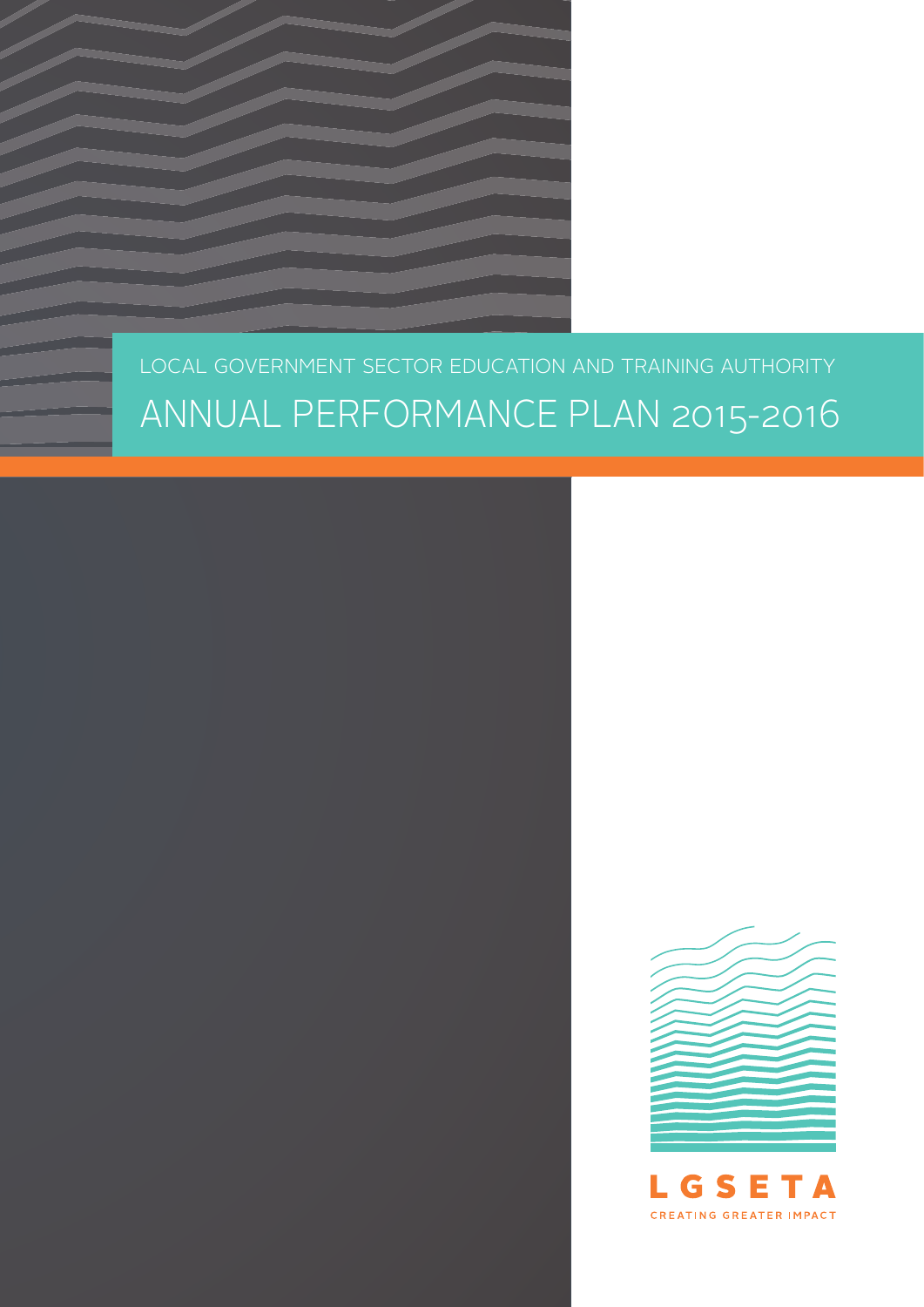### **Local Government Sector Education and Training Authority**

### **Annual Performance Plan 2015/16**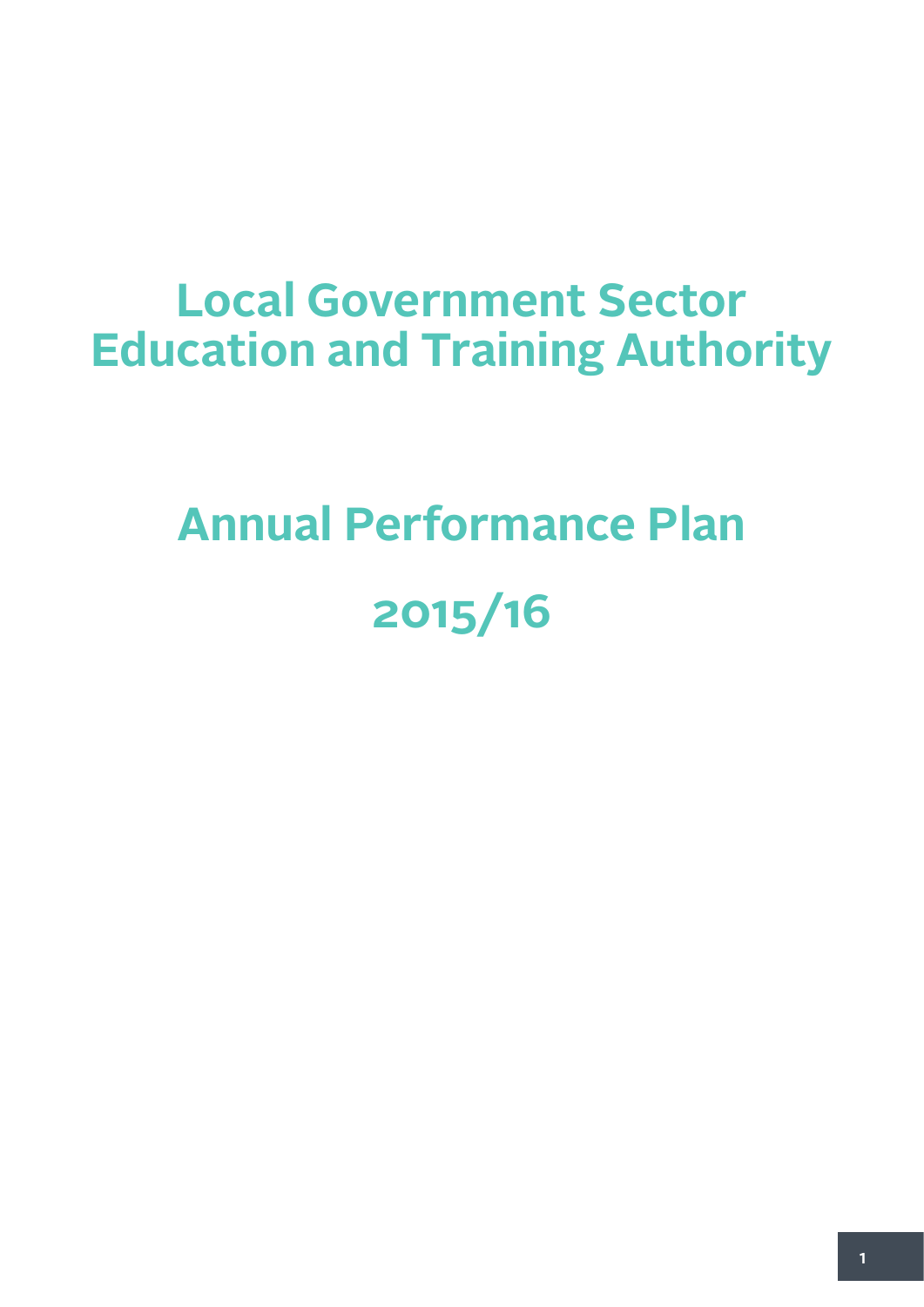### **Foreword**

The Annual Performance Plan is a translation of the Strategic Plan into programmes that the LGSETA will implement in 2015/16, following a period of deep introspection. The LGSETA is an organisation in the process of rebuilding itself, from a difficult past, to a future characterised by relevance to our sector, more responsiveness to our clients, and excellence in everything we do.

The organisation continues to build the internal capacity required to meet the targets set out in this APP. This process of building capacity has included human, technological and all other capacity required to become a modern knowledge driven organisation. This will result in a more efficient organisation that is able to respond to its mandate, and align with the vision of the Minister of Higher Education & Training for the SETAs.

The SETA continues to strengthen its research and sector skills planning capacity to respond to the call to be a thought leader, repertoire of information when it comes to skill matters in the local government sector. We have begun to build our project management unit to see better performance on project implementation.

As the Accounting Authority I am committed to working together with the management of the SETA, all staff, our stakeholders, and all interested parties, to achieve the targets set out in this APP.

Ngandel  $\blacksquare$ 

NQABA NQANDELA ACCOUNTING AUTHORITY

14 November 2014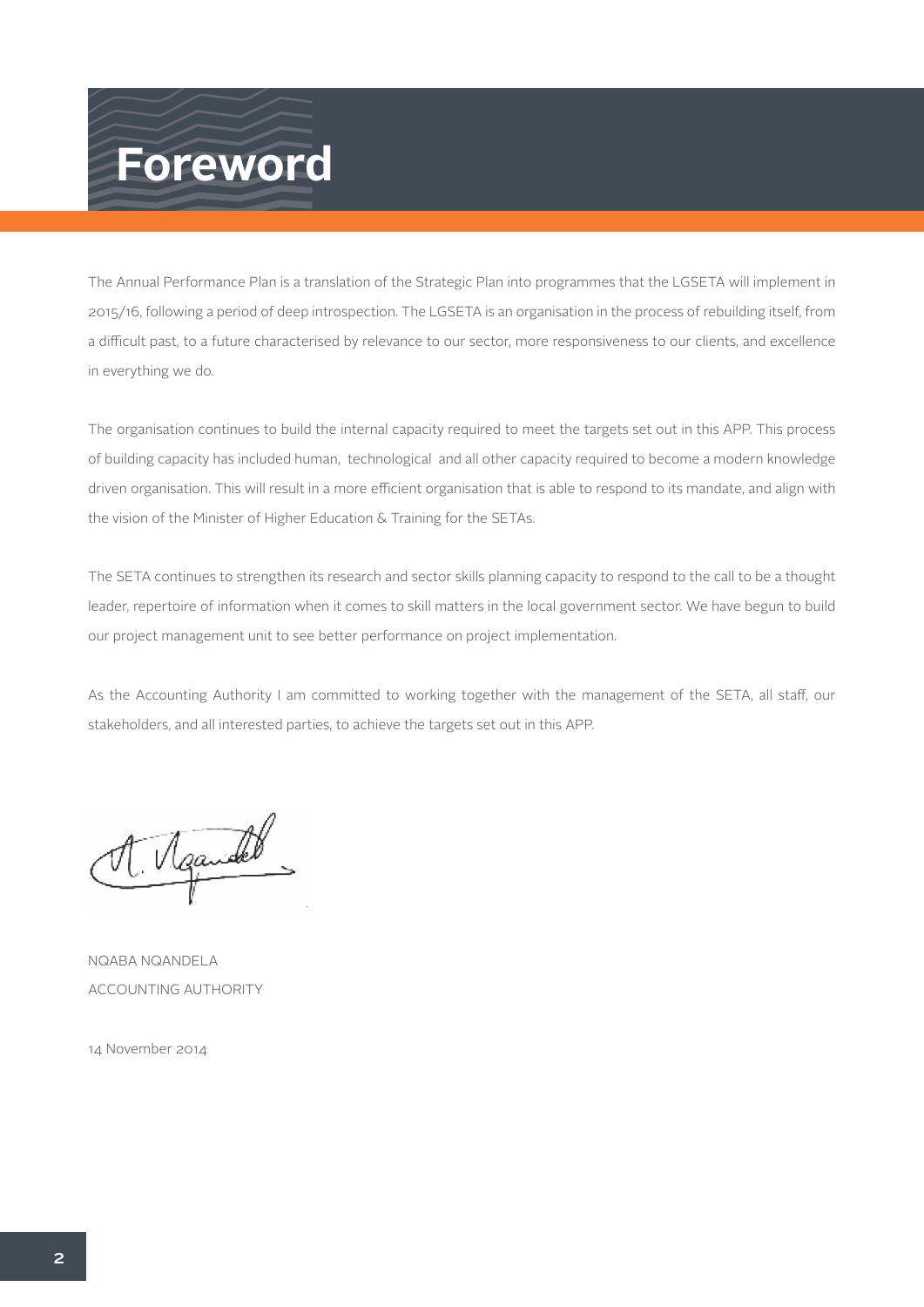### **Official sign-off**

It is hereby certified that this Annual Performance Plan:

- Was developed by the management of the LGSETA under the guidance of the Administrator, Nqaba Nqandela
- • Takes into account all the relevant policies, legislation and other mandates for which the LGSETA is responsible
- Accurately reflects the strategic outcome oriented goals and objectives which the LGSETA will endeavour to achieve over the period 2011 to 2016

Ngandel \_\_\_\_\_\_\_\_\_\_\_\_\_\_\_\_\_\_\_\_\_\_\_

NQABA NQANDELA ACCOUNTING AUTHORITY

14 November 2014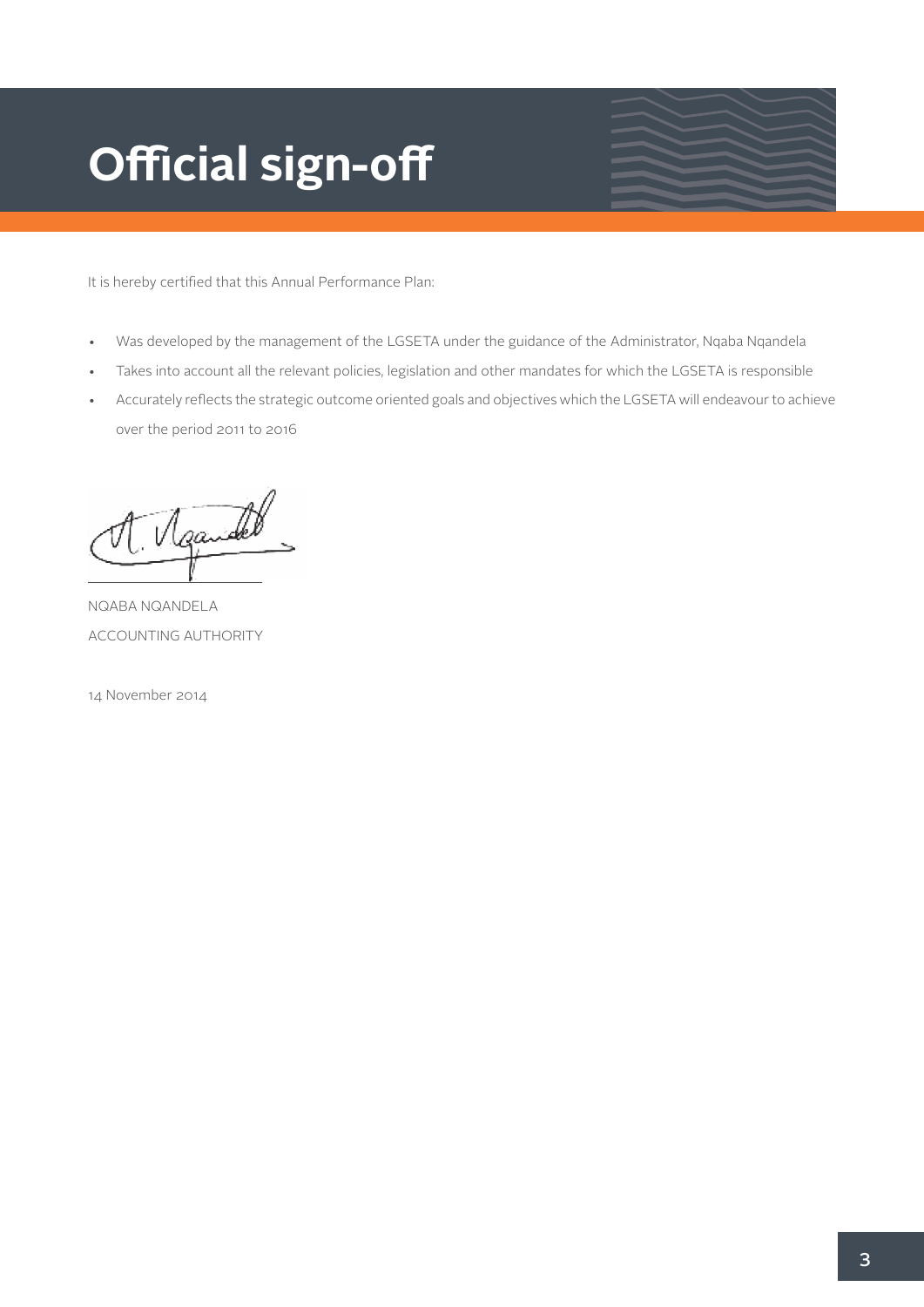### **Contents**

|            | <b>Part A: Strategic Overview</b>                             | 5  |
|------------|---------------------------------------------------------------|----|
| 1.         | Updated situational analysis                                  | 5  |
| 2.         | Revisions To Legislative And Other Mandates                   | 22 |
| 3.         | Overview of 2015/16 budget and MTEF estimates                 | 22 |
|            |                                                               |    |
|            | Part B: Programme And Sub-Programme Plans                     | 28 |
| $\Delta$ . | LGSETA programmes                                             | 28 |
|            |                                                               |    |
|            | <b>Part C: Links To Other Plans</b>                           | 68 |
| 5.         | Links to the long-term infrastructure and other capital plans | 68 |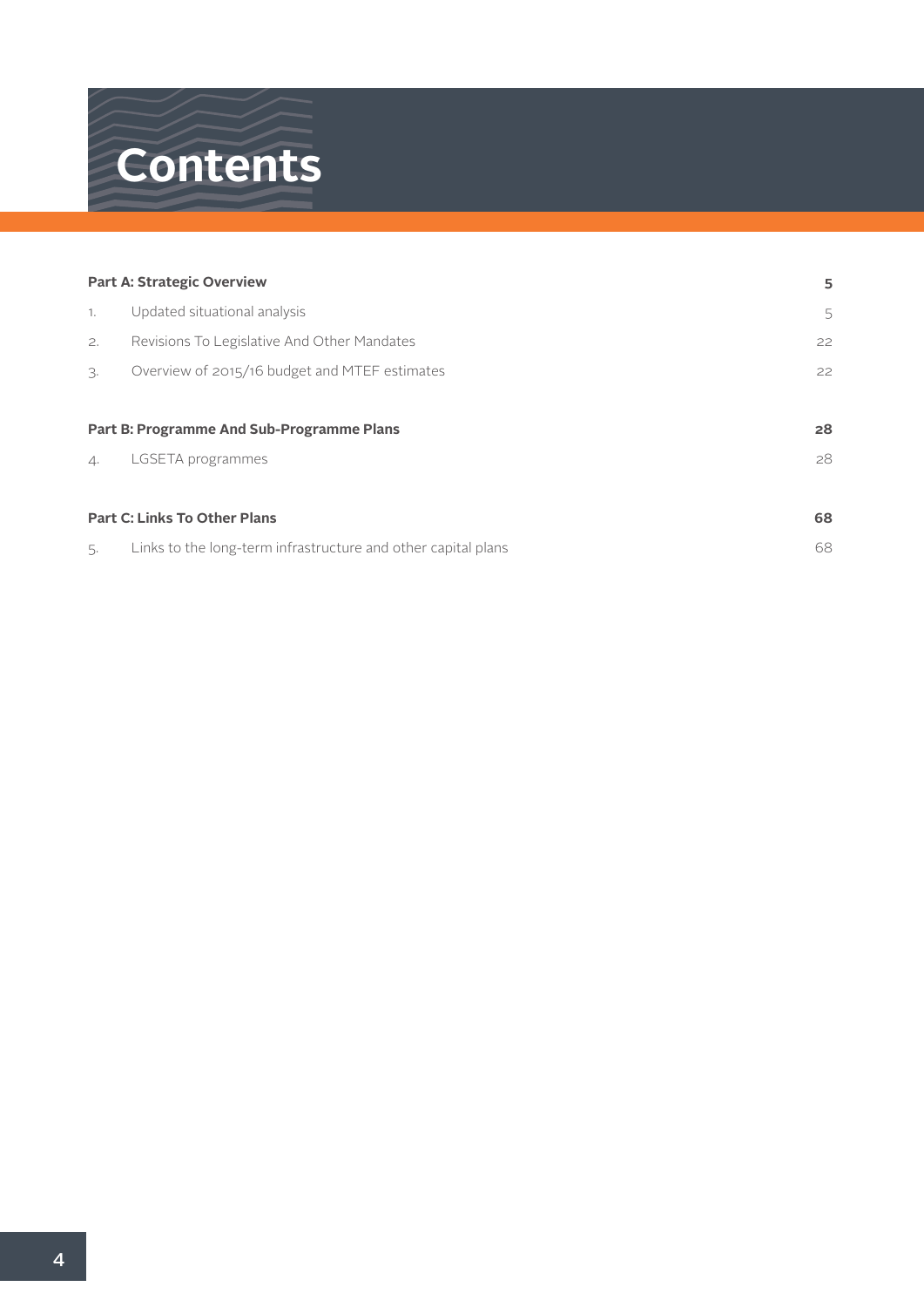### PART A: **Strategic overview**

#### 1. Updated situational analysis

The LGSETA was established in terms of the Skills Development Act No. 97 of 1998 with the mandate to promote skills development for the local government sector. The Minister of Higher Education and Training relicensed the LGSETA, and Training, for the period of April 2011 to March 2016, to operate within the skills development framework articulated in the National Skills Development Strategy III (NSDS III) framework.

Local government, including the local government water service delivery function, are at the forefront of developmental change in South Africa, and is increasingly the implementation sphere for national policy and service delivery. As such, local government should be a key driver of initiatives in support of an equitable and inclusive economy, and provide an enabling environment for economic growth, through effective planning (including Integrated Development Plans and local economic development strategies) and the provision and maintenance of infrastructure. The efficient provision of services at local level supports private investment and economic growth, in addition to the direct alleviation of poverty through the provision of free basic services.

The following is a brief situational analysis, which the comprehensive situational analysis presented in the updated Sector Skills Plan.

#### 1.1 Key sector drivers of change

#### 1.1.1 Demographic

Local government in South Africa is responsible for delivering basic services to communities, investing in and maintaining physical and social infrastructure, and promoting economic growth and poverty alleviation. The capacity for municipalities to effectively and sustainably deliver basic services is impacted by changes in the demographic profile within respective municipal boundaries. South Africa's population increased from 40,5 million in 1996 to 44,8 million in 2001 to 51,7 million in 2011 and importantly, South Africa is expected to continue to see positive population growth rates.' Statistics South Africa's 2013 mid-year population estimate for South Africa was 52,98 with approximately 51,0% of the population being female.<sup>2</sup>

<sup>1</sup> Statistics South Africa, 2012. Census 2011: Provinces at a glance. Pretoria: Statistics South Africa

<sup>2</sup> Statistics South Africa, 2013. Mid-year population estimates: 2013 (P0302). Pretoria: Statistics South Africa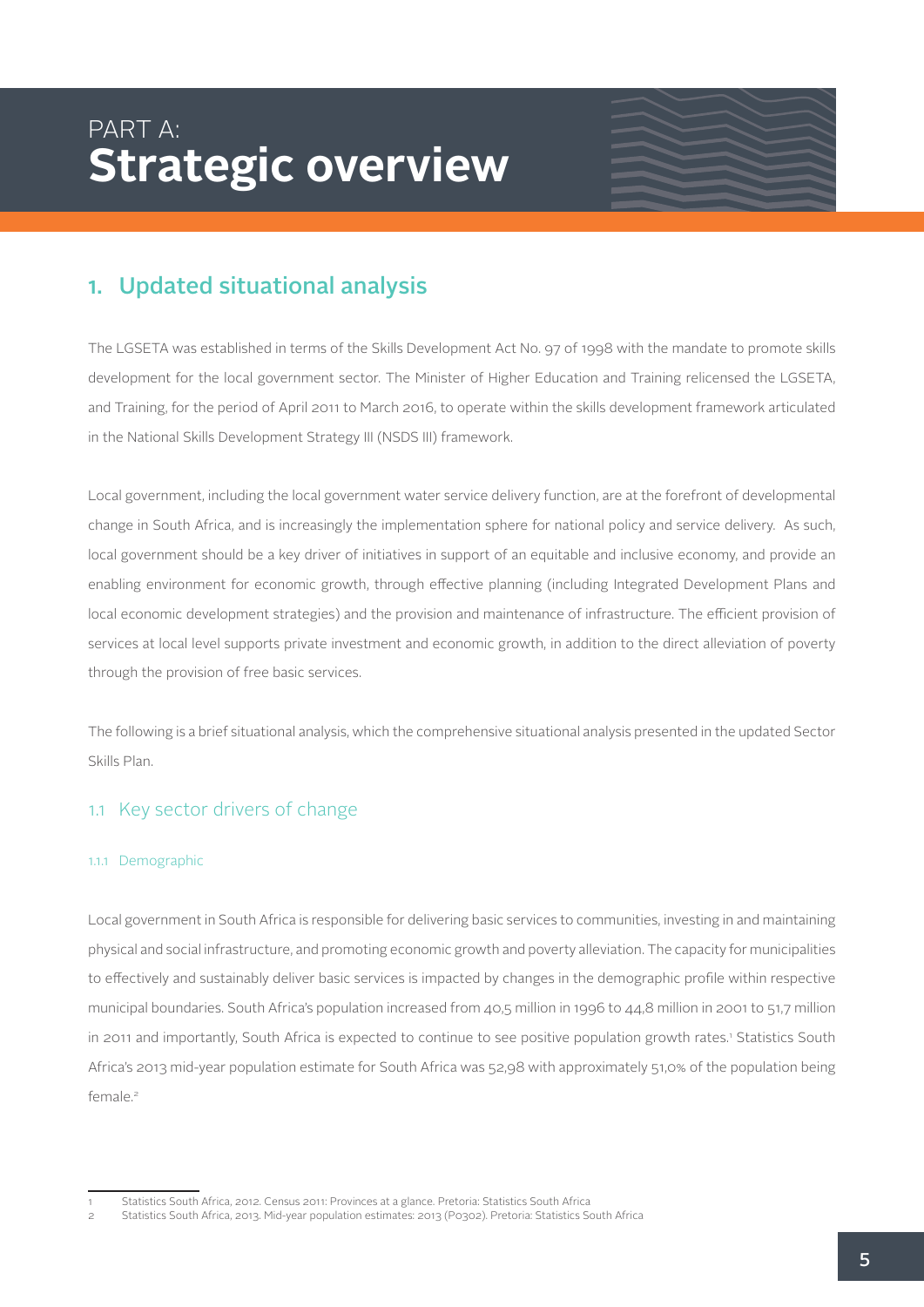Census 2011 data indicates that there about 51,7 million people in South African with the highest population in Gauteng Province (12,2 million), followed by KwaZulu-Natal (10,3 million) with the Free State and Northern Cape Provinces being the least populated with figures of 2.7 million and 1.1 million respectively.<sup>3</sup>

The population growth rate combined with migration patterns is important for determining the capacity at which municipalities can deliver services. In terms of inter-provincial migration, Gauteng remains the province attracting the most people from other provinces. Census 2011 data indicated that while significantly lower than the 2001 figure of 901 600 people, Gauteng still saw an increase of 566 760 people in 2011.4 Statistics South Africa cites job opportunities as the main reason of why people move from one province to another. The Eastern Cape Province saw over 325 000 people move out of the province to other provinces with Limpopo also having a high population migration loss of 260 000 in 2011.5

#### 1.1.2 Social environment

South Africa continues to be one of the most unequal societies with levels of poverty and inequality remaining high. Furthermore, the high unemployment rate which was estimated at about 30% in the Census 2011 findings saw more women being unemployed compared to men.6 The Limpopo and Eastern Cape Provinces had the highest unemployment rates at 38,9% and 37,4% respectively.

Statistics South Africa's Quarterly Labour Force Survey (QLFS), Quarter 2, 2014 indicated that overall, employment increased by 39 000 between Q1: 2014 and Q: 2 2014 mainly because of increases in the informal sector and private households but employment in the formal sector decreased by 24 000 in the same period. 7 The Q2: 2014 QLFS indicated that the unemployment rate was lowest among individuals with a tertiary education at 11,4% compared to the 29,3% amongst individuals with educational levels less than Matric. 8 An important factor to note as well is that the unemployment rate among the youth (36,1%) was more than double that of adults (16,3%) in Q2: 2014 and overall, marginally more women (27,5%) were unemployed compared to men (23,8%) in Q2: 2014. 9

The official rate of unemployment marginally increased from 25,2% in Q: 1 to 25,5% in Q 2: 2014 while the expanded definition of unemployment also marginally increased from 35,1% in Q1: 2014 to 35,6% in Q2: 2014.10 Focusing on the official unemployment rate, the survey indicated that proportionately at the Provincial level, the three highest unemployment rates in Q2: 2014 were in the Free State (35,0%), Northern Cape (32,3%) and Eastern Cape (30,4%) respectively. However, the expanded definition of unemployment indicated that the three highest rates of unemployment were in the Eastern Cape (44,4%), North West (42,3%) and Mpumalanga (42,2%) respectively.

<sup>3</sup> Statistics South Africa, 2012. Census 2011: Provinces at a glance. Pretoria: Statistics South Africa

<sup>4</sup> Statistics South Africa, 2012. Census 2011: Provinces at a glance. Pretoria: Statistics South Africa

<sup>5</sup> Ibid. 6 Statistics South Africa, 2012. Census 2011: Provinces at a glance. Pretoria: Statistics South Africa

<sup>7</sup> Statistics South Africa, 2014. Quarterly Labour Force Survey, Quarter 2, 2014 (P0211). Pretoria: Statistics South Africa

<sup>8</sup> Ibid

<sup>9</sup> Ibid 10 Ibid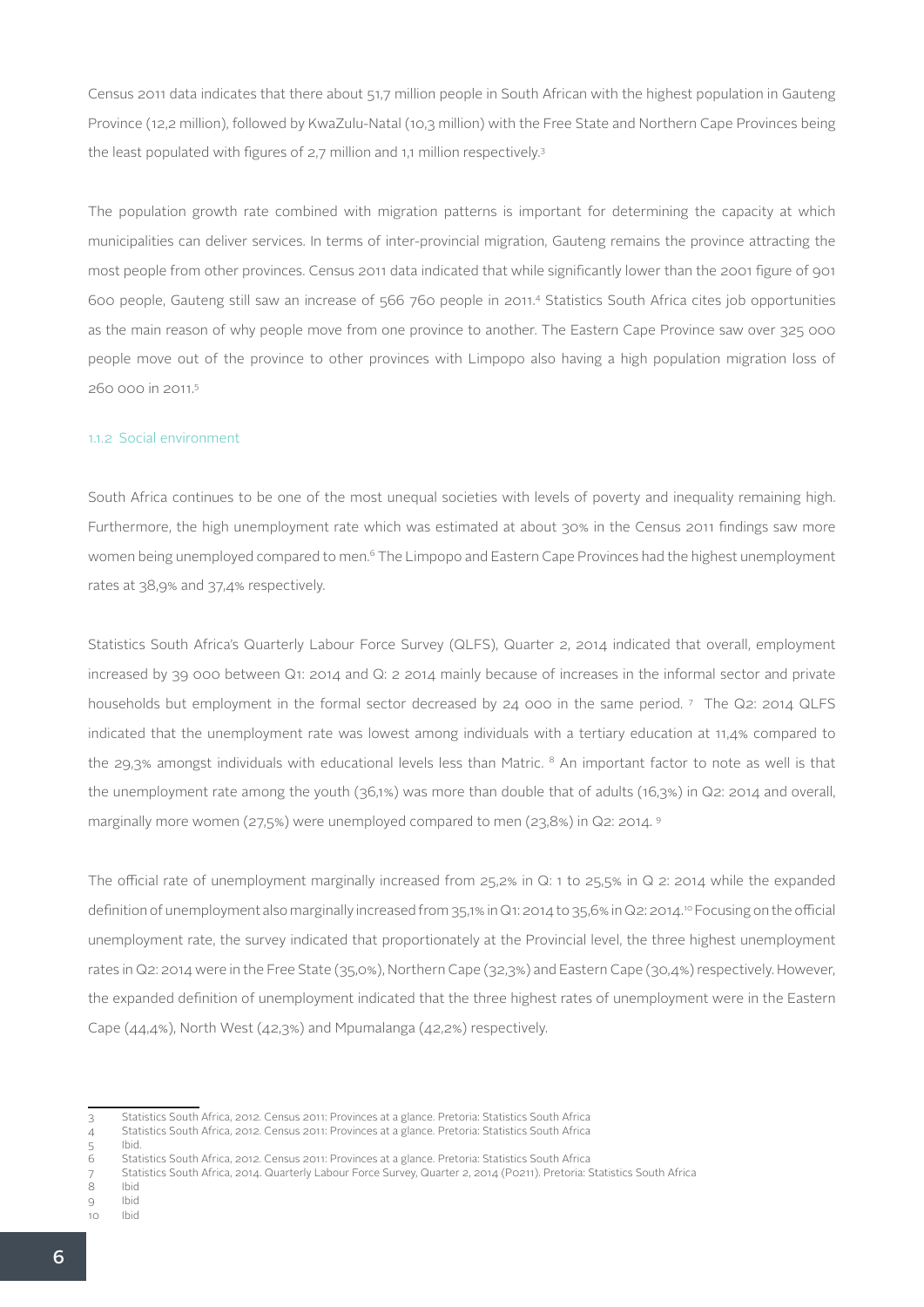Proportionately, the three lowest official unemployment rates for Q2: 2014 were in Limpopo (15,9%), KwaZulu-Natal (23,7%) and the Western Cape at 23,5%. Using the expanded unemployment rate definition, the three lowest unemployment rates were recorded in the Western Cape (25,4%), Gauteng (29,0%) and Limpopo (36,9%) respectively.<sup>11</sup>

In terms of employment by occupation between Q1: 2014 and Q2: 2014, the largest job losses were at the Manager level (55 000), Elementary level (21 000) and Skilled Agriculture (7 000) level while the largest job increases were recorded at the Professional level (45 000), Clerical (40 000) and Domestic worker (21 000) levels in Q2: 2014. 12

The average annual household income increased in South Africa from about R48 385 in 2001 to R103 195 in 2011 with Gauteng and Western Cape Provinces having average household income of R156 222 and R143 461 respectively.<sup>13</sup> While Limpopo also saw an increase, it is significantly less at R56 841 in 2011<sup>14</sup> compared to Gauteng and the Western Cape. The Financial and Fiscal Commission projects that number of social grants beneficiaries will increase from 15,6 million in 2011/12 to 16,1 million in 2012/13 to 16,5 million in 2013/14 to 16,8 million in 2014/15 – a general percentage growth increase of about 4,2% per annum.15 This has an impact on municipalities' rates and revenue generation capacity as it suggests that while municipalities need to provide access to basic services, the funding of such will mainly be through government grants as a significant number of households are indigent.

In terms of household services, there was a significant increase in the number of households with access to electricity for cooking, heating and lighting from 51,4% in 2001 to 73,9% in 2011.<sup>16</sup> The proportion of households with access to refuse removal by their municipalities marginally improved from 57,0% in 2001 to 63,6% while the number of households with access to flush or chemical toilets increased from 53,8% to 62,6% with access to piped water significantly improved from 61,3% in 2001 to 73,4% in 2011.17

As such, local government will continue to play a significant role in reducing the levels of poverty through implementation of policies such as indigent policies as well as providing subsidised social infrastructure. This places additional fiscal pressure on local government given their mandate as well as other challenges such as ageing infrastructure and concomitant increases in population and dwellings.

#### 1.1.3 Policy and legal environment

The new Sector Education and Training Authorities (SETAs) Grant Regulations regarding skills development levies received by a SETA and related matters came into effect on 1 April 2013 as published in the Government Gazette No. 35940 of 3 December 2012. The new grant regulations came into effect on 1 April 2013.

<sup>11</sup> Statistics South Africa, 2014. Quarterly Labour Force Survey, Quarter 2, 2014 (P0211). Pretoria: Statistics South Africa

<sup>12</sup> Ibid

<sup>13</sup> Statistics South Africa, 2012. Census 2011: Provinces at a glance. Pretoria: Statistics South Africa

 $14$  Ibid.

<sup>15</sup> Financial and Fiscal Commission, 2013. 2014/15 Submission for the division of revenue

<sup>16</sup> Statistics South Africa, 2012. Census 2011: Provinces at a glance. Pretoria: Statistics South Africa

<sup>17</sup> Ibid.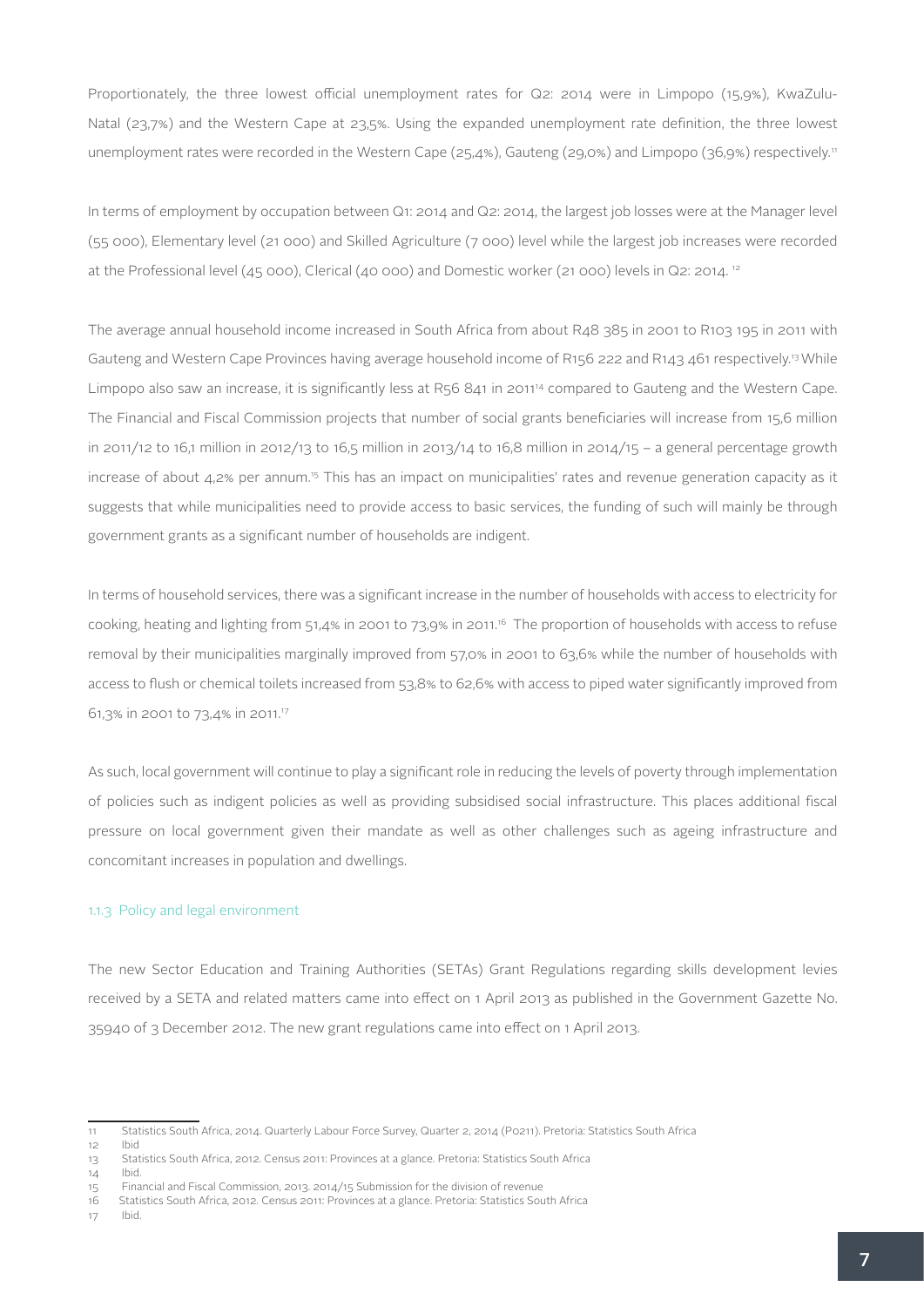The new regulations allow for 10,5% of total levies paid by the employer to pay for SETA administration costs for the financial year of which 0,5% must be transferred to Quality Council for Trades and Occupations (QCTO). A further 20% of levy income is to be disbursed as mandatory grant to levy paying organisations that submit and obtain approval for their WSP and ATR submission with a further 49,5% allocated as discretionary grant to support sector skills development initiatives and interventions.

The regulations indicate that at least 80% of discretionary funds are to be allocated to professional, vocational, technical and academic qualifications (PIVOTAL) that result in QCTO quality assured occupational qualifications training interventions. A maximum of 20% of the discretionary funds can be spent on other interventions in support of training such as research, stakeholder capacity building etc. The new regulations will have an impact on programmes.

The adoption of key strategic plans such as the National Development Plan 2030, the New Growth Path, IPAP II have broader impact on how the LGSETA responds in its facilitation of skills development in the local government sector. Furthermore, the government's adoption of 18 Strategic Integrated Projects (SIPs) will also influence LGSETA's skills development strategy over the next few years. It is also important for the LGSETA to contribute to the achievement of the vision of the draft Revised Capacity Building Framework for Local Government: 2012-2016 that highlights the importance of continuing to build the capacity of municipalities to deliver on their mandate.

The LGSETA will be expected to continue to play a significant role to facilitate access to skills development and training to develop a skilled and capable local government workforce as well as to develop potential new entrants through its various interventions that talk to the objectives outlined in The White Paper on Post-School Education and Training released in 2013. In addition, the LGSETA will ensure that appropriate priority is placed on supporting the development of the required skills to support the spatial transformation as outlined in the Integrated Urban Development Framework that is expected to be finalised by 30 July 2014.

#### 1.1.4 Economic environment

The performance of the economy has an important correlation to the financial viability of municipalities given the major sources of revenue that municipalities rely upon to deliver on their mandate. In terms of the economy, the gross domestic product (GDP) varies across municipality type and entity. Importantly though is the role that local government should play to create an enabling environment to facilitate greater local economic growth.

The key levers that municipalities can use to facilitate greater economic development include the provision of sound socio-economic infrastructure such as roads, water and sanitation, electricity among others. As such, service delivery backlogs still facing many municipalities will have a significant impact on the municipalities' ability to attract and retain business in its locale. It is for this reason among others that municipalities are focusing significant resources in strengthening economic infrastructure.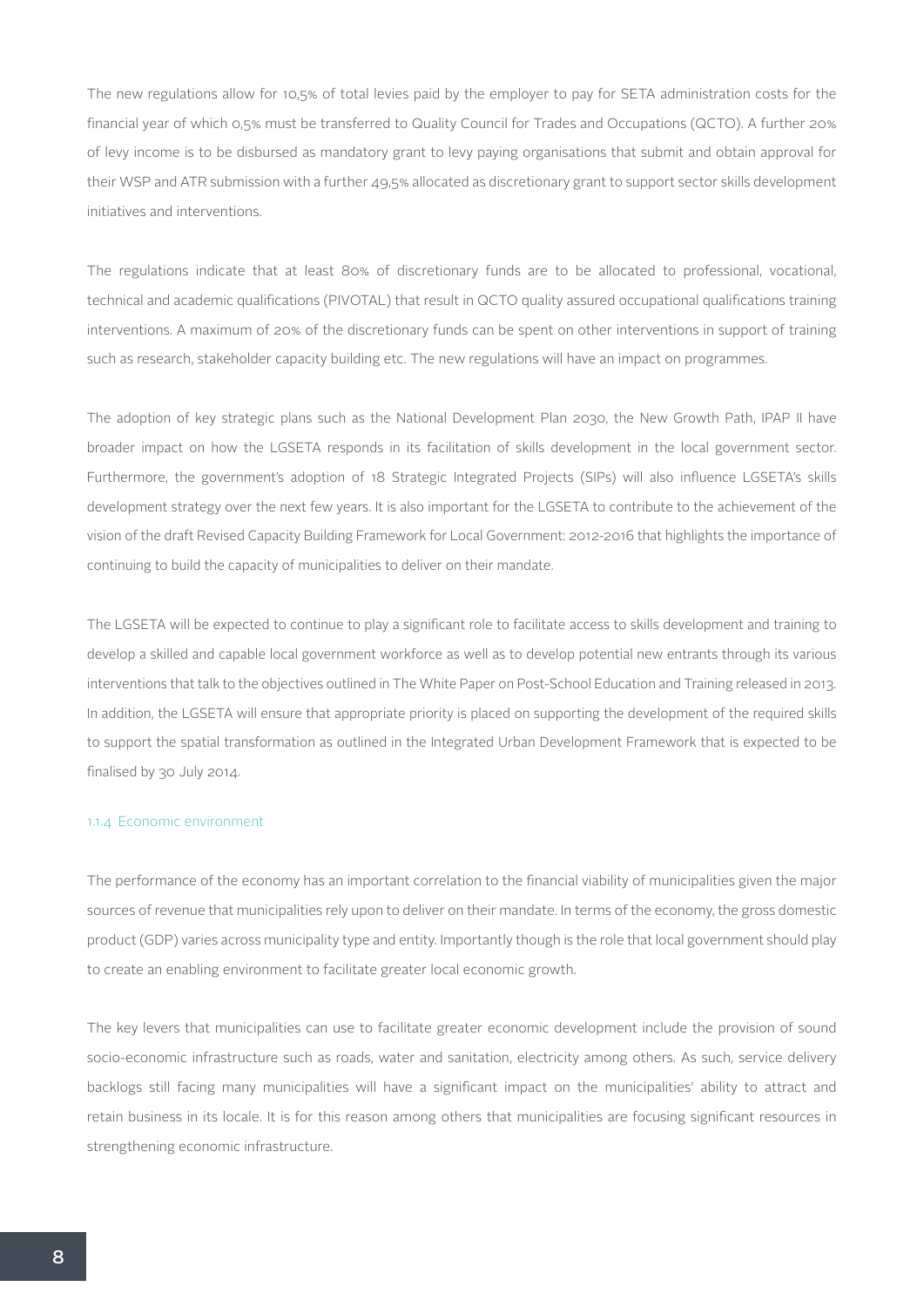#### 1.1.5 Technology

The rate of technological change has an impact on every sector with others experiencing higher impacts than others. The world over, there are trends of greater connectivity, greater access to and between people with about 89% of South Africans in 2011.<sup>18</sup> A number of municipalities have already begun to embrace technology with citizens for example, able to pay their rates and taxes, submit paperwork among others. Furthermore, the issue of increasing broadband to support e-governance has seen several municipalities invest significant money into such infrastructure. Technology will have an impact on the future structure and form of local government and this directly has an impact on the type of skills required to meet the service delivery expectations of citizens.

#### 1.1.6 Environmental factors and the sector

The commitment by the South African government to move towards a low carbon economy over the next few decades should not be taken lightly as it does have significant impact on all sectors. This requires that municipalities ensure that future infrastructure investment is able to meet green standards. Furthermore, while the impact of climate change has not yet been fully assessed, it is broadly accepted that as part a municipality's outlook, it will need to ensure that it is climate resilient. Various scenarios relating to climate change point to the reality that the impact of climate change in terms of temperature, rainfall patterns, and wind patterns will influence economic development in some sectors more than in other sectors.

#### 1.2 Performance environment

In 2005, the SETA was recertified with a reduced scope of coverage to only focus on local government. There are some instances where certain SIC codes are in two or more other SETAs' scopes of coverage where the LGSETA will look to build partnerships to ensure greater delivery.

In terms of Section 9 of the Skills Development Act of 1998, Table 1 is an overview of the scope of coverage of the LGSETA.

<sup>18</sup> Statistics South Africa, 2012. Census 2011: Provinces at a glance. Pretoria: Statistics South Africa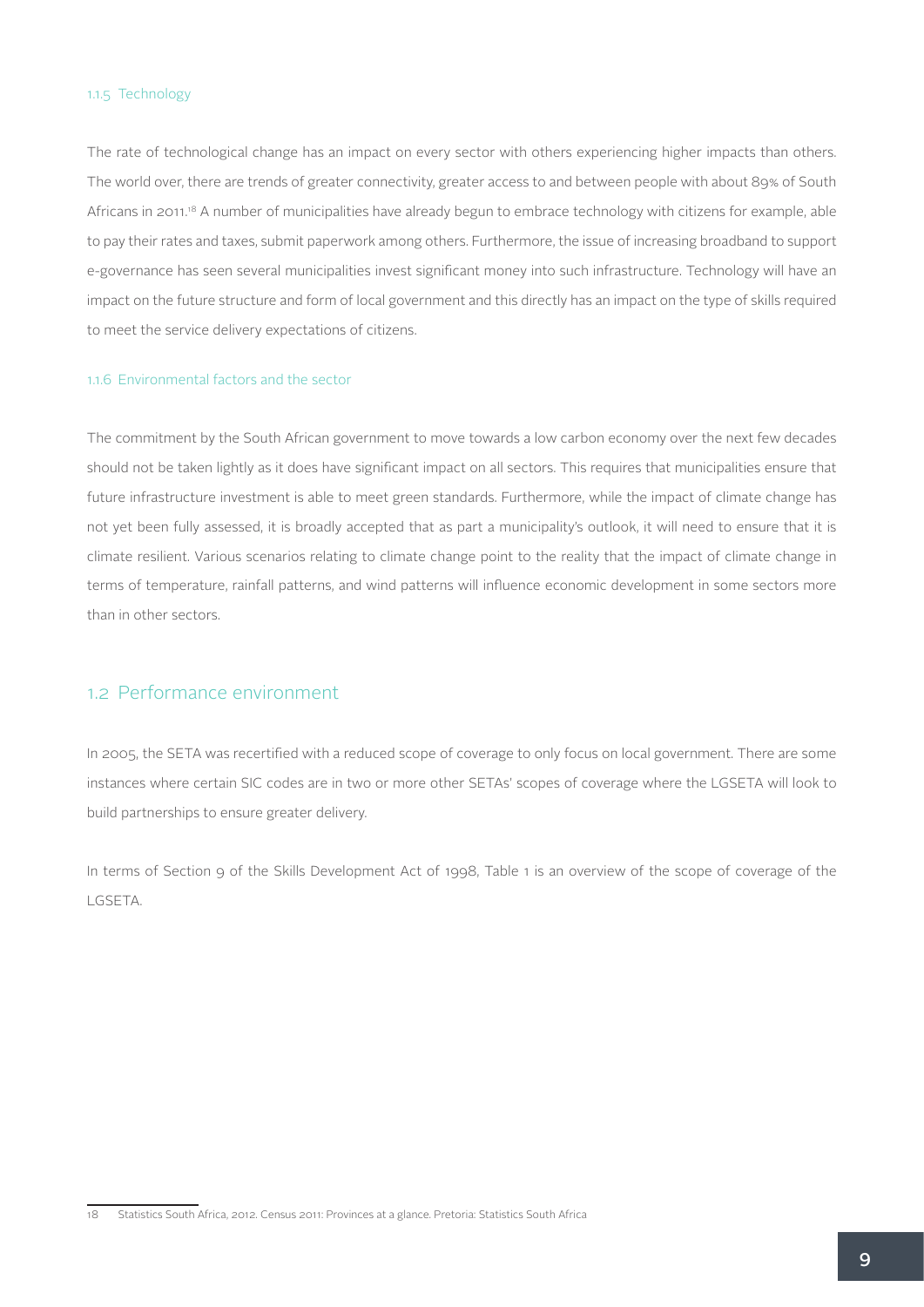#### **Table 1. LGSETA scope of coverage**

| <b>SIC</b> | <b>Main activity</b>                                                                                         |
|------------|--------------------------------------------------------------------------------------------------------------|
| Code       |                                                                                                              |
| 50493      | Any utility or agency, wholly or partially owned by a municipality providing local government services       |
|            | under contractors or a municipality                                                                          |
| 91201      | Category A municipalities: All functions, services and facilities provided by a metropolitan council as      |
|            | determined by 84 (1): (2) and (3) of Act 117 of 1998 - Local Government Municipal Structure Act of           |
|            | 1998                                                                                                         |
| 91202      | Category B municipalities: All functions, services and facilities provided by local council as determined by |
|            | 84 (1), (2) and (3) of Act 117 of 1998 - Local Government Municipal Structure Act of 1998                    |
| 91203      | Category C municipalities: All functions, services and facilities provided by a district council and         |
|            | district area management as per Act 117 as determined by $54$ (1), (2) and (3) of Act 117 of 1998 Local      |
|            | government Municipal Structure Act 1998                                                                      |
| 91204      | Organised local government: a statutory or regulatory body assigned the function as per constitution of      |
|            | RSA, to deal with matters at an executive level within local government                                      |
| 91300      | Local authority activities                                                                                   |
| 91304      | Municipal planning                                                                                           |
| 91306      | Billboards and the display of advertisements in public places                                                |
| 9130F      | Land use planning                                                                                            |
| 93304      | Social work in local governments                                                                             |
| 94001      | Refuse and sanitation                                                                                        |
| 94002      | Health and community services                                                                                |
| 94005      | Other community work in local governments                                                                    |
| 96001      | Recreational, cultural and sporting activities by local governments                                          |
| 96331      | Parks and gardens                                                                                            |
| 96414      | Local sports facilities                                                                                      |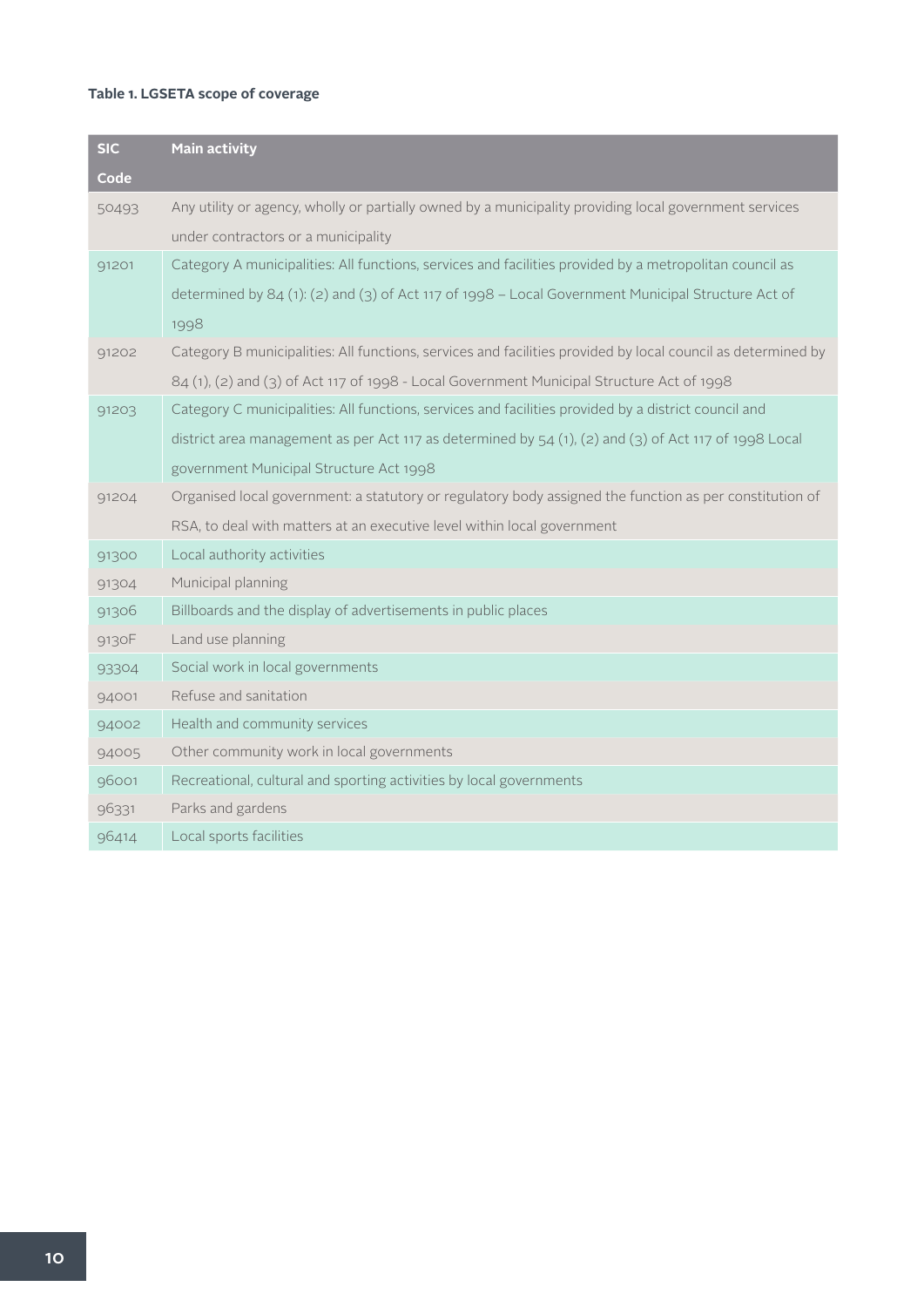#### 1.2.1 Employers in the sector

There are 278 municipalities of which eight are metropolitan municipalities, 226 are local municipalities and 44 are district municipalities (see Table 2). The majority of employers in the sector are Category B i.e. local municipalities. However, Category A i.e. metropolitan municipalities are significantly the largest employers and contributors to skills development levies.

| <b>Province</b> | Metropolitan        | <b>Local Municipality</b> | <b>District</b>     | <b>Total</b>    |
|-----------------|---------------------|---------------------------|---------------------|-----------------|
|                 | <b>Municipality</b> |                           | <b>Municipality</b> |                 |
|                 |                     |                           |                     |                 |
| Eastern Cape    | $\overline{c}$      | 37                        | 6                   | 45              |
| Free State      | $\mathbf{1}$        | 19                        | $\overline{4}$      | 24              |
| Gauteng         | 3                   | $\overline{7}$            | $\mathbf{Z}$        | 12 <sub>2</sub> |
| KwaZulu-Natal   | $\mathbf{1}$        | 50                        | 10                  | 61              |
| Limpopo         | $\circ$             | 25                        | 5                   | 30              |
| Mpumalanga      | $\circ$             | 18                        | 3                   | 21              |
| North West      | $\circ$             | 19                        | $\overline{4}$      | 23              |
| Northern Cape   | $\circ$             | 27                        | 5                   | 32              |
| Western Cape    | $\overline{1}$      | 24                        | 5                   | 30 <sub>o</sub> |
| <b>Total</b>    | 8                   | 226                       | 44                  | 278             |

KwaZulu-Natal has the highest numbers of municipalities with 61, followed by Eastern Cape with 45 municipalities. While Gauteng had the lowest number of municipalities overall in 2013/14, three of the eight metropolitan councils fell within the province.

In October 2013, the Demarcation Board announced the re-determination of municipal boundaries that will see the total number of municipalities decrease from the present 278 to 267 in 2016. Table 3 reveals the changes that are set to take effect in 2016.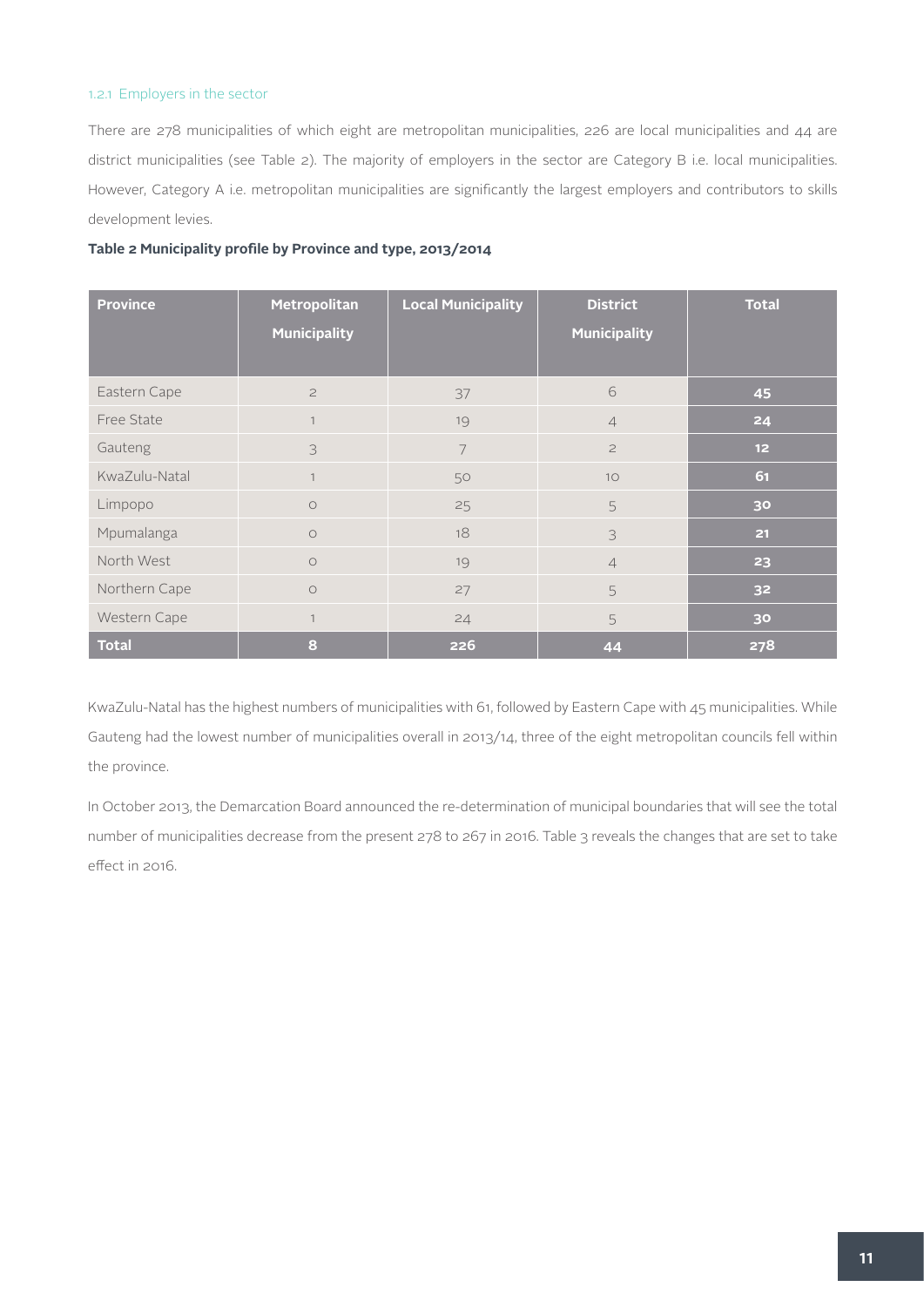#### **Table 3. Municipal redeterminations for 2016**

| <b>Province</b> | Metropolitan        |                |      | <b>Local Municipality</b> |                     | <b>District</b> |      | <b>Total</b> |  |
|-----------------|---------------------|----------------|------|---------------------------|---------------------|-----------------|------|--------------|--|
|                 | <b>Municipality</b> |                |      |                           | <b>Municipality</b> |                 |      |              |  |
|                 |                     |                |      |                           |                     |                 |      |              |  |
|                 | 2011                | 2016           | 2011 | 2016                      | 2011                | 2016            | 2011 | 2016         |  |
| Eastern Cape    | $\overline{c}$      | $\overline{c}$ | 37   | 37                        | 6                   | 6               | 45   | 45           |  |
| Free State      | $\mathbf{1}$        | $\mathbf{1}$   | 19   | 19                        | $\overline{4}$      | $\overline{4}$  | 24   | 24           |  |
| Gauteng         | 3                   | $\overline{4}$ | 7    | 3                         | $\overline{c}$      | $\mathbf{1}$    | 12   | 8            |  |
| KwaZulu-Natal   | $\mathbf{1}$        | $\mathbf{1}$   | 50   | 43                        | 10                  | 10              | 61   | 54           |  |
| Limpopo         | $\circ$             | $\circ$        | 25   | 25                        | 5                   | 5               | 30   | 30           |  |
| Mpumalanga      | $\circ$             | $\circ$        | 18   | 18                        | 3                   | 3               | 21   | 21           |  |
| North West      | $\circ$             | $\circ$        | 19   | 19                        | $\overline{4}$      | $\overline{4}$  | 23   | 23           |  |
| Northern Cape   | $\circ$             | $\circ$        | 27   | 27                        | 5                   | 5               | 32   | 32           |  |
| Western Cape    | $\mathbf{1}$        | $\mathbf{1}$   | 24   | 24                        | 5                   | 5               | 30   | 30           |  |
| <b>Total</b>    | 8                   | 9              | 226  | 215                       | 44                  | 43              | 278  | 267          |  |

*Source: Demarcation Board19*

While the redeterminations are only set to become effective in 2016, the LGSETA will need to ensure that its data management systems would have the capacity to accommodate the transition period that would begin earlier.

Some municipalities establish municipal entities to deliver services. Such entities are accountable to the municipality that established them, and in terms of the MFMA, municipalities are responsible for the governance, financial accountability and performance of the entities established by that municipality. Some of the municipal entities have been transferred to other SETAs and as such less than five entities submitted a WSP/ATR to the LGSETA in 2014.

<sup>19</sup> Source: http://www.demarcation.org.za/uploads/Final%20redetermination%20media%20release\_new.pdf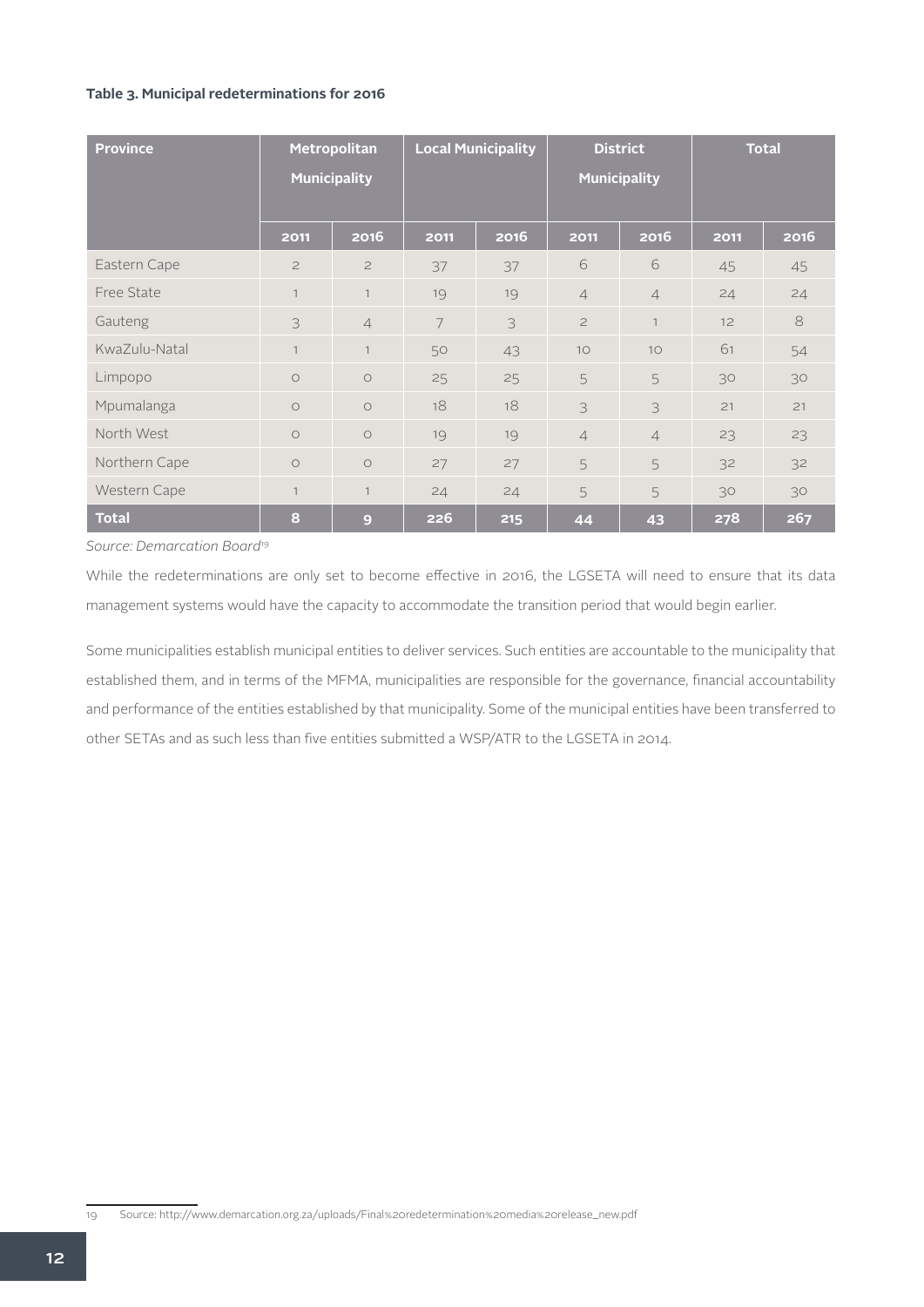Table 4 presents a detailed levy income analysis by Province, municipality type and other entities allocated to the LGSETA.

| <b>Province</b> | Metropolitan        | <b>District</b><br>Local |                     | <b>Municipal</b> | Other          | <b>TOTAL</b>    |
|-----------------|---------------------|--------------------------|---------------------|------------------|----------------|-----------------|
|                 | <b>Municipality</b> | <b>Municipality</b>      | <b>Municipality</b> | <b>Entity</b>    |                |                 |
| Eastern Cape    | 20 705 106,92       | 13 155 619,29            | 7 470 404,27        | 73 263,18        | 1 105 174,21   | 42 509 567,88   |
| Free State      | 6 662 224,82        | 11 186 583,20            | 1276 882,03         | 0.00             | 85 729,16      | 19 211 419,21   |
| Gauteng         | 92 173 253,76       | 11 907 872,95            | 1458 600,00         | 6 437 573,59     | 6 733 274,25   | 118 710 574,54  |
| KwaZulu-Natal   | 40 731 856,59       | 23 345 023,80            | 6 165 896,47        | 0.00             | 674 453,66     | 70 917 230,52   |
| Limpopo         | 0.00                | 19 276 904,40            | 7 373 242,66        | 9 067,88         | 711 519,20     | 27 370 734,15   |
| Mpumalanga      | 0.00                | 18 817 662,64            | 1 438 529,46        | 0.00             | 291 397,99     | 20 547 590,09   |
| North West      | 0.00                | 12 731 611,23            | 3 381 136,89        | 0.00             | 420 220,00     | 16 532 968,13   |
| Northern Cape   | 0.00                | 9 683 730,73             | 1 441 710,55        | 0.00             | 65 885,04      | 11 191 326,32   |
| Western Cape    | 49 557 601,44       | 20 787 039,58            | 2 811 532,30        | 116 519,00       | 539 662,59     | 73 812 354,91   |
| <b>Total</b>    | R209 830 043,53     | R140 892 047,82          | R32 817 934,63      | R6 636 423,65    | R10 627 316,10 | R400 803 765,74 |

**Table 4. Detailed levy income by Province and Municipality type, 2013/14**

#### *Source: LGSETA*

Overall, the total levy income for all categories (Metropolitan Municipality, Local Municipality, District Municipality, Municipal Entity and Other) was R400,8 million for 2013/14 – up from R377,3 million for the same categories in 2012/13.

The 12 municipalities and municipal entities in Gauteng continued to contribute the most in terms of skills development levies in 2013/14 at R111,9 million with the three metropolitans contributing the significant majority of the levies. While KwaZulu-Natal, with 61 municipalities contributed about R70,2 million, it was marginally lower than the Western Cape's R73,2 million levy contributions from the 30 Western Cape municipalities and the various entities. The Northern Cape Province, North West Province and Mpumalanga respectively had the lowest levy contributions in 2013/14.

As anticipated, collectively, the eight metropolitan municipalities contributed about R209,8 million (2012/2013: R199,6 million) of the total R400,8 million (2012/13: R377,5 million) levy income (including the 'other' levy category for 2013/14. A significant R11,5 million was contributed by entities in the 'Other' category – entities that implement or conduct local government related activities.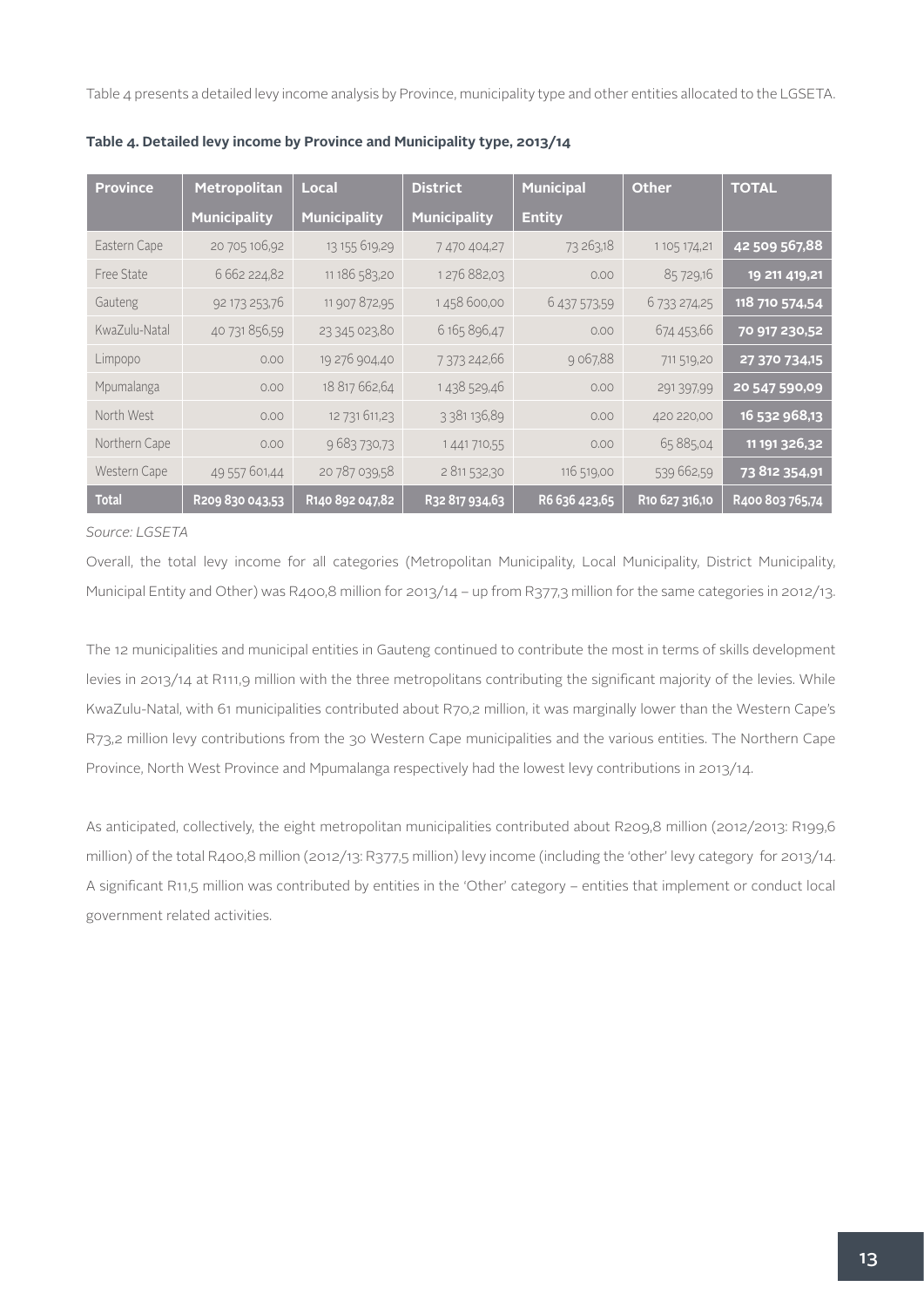#### 1.2.2 Employee profile

The total number of Workplace Skills Plans and Annual Training Reports submitted in 2014 was 278, which was a 100% submission rate. However, the percentage of compliant submissions was marginally lower at 94%. The estimate the number of employees in the sector, the LGSETA makes use of the WSP and ATR data as well as statistics provided by Statistics South Africa in their annual "Non-financial census of municipalities" as they have a 100% response rate. The number of employees in the sector as estimated in the Statistics South Africa's publication was 241 715 in 2009/10 increasing to 277 024 in 2010/11 with the 2011/12 figures at 284 990, showing a year-on-year increase of about 10 000 employees in the sector.

Using the data from the 278 WSPs and ATRs submitted, the estimated number of employees in the sector in 2013/14 was 265 00020, a drop from the estimated 295 000 employees in 2012/13. In terms of data collection, some improvements have been made to the data collection tool used by the LGSETA.

As part of improving the quality of data collected on the WSPs and ATRs submitted, the LGSETA reviewed and updated its data collection template. Features that were included for example were definitions of an employee, the description of each OFO occupation, validation rules to ensure greater completion of data fields among others. This has seen a significant improvement in the quality of data and a significant drop in the number of employees due to the clear definition provided. A further point for consideration is that the new submission date (i.e. 30 April) might have had an impact on numbers as previously, the submission date fell at the same time as the financial year-end for municipalities.

The trend of majority of the employees being employed in the elementary category across all municipality types with local municipalities employing the highest number continued. The second highest category of employment was in the clerical and administrative workers category with metropolitan municipalities having almost double the number of such employees compared to local municipalities.

The development of critical skills in the sector is supported by the LGSETA through a combined approach of bursaries and internships, with mentoring and administration provided by the relevant professional bodies active in the sector. In support of the strategy to professionalise local government, bursaries have been offered to municipal employees who wish to study part time, allowing for professional registration in scarce skill programmes.

Based on the WSP and ATR submissions, the qualification profile for approximately 205 000 employees was provided for 2013/14. Of that, approximately 16 000 employees had a qualification below the NQF Level 1 with about 23 500 employees with a qualification at the NQF Level 1 with about 105 000 with qualifications between NQF Level 2 and 4. Approximately 25 000 employees had NQF Level 5 qualifications with about 20 000 with NQF Level 6 qualifications with another about 13 000 employees with NQF Level 7 qualifications while about 3 000 employees had NQF Level 8 qualifications. The sector had about 850 employees with Master's qualifications (NQF Level 8) and about 425 employees

<sup>20</sup> This figure might be revised in the next SSP update if additional information from Annual Reports of municipalities and entities and/or Statistics SA or National Treasury if available by the next submission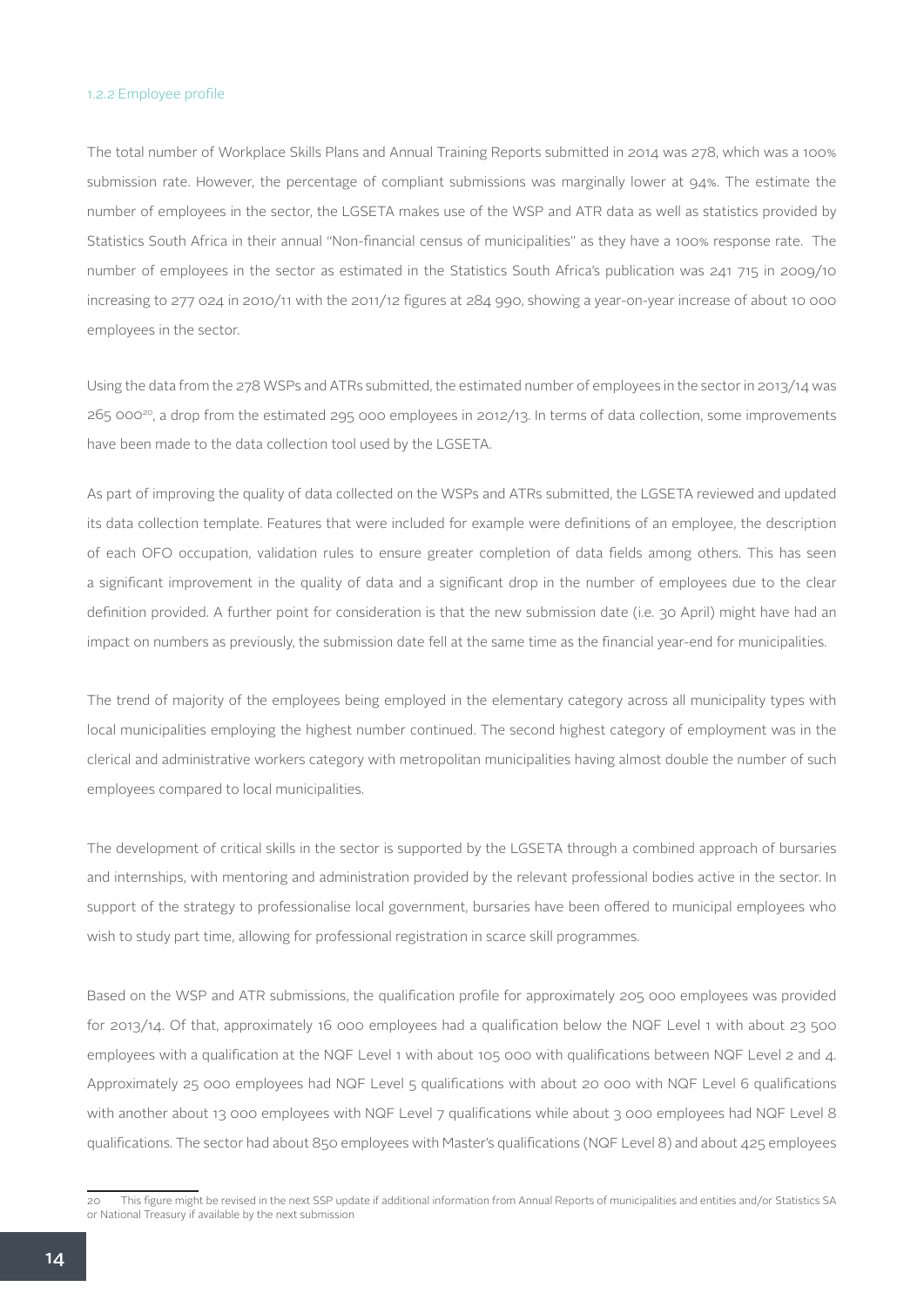with NQF Level 10 qualifications (Doctorate/PhD). In 2013/14, about 8000 (2012/13: 6000) with marginally more females provided with structured work experience.

In 2013, the sector indicated that about R2,2 billion would be spent on training about 120 000 employees in 2013/14. The municipalities that reported the actual amount spent on training in 2013/14 (as at 30 April 2014) based on the WSP and ATR submission data in 2014 indicate that about R860 million was spent on about 78 000 learning interventions with about R225 million spent on unemployed individuals. About R500 million was further indicated as being training budgeted committed for the period 1 July 2013 – 30 April 2014 for employees.

About 3 800 legislators (Councillors and Traditional Leaders) were trained in the same period with about 6 400 Managers, 11 200 Professionals, and 6 900 technicians trained. The majority of employees trained as per the occupation category were Clerical and Administrative workers – about 19 650 followed by Sales and Service Workers at about 11 250 while about 10 600 Elementary workers where training beneficiaries between 1 July 2013 and 30 April 2014.

About 4 600 individuals completed AET training as at 30 April 2014 with about 3 300 being employees. Importantly, about 1 200 employees completed AET Level 4. In terms of reported training interventions completed for the period 1 July 2013 – 30 April 2014, about 470 employed learner artisans qualified, about 5 300 employees obtained bursaries with about 5 400 learnerships completed.

In the local government sector, the **Recognition of Prior Learning (RPL)** is focused on assisting current municipal employees who have the requisite skills and practical experience to meet the qualifications criteria introduced and required by regulations, which are aimed at improving the quality of service in municipalities. About 425 employees being accessed for RPL between 1 July 2013 and 30 April 2014. A significant number of received non-credit bearing short course interventions – about 37 000 were completed while about 28 000 skills programmes were completed for the same period.

#### 1.2.3 Rural development and skills development

The rural areas of South Africa (excluding commercial farms) are generally under traditional leadership. Traditional leaders are therefore central to leading any rural development initiative and between 1 July 2013 and 30 April 2014, about 50 traditional leaders received training. Historically, the provision of skills development programmes are skewed towards urban areas. LGSETA provides incentives in the form of discretionary grants to rural municipalities to implement learnerships for unemployment citizens. The LGSETA discretionary grant focuses on the 108 rural and vulnerable municipalities as identified by DCOG during the LGTAS process, plus the 23 vulnerable districts as identified by Cabinet (SIPS 6 & 18) with particular respect to water and wastewater treatment operations through the provision of learnerships and skills programmes.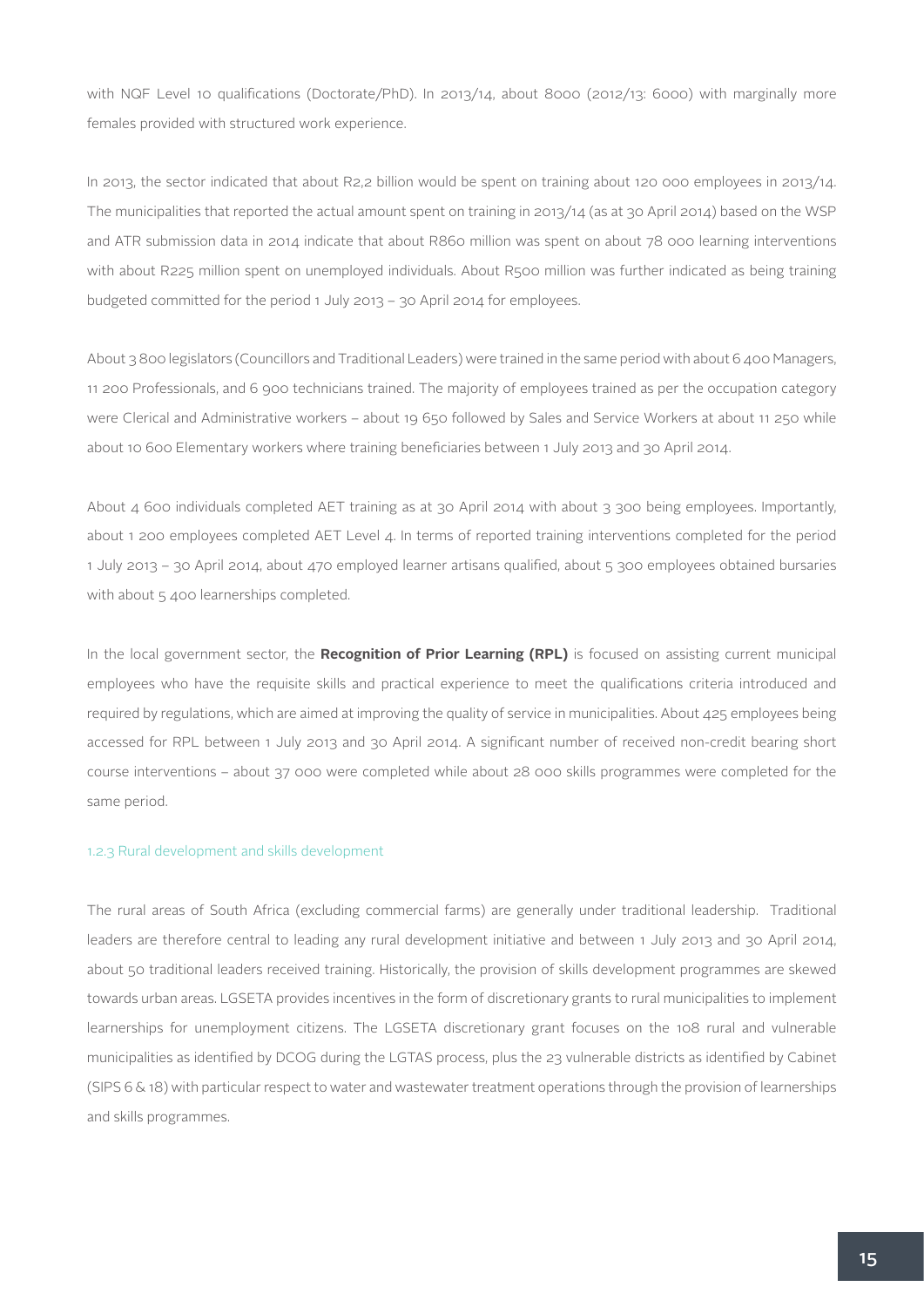In addition, LGSETA has established an office / operating site in Mopani South FET College (situated within Ba-Phalaborwa Municipality - Limpopo) to facilitate key skills development programmes aimed at providing capacity for rural development initiatives and projects.

#### 1.2.4 Support for TVET Colleges and Municipal Training Centres

In an effort to re-establish municipalities as training environments, the LGSETA has embarked on a process of accrediting municipal training centres to offer mainly technical training and this is encouraging partnerships between municipalities and TVET Colleges in fields of learning. The LGSETA accredited five Municipal Training Centres enabling them to offer fire and electrical training. Training Centres and decentralised Trade Test Centres were accredited by the SETA to ensure accessibility of Trade Testing for Municipal Officials.

The LGSETA worked with several TVET Colleges to address Local Economic Development training delivery and intends on collaborating with these tertiary institutions regarding programmes for artisans within and for the Local Government sector. To provide support to TVETs the SETA embarked on a process of developing learning materials for Environmental Practices to standardise the delivery of training programmes.

#### 1.2.5 Partnering with public higher education institutions

The LGSETA collaborated with a number of higher education institutions on the direct delivery of high-level academic training required by the sector, predominantly in municipal finance and governance related training, engineering and urban planning. North West University; Stellenbosch, University of Fort Hare; Nelson Mandela Metropolitan University; and University of Pretoria are implementing municipal Finance Development Programme (Minimum Competency Training).

The SETA has had little interaction with public higher education institutions in the area of research in the past. In 2014, the SETA began to work with some research partners to support its research agenda and plan. Several research studies have been commissioned based on the SSP 2013 Update. The studies that have been commissioned are briefly explained below.

**Tracer survey:** A small tracer survey focusing on about 500 beneficiaries was completed in 2013 and provided useful insights. A more comprehensive tracer survey is going to be completed in 2014/15 where it is anticipated that a significantly high sample will be traced to provide insights on the impact of LGSETA funded skills interventions. The tracer study is a powerful tool to measure the relevance of training courses and document the number of trainees finding employment in their trained occupations. In addition, the graduate tracer study will assist the LGSETA ascertain the relevance and effectiveness of its various skills development interventions over the years. Gathering and documenting feedback from LGSETA beneficiaries can help improve project planning, revise or reinforce interventions, demonstrate results and contribute towards improving public confidence in vocational training. It is anticipated that the information will provide information that will support other functions in the LGSETA such as career guidance, marketing, and monitoring and evaluation.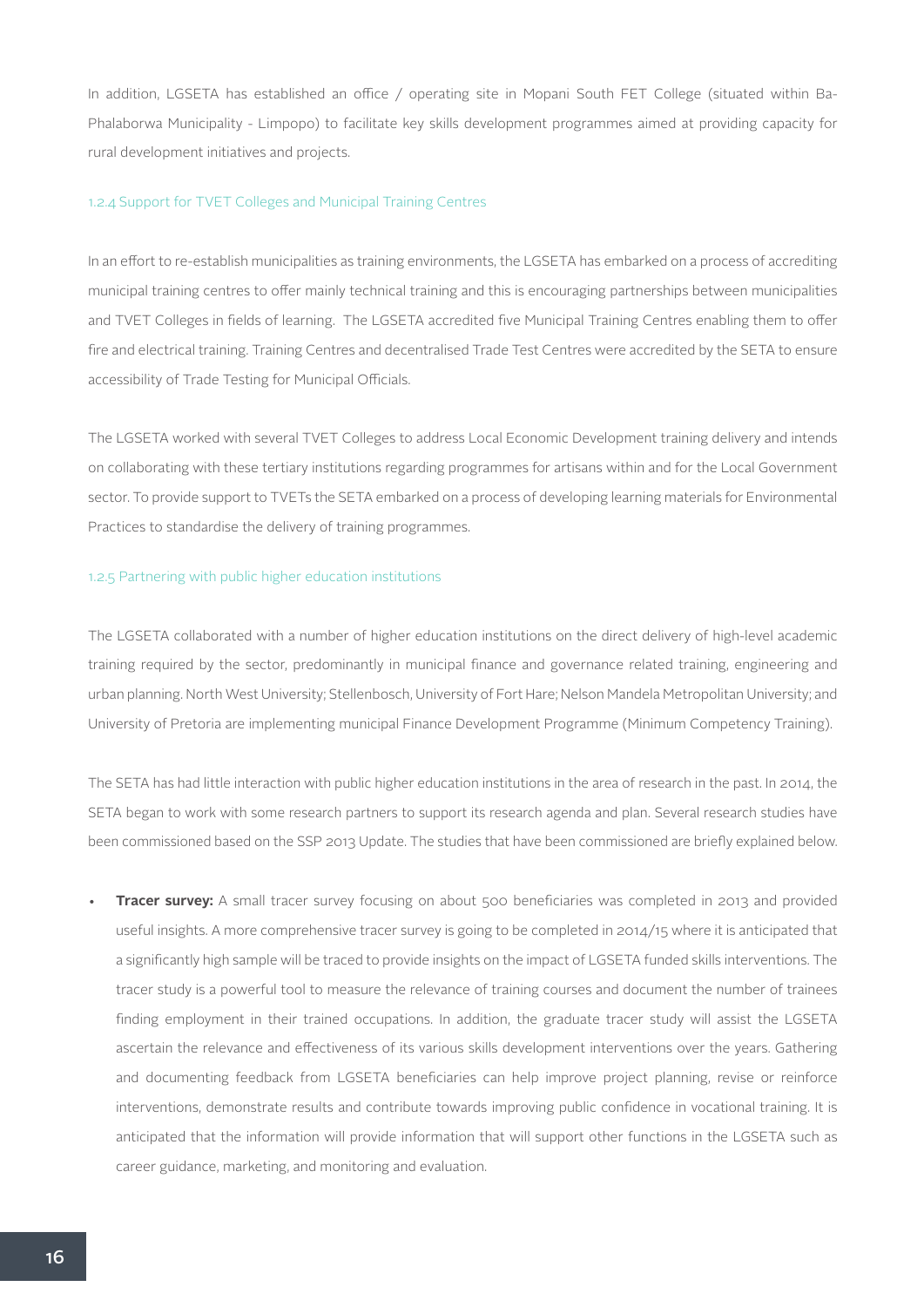- Mid-term Programme Evaluation: A mid-term evaluation of LGSETA funded NSDS III programmes will be conducted given that it is too early to assess the impact of the funding to achieve the LGSETA skills development objectives. The aim of evaluating the objectives will be to assess the extent of implementation and attainment of each programmes objectives as originally intended. The implementation and process evaluation will be used to describe the implementation of each programme as intended by assessing how inputs/resources have been allocated, what work experience activities have taken place, which partners/work places have participated in the programmes as well as how beneficiaries have been reached through the activities.
- Perceptions Index of Young People about a career in local government: Development of a perceptions index of young people's perceptions of working in local government as a career of choice. The purpose of this research is to identify and examine career choice factors and public sector perceptions among the youth in South Africa. It is important to research the youth's career related attitudes so that the government has a clear understanding of what they bring to the workplace, what they expect from employers and how they are different from previous generations. Understanding of the youth's perceptions will assist local government in formulating its recruitment, development and retention strategies. However, of importance, the LGSETA will have a better sense of how to refine its current Career Advice System. The Perception Index will be developed from input from TVET Colleges learners completing an online survey.
- • **Climate Change and Disaster Management in Local Government:** Research indicates a linkage between disaster risk reduction and climate change. However, there is limited evidence of this research in the context of South Africa. This is important as the Disaster Management Act (No. 57 of 2002) provides the legislative framework related to disaster management at the national government, provincial government, and local government contexts. Of importance is that the Act requires that each Metropolitan and District Municipality establish a disaster management centre that has several powers and duties. In terms of prevention and mitigation, the Act requires the disaster management centre to assess and prevent/reduce disaster risks, develop and implement appropriate disaster risk reduction methodologies as well as monitor, measure and evaluate disaster management plans that have been implemented. While the impact of climate change has not yet been fully assessed, it is broadly accepted that as part of a municipality's future outlook, it will need to ensure that it is climate resilient and able to manage disasters that might arise due to climate change. It is therefore important for the local government sector to begin/accelerate the upskilling or training of appropriate skills that it will need to ensure greater risk reduction and climate change. It is against this background that this project has been commissioned with the CSIR doing the research for the LGSETA.
- • **Water and Wastewater Management in Local Government: Skills Needs and Development:** Local government is responsible for providing water and wastewater services for households. The latest census data indicates that of the 14 450 161 households in 2011, 73,4% households had access to piped water in a dwelling or yard, a significant improvement from 61,3% in 2001. In addition, South Africa's water is rated as one of the cleanest in the world.21 In recent times, a 'water crisis' appears to be looming with several challenges being identified as key contributory factors. Some of these include inadequate and/or aging infrastructure, high levels of pollution in rivers, skills shortages,

<sup>21</sup> http://thewaterproject.org/water-in-crisis-south-africa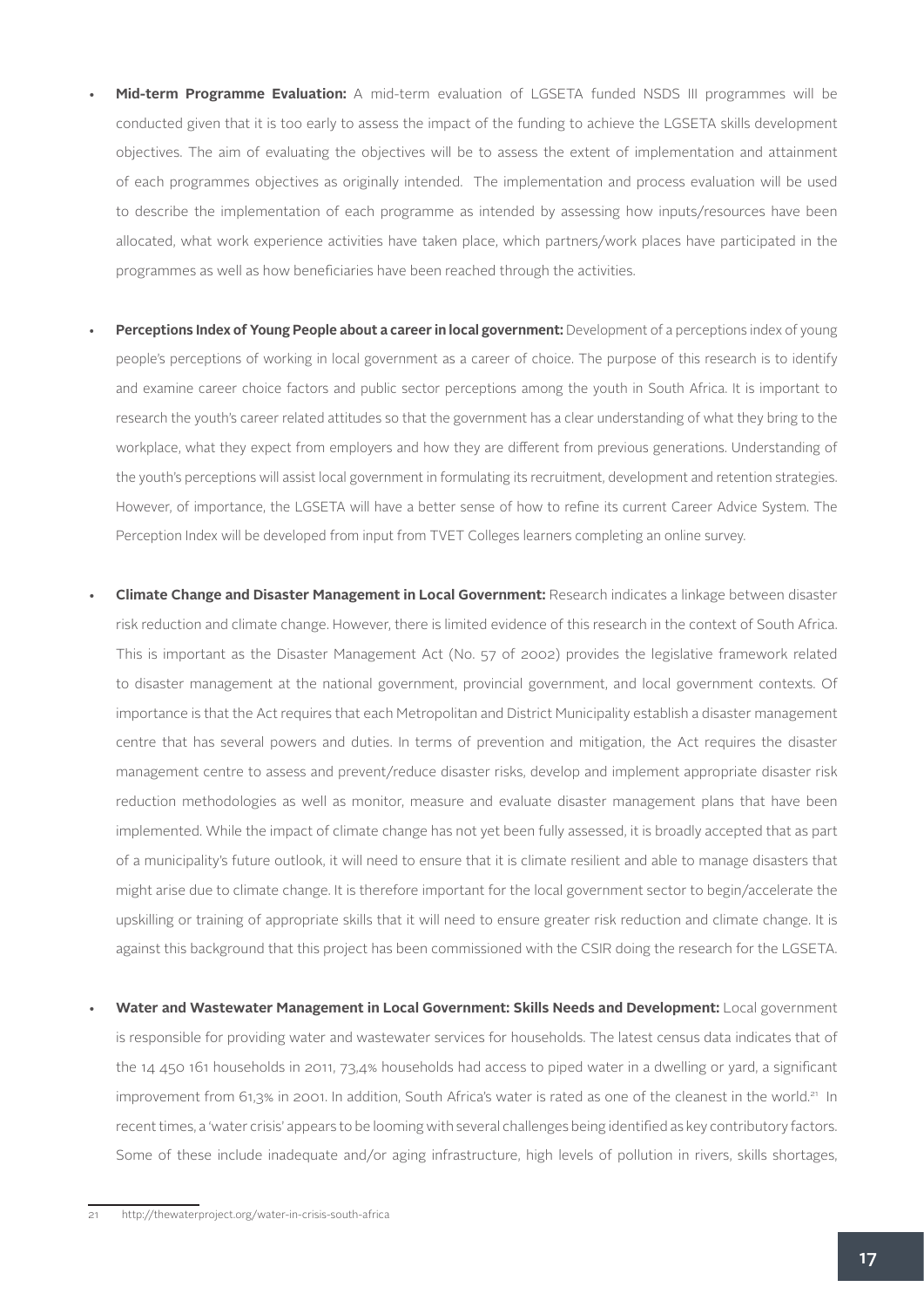increased urbanisation among others.<sup>22</sup> Despite this looming crisis, it does not appear that a comprehensive situational analysis and its impact on local government's responsibility to provide water and manage wastewater has been conducted. It is therefore important for the LGSETA to develop a deeper understanding of the situation if it is to better facilitate skills development for the sector. It is against this background that this research project has being commissioned and will be done by the Vaal University of Technology (VUT) working with a consortia of other institutions in its network as part of the LGSETA – VUT Memorandum of Agreement signed in June 2014.

**Skills Labour Demand and Supply Model:** In terms of the *Skills Development Act*, <sup>23</sup> each SETA must develop a Sector Skills Plan (SSP) within the framework of the National Skills Development Strategy and within relevant sector specific strategies. The LGSETA has not been projecting future skills demand or supply in the sector as part of skills planning. In the 2013 SSP update, an introduction to a proposed skills needs projection model was presented. At the time, the purpose was to present the emerging thinking based on desktop research on skills demand and supply forecasting<sup>24</sup> Furthermore it was proposed that the projection model be informed by quantitative analysis as well as qualitative analysis where labour experts, organised labour, academic institutions form part of a panel that would provide additional information to inform the proposed projections. In addition, the projection should also be informed by other statistical data. A suitable research partner will be finalised and they will be tasked with developing the model.

<sup>22</sup> Dianne Hawker. 24 June 2014. "Water crisis looms - municipal benchmarking kicks in" http://www.enca.com/municipal-benchmarking-avoidlooming-water-crisis

<sup>23</sup> Act 97 of 1998

<sup>24</sup> See National Development Plan 2030; National Skills Accord; Green Accord; New Growth Path; Ian Watson, 2011. Modelling of future skills demand: The implications for skills planning in NSW; Cedefop, 2011. Future skills supply and demand in Europe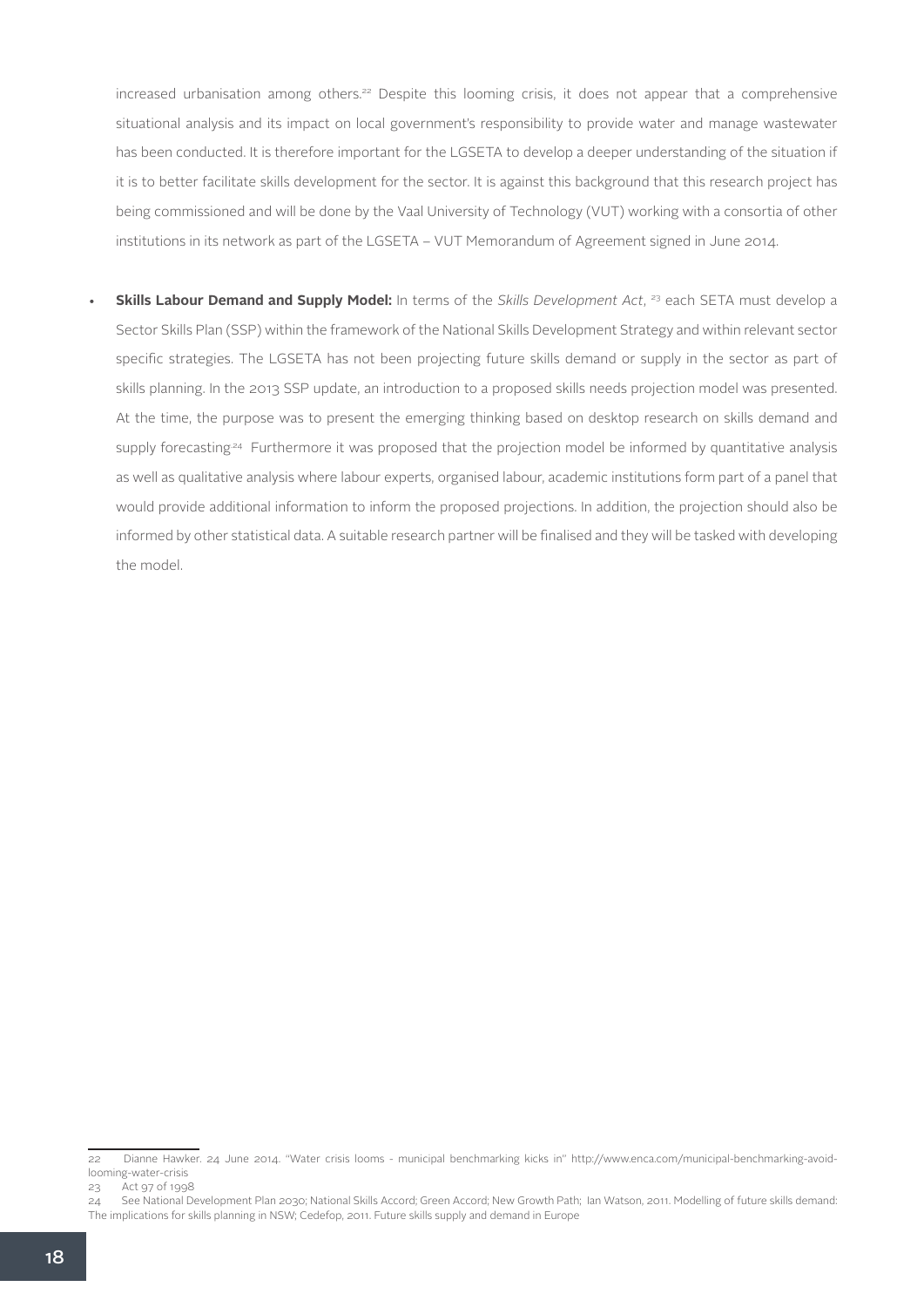#### 1.3 Organisational environment

Changes in any of the factors briefly explained in 1.1 and 1.2 might present specific challenges and/or opportunities that the LGSETA must have the capacity and capability to respond to. This is particularly important given identified uncertainties such as policy/legislative changes as well as stakeholder/beneficiary skills development needs and expectations in an increasing resource constrained environment.

#### 1.3.1 LGSETA Governance

On the 20 March 2013 the Director-General: Department of Higher Education and Training published Government Gazette No. 215 (Government Notice No.36276) in accordance with section 15(2) of the Skills Development Act in terms of which the LGSETA was placed under administration, as directed by the Minister of Higher Education and Training, in terms of section 15(1) of the Act, following serious governance and management failures. It is expected that the turnaround strategy of will among other issues, facilitate the process of repositioning the organisation to make it more relevant and responsive to the needs of the local government sector. The Administration period was extended for a further 12 months to March 2015.

#### 1.3.2 Institutional capacity

In addition to a national office, the LGSETA has the following provincial offices tasked with implementing the programmes of the LGSETA: Western Cape (Cape Town), Eastern Cape (East London), Northern Cape and Free State (Bloemfontein), Gauteng and North West (Johannesburg), Limpopo and Mpumalanga (Pretoria), and KwaZulu-Natal (Durban). To further support greater delivery on the mandate, the LGSETA has established the Mopani FET College LGSETA Office as part of increasing the SETA's visibility and footprint in the rural area.

While the LGSETA continues to face capacity constraints, some strides have been made. The organisation has adopted a new organisation structure to enable the LGSETA to better function and meet the core needs of the organisation. In addition, some senior and executive positions have been filled including as well a performance management system implemented. In addition, the establishment of the LGSETA Working Group and the LGSETA Panel of Experts to provide strategic support to the work of the Administrator as well as to review key documents such as the Sector Skills Plan and the Turnaround and Repositioning Plan of the organisation has provided some additional strategic planning capacity. In addition, it is anticipated that the establishment of the Project Management Unit will strengthen the SETA's capacity to deliver on programmes outlined in this document.

In the previous update, it was highlighted that there was an absence of a coherent communication strategy that had contributed to poor stakeholder relationship management as well as visibility of the LGSETA. Furthermore, it was highlighted that there was a lack of consistent, coherent and timely communication not only to inform stakeholders of the LGSETA's programmes but will be critical to rebuild the organisation's reputation in the SETA environment. To this end, Stakeholder Roadshows in seven Provinces to obtain stakeholder related issues that the Administration would need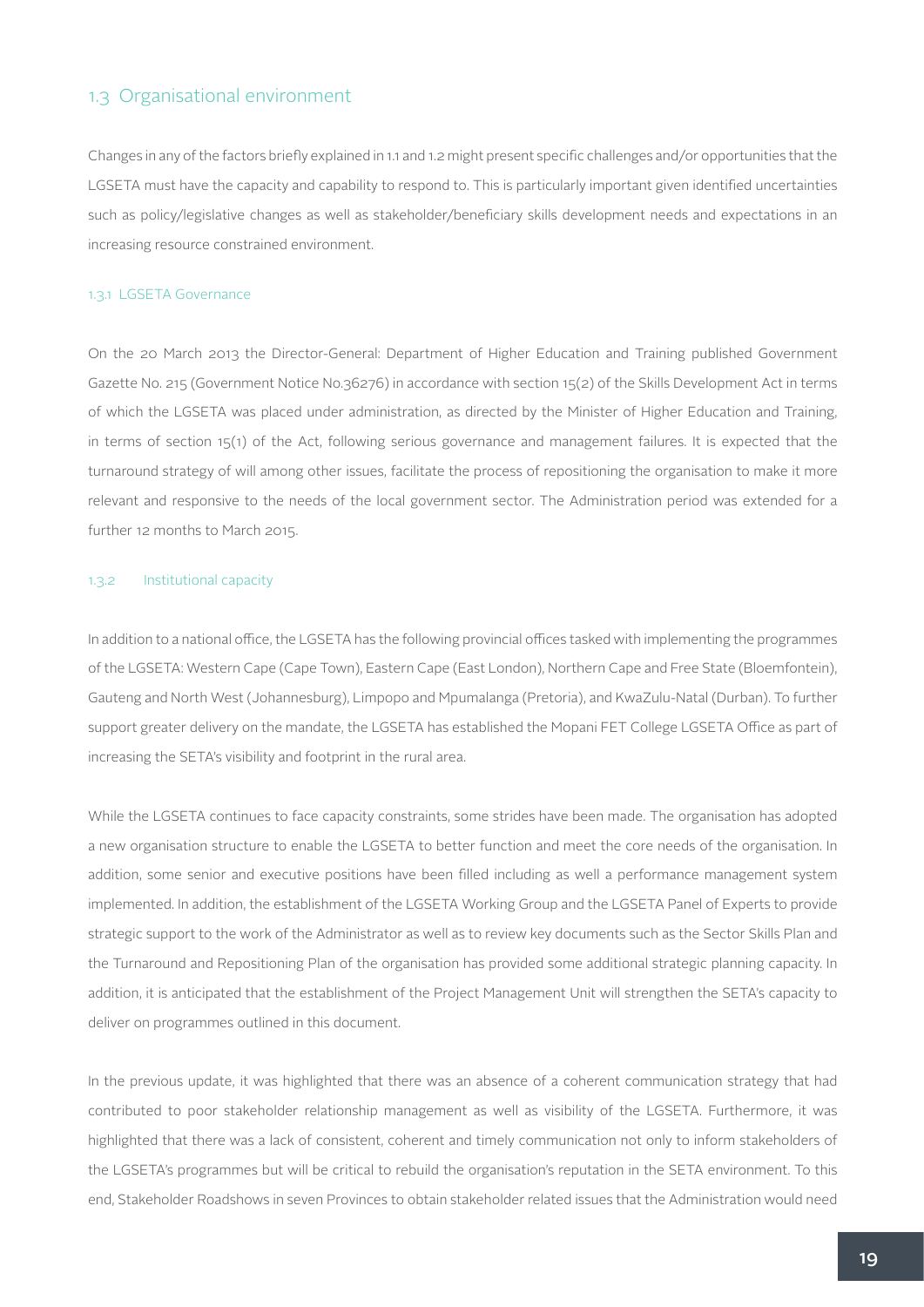to respond to as part of the turnaround and repositioning of the LGSETA took place to which the LGSETA has begun addressing.

The previous update also highlighted that The LGSETA's IT environment was characterised by the limited ability of the organisation to optimally function at the level that is required given the on-going technological changes. As part of reviewing the IT environment a comprehensive business process mapping exercise took place that led to all of the LGSETA's main processes being reviewed. This review has begun to inform some of the changes to the processes and systems of the LGSETA.

The repositioning the LGSETA aims to make it a SETA of operational and people excellence, characterised by the ability to attract top talent and retain key personnel and as a SETA that embraces modern people management practices and rewards performance a review will be conducted. The key focus areas are on organisational re-design and job analysis, learning and development – creating organisational capacity, recruitment and selection, performance management policy and procedure review and development, leadership development and change management, employee wellness as well as rewards and recognition.

The stakeholders of the LGSETA (see Table 5) can influence or be influenced by the outcomes that the LGSETA sets to achieve by 2016.

| <b>CATEGORY</b>  | <b>STAKEHOLDER</b>                                                                           |
|------------------|----------------------------------------------------------------------------------------------|
| <b>BOARD</b>     | SALGA, COGTA, IMATU, SAMWU, Independent Members                                              |
| <b>STAFF</b>     | LGSETA Staff, Union                                                                          |
| <b>DIRECT</b>    | Municipalities and Municipal Entities DHET, Professional Bodies, SALGA, Unemployed Youth,    |
|                  | Learners, SAQA, Other SETAs, DHET, Relevant Government Departments, ETD Providers,           |
|                  | ETD Practitioners, SA Cities Network, SDFs, Municipal Training Centres, QCTO, National and   |
|                  | Provincial Houses of Traditional Leaders, National Treasury, DRMC, MISA, SDF, DBSA, Ward     |
|                  | Committees, Traditional Councils, Private Sectors, NGOs                                      |
| <b>SERVICE</b>   | Training providers, TVETs, Higher Education Institutes, Mentors, Municipal Training Centres, |
| <b>PROVIDERS</b> | Researchers, Assessors, Moderators, Verifiers, Evaluator, Coaches, Provincial Academies      |
| <b>OTHER</b>     | Private Sector, ETD Providers, Government Departments and Agencies, DBSA, IMFO,              |
|                  | SAICA, Universities, ESCA, Portfolio Committees (Local Government, Higher Education and      |
|                  | Training), Public Service Academy, NSA, Provincial Skills Development Forums (PSDFs),        |
|                  | SALGBC (Bargaining Council), NEHAWU, Research Institutions, South African Council for        |
|                  | Property Evaluation Program, HRDC, PSSC.                                                     |

#### **Table 5 LGSETA stakeholders**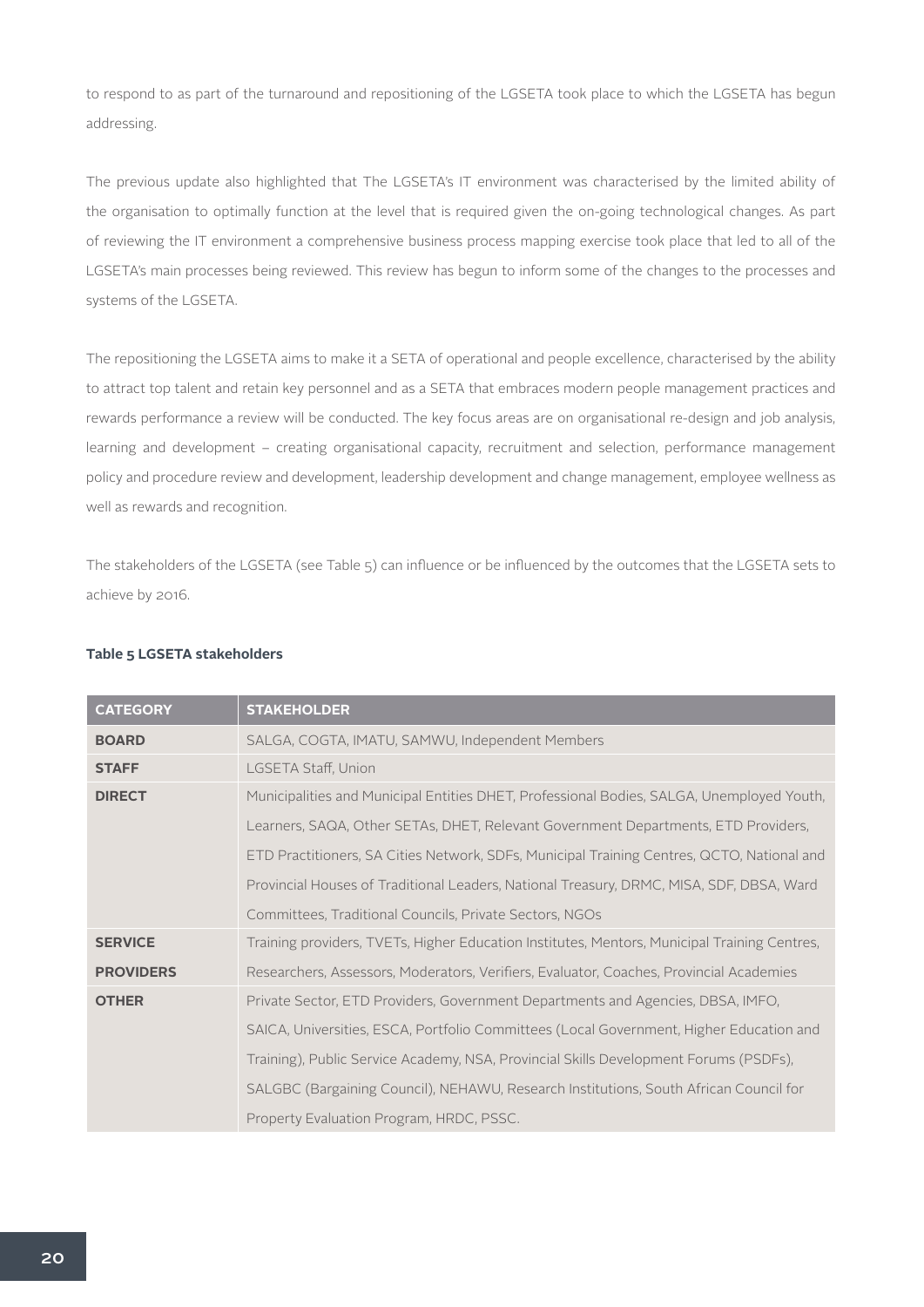Despite the challenges facing the organisation, the stage is set for the LGSETA to reclaim its position as an important facilitator of skills development in the local government sector. The LGSETA has, as a key strategic outcome, the development of a skilled and capable workforce supporting a responsive, accountable, efficient and effective local government system.

To this end, the LGSETA has identified four pillars of excellence that will guide its transformation, overcome current challenges as well as exploit skills development opportunities that exist. These pillars of excellence are operational, people, innovation and governance excellence.

In terms of *operational excellence*, the LGSETA will strive to become an efficient and effective organisation that is stakeholder-centric by establishing and implementing processes and systems that facilitate greater access, impact quality stakeholder experiences. The people in the LGSETA are critical to the emergence of a new LGSETA. In terms of people excellence, the LGSETA will empower its employees to embrace a culture of continuous improvement, high performance and engagement, service and accountability.

*Innovation excellence* revolves around LGSETA becoming a responsive organisation that seeks to continually identify and facilitate skills development opportunities and interventions that address the diversity of the local government sector. The lack of sound, stable governance was a major factor in placing the SETA under administration. Moving forward to become a centre of excellence, the governance *excellence pillar* will focus on strengthening governance structures to ensure strategic intent alignment that facilitates sustainable access to skills development interventions for the sector.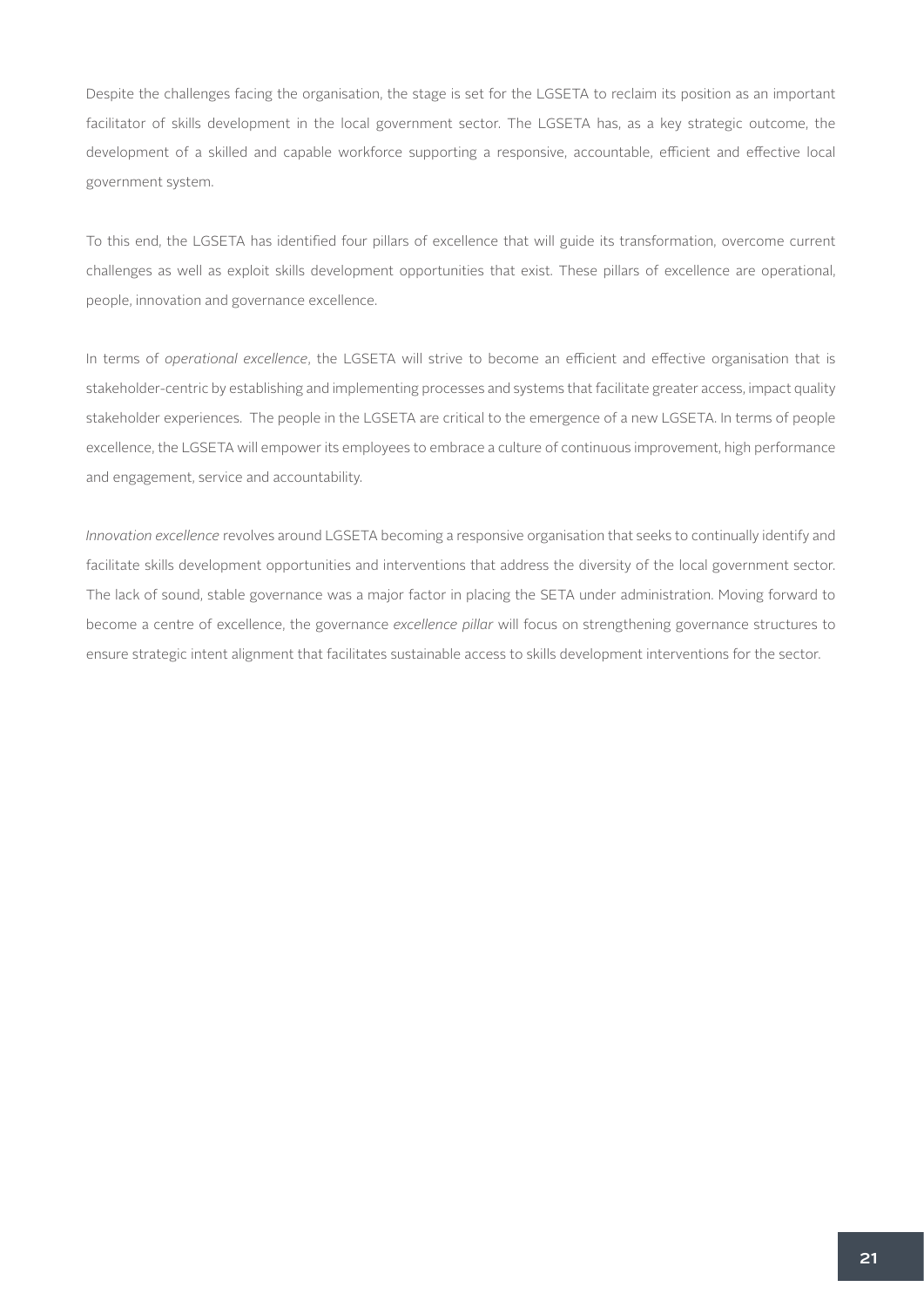#### 2. Revisions to legislative and other mandates

There were no revisions to legislative and other mandates in 2014.

#### 3. Overview of 2015/16 budget and MTEF estimates

#### 3.1 Expenditure estimates

|                                               | 2011/12            | 2012/13                   | 2013/14                   | 2014/15                       |                                              | 2015/16                                      |                                              | 2016/17                                             | 2017/18                          |
|-----------------------------------------------|--------------------|---------------------------|---------------------------|-------------------------------|----------------------------------------------|----------------------------------------------|----------------------------------------------|-----------------------------------------------------|----------------------------------|
| Revenue                                       | Audited<br>Outcome | <b>Audited</b><br>Outcome | <b>Audited</b><br>Outcome | Revised<br>Approved<br>budget | Original<br><b>Budget</b><br><b>Estimate</b> | Approved<br><b>Budget</b><br><b>Estimate</b> | Original<br><b>Budget</b><br><b>Estimate</b> | <b>Restated</b><br><b>Budget</b><br><b>Estimate</b> | <b>Budget</b><br><b>Estimate</b> |
| R Thousand                                    |                    |                           |                           | <b>Estimate</b>               |                                              |                                              |                                              |                                                     |                                  |
|                                               |                    |                           |                           |                               |                                              |                                              |                                              |                                                     |                                  |
| Revenue                                       |                    |                           |                           |                               |                                              |                                              |                                              |                                                     |                                  |
| Tax revenue                                   |                    |                           |                           |                               |                                              |                                              |                                              |                                                     |                                  |
| Entity revenue                                | 24 017             | 24 201                    | 29 7 97                   | 23 4 30                       | 24742                                        |                                              | 26 103                                       |                                                     | 27408                            |
| Sale of goods and services other than capital |                    |                           |                           |                               |                                              |                                              |                                              |                                                     |                                  |
| assets                                        |                    |                           |                           |                               |                                              |                                              |                                              |                                                     |                                  |
| Of which:                                     |                    |                           |                           |                               |                                              |                                              |                                              |                                                     |                                  |
| Administration fees                           |                    |                           |                           |                               |                                              |                                              |                                              |                                                     |                                  |
| Please specify                                |                    |                           |                           |                               |                                              |                                              |                                              |                                                     |                                  |
| Please specify                                |                    |                           |                           |                               |                                              |                                              |                                              |                                                     |                                  |
| Please specify                                |                    |                           |                           |                               |                                              |                                              |                                              |                                                     |                                  |
| Sales by market establishments                |                    |                           |                           |                               |                                              |                                              |                                              |                                                     |                                  |
| Please specify                                |                    |                           |                           |                               |                                              |                                              |                                              |                                                     |                                  |
| Please specify                                |                    |                           |                           |                               |                                              |                                              |                                              |                                                     |                                  |
| Please specify                                |                    |                           |                           |                               |                                              |                                              |                                              |                                                     |                                  |
| Other sales                                   |                    |                           |                           |                               |                                              |                                              |                                              |                                                     |                                  |
| Of which:                                     |                    |                           |                           |                               |                                              |                                              |                                              |                                                     |                                  |
| User charges                                  |                    |                           |                           |                               |                                              |                                              |                                              |                                                     |                                  |
| Sales other than user charges                 |                    |                           |                           |                               |                                              |                                              |                                              |                                                     |                                  |
| Entity revenue other than sales               | 24 017             | 24 201                    | 29 797                    | 23 4 30                       | 24742                                        |                                              | 26 103                                       |                                                     | 27 408                           |
| Fines penalties and forfeits                  | 4522               | 5318                      | 7549                      |                               |                                              |                                              |                                              |                                                     |                                  |
| Gains from                                    |                    |                           |                           |                               |                                              |                                              |                                              |                                                     |                                  |
| Sale of fixed assets                          |                    |                           |                           |                               |                                              |                                              |                                              |                                                     |                                  |
| Adjustments to fair value of assets           |                    |                           |                           | $\overline{\phantom{a}}$      |                                              | $\overline{a}$                               |                                              |                                                     |                                  |
| Other                                         |                    |                           |                           |                               |                                              |                                              |                                              | $\qquad \qquad$                                     |                                  |
| Interest, dividends and rent on land          | 19 4 9 5           | 18883                     | 22 187                    | 23 4 30                       | 24 742                                       |                                              | 26 103                                       |                                                     | 27 408                           |
| Interest                                      | 19 4 95            | 18883                     | 22 187                    | 23 4 30                       | 24 742                                       |                                              | 26 103                                       |                                                     | 27408                            |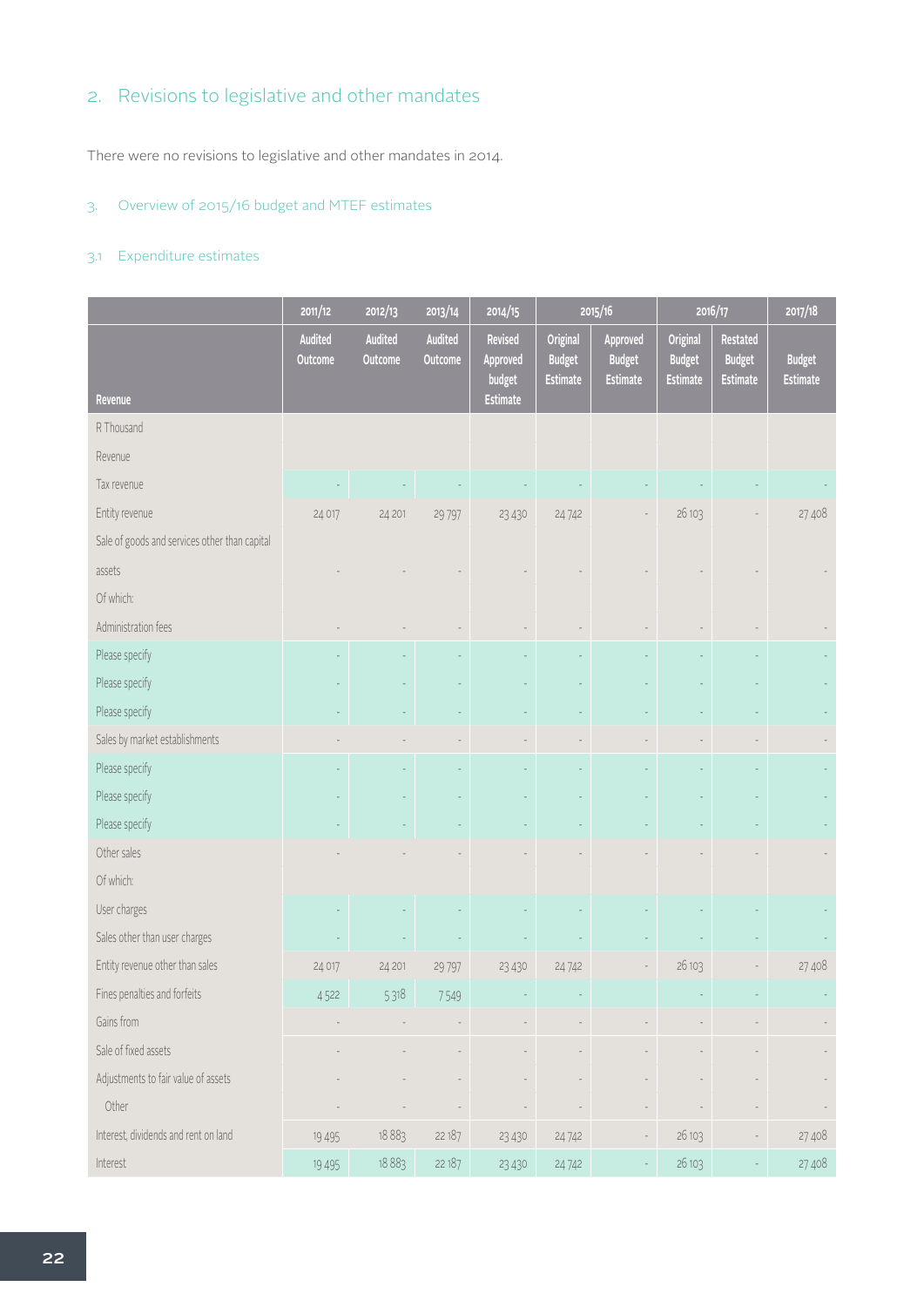|                                                | $\frac{1}{2011/12}$       | 2012/13            | 2013/14                   | 2014/15                              |                                              | 2015/16                                      |                                              | 2016/17                                             | 2017/18                          |
|------------------------------------------------|---------------------------|--------------------|---------------------------|--------------------------------------|----------------------------------------------|----------------------------------------------|----------------------------------------------|-----------------------------------------------------|----------------------------------|
|                                                | <b>Audited</b><br>Outcome | Audited<br>Outcome | <b>Audited</b><br>Outcome | <b>Revised</b><br>Approved<br>budget | Original<br><b>Budget</b><br><b>Estimate</b> | Approved<br><b>Budget</b><br><b>Estimate</b> | Original<br><b>Budget</b><br><b>Estimate</b> | <b>Restated</b><br><b>Budget</b><br><b>Estimate</b> | <b>Budget</b><br><b>Estimate</b> |
| Revenue                                        |                           |                    |                           | <b>Estimate</b>                      |                                              |                                              |                                              |                                                     |                                  |
| <b>Dividends</b>                               |                           |                    |                           |                                      |                                              |                                              |                                              |                                                     |                                  |
| Rent on land                                   |                           |                    |                           |                                      |                                              |                                              |                                              |                                                     |                                  |
| Unclassified revenue                           |                           |                    | 61                        |                                      |                                              |                                              |                                              |                                                     |                                  |
| Realisation of deferred income (other than     |                           |                    |                           |                                      |                                              |                                              |                                              |                                                     |                                  |
| transfers)                                     |                           |                    |                           |                                      |                                              |                                              |                                              |                                                     |                                  |
| Income from Sale of Tender Documents           |                           |                    | 52                        |                                      |                                              |                                              |                                              |                                                     |                                  |
| Income from Insurance Proceeds                 |                           |                    | $\overline{9}$            |                                      |                                              |                                              |                                              |                                                     |                                  |
| Transfers received                             | 355 210                   | 385 008            | 417 467                   | 441216                               | 482 251                                      |                                              | 529853                                       |                                                     | 556 346                          |
| Social contributions received (social security |                           |                    |                           |                                      |                                              |                                              |                                              |                                                     |                                  |
| funds only)                                    |                           |                    |                           |                                      |                                              |                                              |                                              |                                                     |                                  |
| Other government units                         |                           |                    |                           |                                      |                                              |                                              |                                              |                                                     |                                  |
| National government                            |                           |                    |                           |                                      |                                              |                                              |                                              |                                                     |                                  |
| Executive Authority (Type in Department        |                           |                    |                           |                                      |                                              |                                              |                                              |                                                     |                                  |
| name e.g. Home Affairs)                        |                           |                    |                           |                                      |                                              |                                              |                                              |                                                     |                                  |
| Realisation of deferred transfers              |                           |                    |                           |                                      |                                              |                                              |                                              |                                                     |                                  |
| Other government units                         |                           |                    |                           |                                      |                                              |                                              |                                              |                                                     |                                  |
| Departmental agencies and accounts             |                           |                    |                           |                                      |                                              |                                              |                                              |                                                     |                                  |
| Provincial governments                         |                           |                    |                           |                                      |                                              |                                              |                                              |                                                     |                                  |
| Local governments                              |                           |                    |                           |                                      |                                              |                                              |                                              |                                                     |                                  |
| Skills development (SETAS only)                | 355 210                   | 385 008            | 417 467                   | 441216                               | 482 251                                      |                                              | 529853                                       |                                                     | 556 346                          |
| Skills development levies                      | 355 210                   | 385 008            | 417 467                   | 441 216                              | 482 251                                      |                                              | 529853                                       |                                                     | 556 346                          |
| Admin - 10.5%                                  | 45 218                    | 52 287             | 50 239                    | 57 910                               | 63 295                                       |                                              | 69543                                        |                                                     | 73020                            |
| Employer grant fund levy - 20%                 | 221899                    | 239 688            | 128 526                   | 110 304                              | 120 563                                      | ÷                                            | 132 463                                      |                                                     | 139 086                          |
| Discretionary grants - 49.5%                   | 88 093                    | 93 0 33            | 238 702                   | 273 002                              | 298 393                                      |                                              | 327 847                                      |                                                     | 344 239                          |
| National skills fund                           |                           |                    |                           |                                      |                                              |                                              |                                              |                                                     |                                  |
| Higher education institutions                  |                           |                    |                           |                                      |                                              |                                              |                                              |                                                     |                                  |
| Local non-government donors                    |                           |                    |                           |                                      |                                              |                                              |                                              |                                                     |                                  |
| Foreign governments and international          |                           |                    |                           |                                      |                                              |                                              |                                              |                                                     |                                  |
| organisations                                  |                           |                    |                           |                                      |                                              |                                              |                                              |                                                     |                                  |
| International donor organisations              |                           |                    |                           |                                      |                                              |                                              |                                              |                                                     |                                  |
| Tax benefit                                    |                           |                    |                           |                                      |                                              |                                              |                                              |                                                     |                                  |
| Outside shareholders interest                  |                           |                    |                           |                                      |                                              |                                              |                                              |                                                     |                                  |
| <b>Total revenue</b>                           | 379 227                   | 409 209            | 447 264                   | 464 646                              | 506 993                                      |                                              | 555 956                                      |                                                     | 583754                           |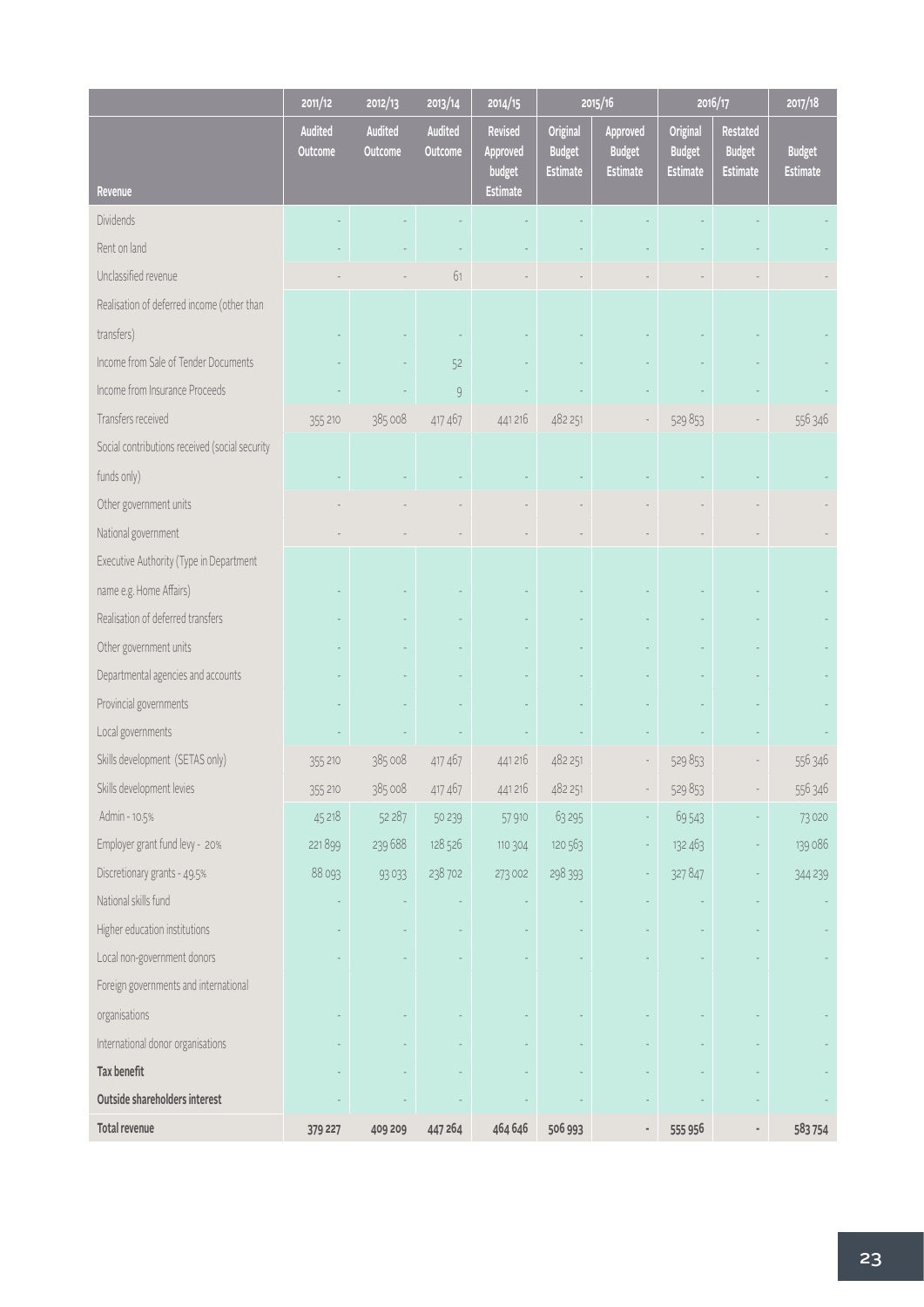#### 3.2 Relating Expenditure Trends to Strategic Outcome Oriented Goals

The new grant regulations will also see a reduction in mandatory grants. However, it is expected that the levy contributions will continue to increase in the medium-term. The following sections outline the expenditure trends for the four programmes that contribute to the achievement of the strategic outcome-oriented goals.

#### Administration

| <b>Audited</b> | <b>Audited</b> | <b>Audited</b> | <b>Approved</b> | <b>Budget</b>   | <b>Budget</b>   | <b>Budget</b>   |
|----------------|----------------|----------------|-----------------|-----------------|-----------------|-----------------|
| <b>Outcome</b> | <b>Outcome</b> | <b>Outcome</b> | budget          | <b>Estimate</b> | <b>Estimate</b> | <b>Estimate</b> |
| 2011/12        | 2012/13        | 2013/14        | 2014/15         | 2015/16         | 2016/17         | 201/18          |
| <b>R'ooo</b>   | <b>R'ooo</b>   | <b>R'ooo</b>   | <b>R'ooo</b>    | <b>R'ooo</b>    | <b>R'ooo</b>    | <b>R'ooo</b>    |
| 39 409         | 40 179         | 71613          | 65 168          | 63295           | 69543           | 73020           |

Administration expenditure in the financial years 2011 - 2013 remained within the regulated 10% as per SETA regulations. A number of interventions to change strategies, business processes and the entire organisational culture are currently being implemented within the LGSETA and thus, such change required an increased administration funding in order to re-establish the LGSETA administrative processes. The expenditure for the administration programme is projected to stay at the maximum of the regulated level as new personnel and systems are employed in the organisation. The medium term projections show an increase from R65,1 million in 2014/15 to R73,0 million in the last year of the MTEF.

#### Sector Skills Planning

| <b>Audited</b> | <b>Audited</b> | <b>Audited</b> | <b>Approved</b> | <b>Budget</b>   | <b>Budget</b>   | <b>Budget</b>   |
|----------------|----------------|----------------|-----------------|-----------------|-----------------|-----------------|
| <b>Outcome</b> | <b>Outcome</b> | <b>Outcome</b> | budget          | <b>Estimate</b> | <b>Estimate</b> | <b>Estimate</b> |
| 2011/12        | 2012/13        | 2013/14        | 2014/15         | 2015/16         | 2016/17         | 201/18          |
| <b>R'ooo</b>   | <b>R'ooo</b>   | <b>R'ooo</b>   | <b>R'ooo</b>    | <b>R'ooo</b>    | R'ooo           | <b>R'ooo</b>    |
| 49 206         | 19856          | 6993           | 4 0 0 0         | 8000            | 8500            | 9000            |

Skills Sector Planning expenditure in the financial years 2011 - 2013 reported erratic expenditure trends where expenditure significantly increased in the financial year 2011/2012 and decreasing in the 2012/2013 financial year at a 60% decline. This was mainly due to an increase in projects within 2011/2012 and non-performance in projects within the 2012/2013 financial year. The significant decrease in expenditure from 2014/15 is due to consolidating all learning programmes expenditure within the Learning Programmes budget not as in 2013/14 where some learning programmes were implemented by the Sector Skills Planning Unit. Going forward, the LGSETA plans to refine its strategies, alignment to the NSDS III and government strategies for enhanced delivery of a skilled and capable workforce supporting a responsive, accountable, efficient and effective local government sector. The SSP Unit will be conducting more research and will also be working on the development of a sectors labour supply and demand model with a major research institute.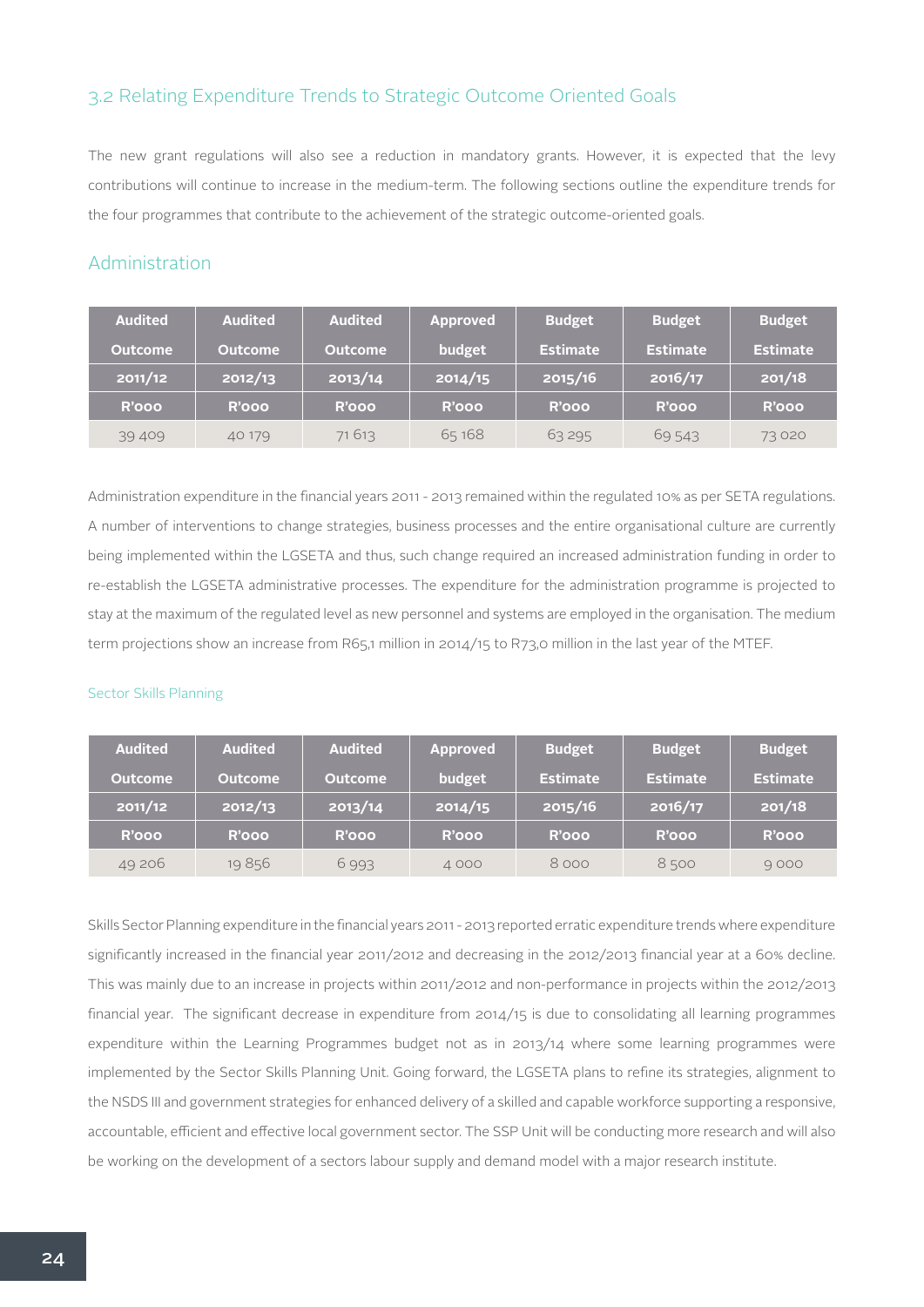#### Learning Programmes

| <b>Audited</b> | <b>Audited</b> | <b>Audited</b> | <b>Approved</b> | <b>Budget</b>   | <b>Budget</b>   | <b>Budget</b>   |
|----------------|----------------|----------------|-----------------|-----------------|-----------------|-----------------|
| <b>Outcome</b> | <b>Outcome</b> | <b>Outcome</b> | budget          | <b>Estimate</b> | <b>Estimate</b> | <b>Estimate</b> |
| 2011/12        | 2012/13        | 2013/14        | 2014/15         | 2015/16         | 2016/17         | 201/18          |
| <b>R'ooo</b>   | <b>R'ooo</b>   | <b>R'ooo</b>   | <b>R'ooo</b>    | <b>R'ooo</b>    | <b>R'ooo</b>    | <b>R'ooo</b>    |
| 65546          | 41395          | 73031          | 259 982         | 295 135         | 323 450         | 337 647         |

Learning Programme reported a steady expenditure trend in the financial years 2010/2011 and 2011/2012 respectively; and reported a significant decrease in expenditure in the financial year 2012/2013 at a 37% decline. The LGSETA has since revised its strategy and is committed to significant development of the sector. Part of the large increase in the expenditure for the programme from 2013/14 into the medium term reflects the SETA's support to the NSDS III objectives.

#### ETQA

| <b>Audited</b> | <b>Audited</b> | <b>Audited</b> | <b>Approved</b> | <b>Budget</b>   | <b>Budget</b>   | <b>Budget</b>   |
|----------------|----------------|----------------|-----------------|-----------------|-----------------|-----------------|
| <b>Outcome</b> | <b>Outcome</b> | <b>Outcome</b> | budget          | <b>Estimate</b> | <b>Estimate</b> | <b>Estimate</b> |
| 2011/12        | 2012/13        | 2013/14        | 2014/15         | 2015/16         | 2016/17         | 201/18          |
| <b>R'ooo</b>   | <b>R'ooo</b>   | <b>R'ooo</b>   | <b>R'ooo</b>    | <b>R'ooo</b>    | <b>R'ooo</b>    | <b>R'ooo</b>    |
| 11 476         | 5470           | 150            | 32 450          | 20 000          | 22 000          | 25 000          |

Although ETQA is an integral part of the LGSETA's development strategy, it has recorded modest expenditure in the past. Expenditure is expected to increase significantly as the LGSETA develops the capacity to align its processes and systems to meet QCTO requirements, continues to develop QCTO-aligned qualifications, support RPL in the sector among other initiatives.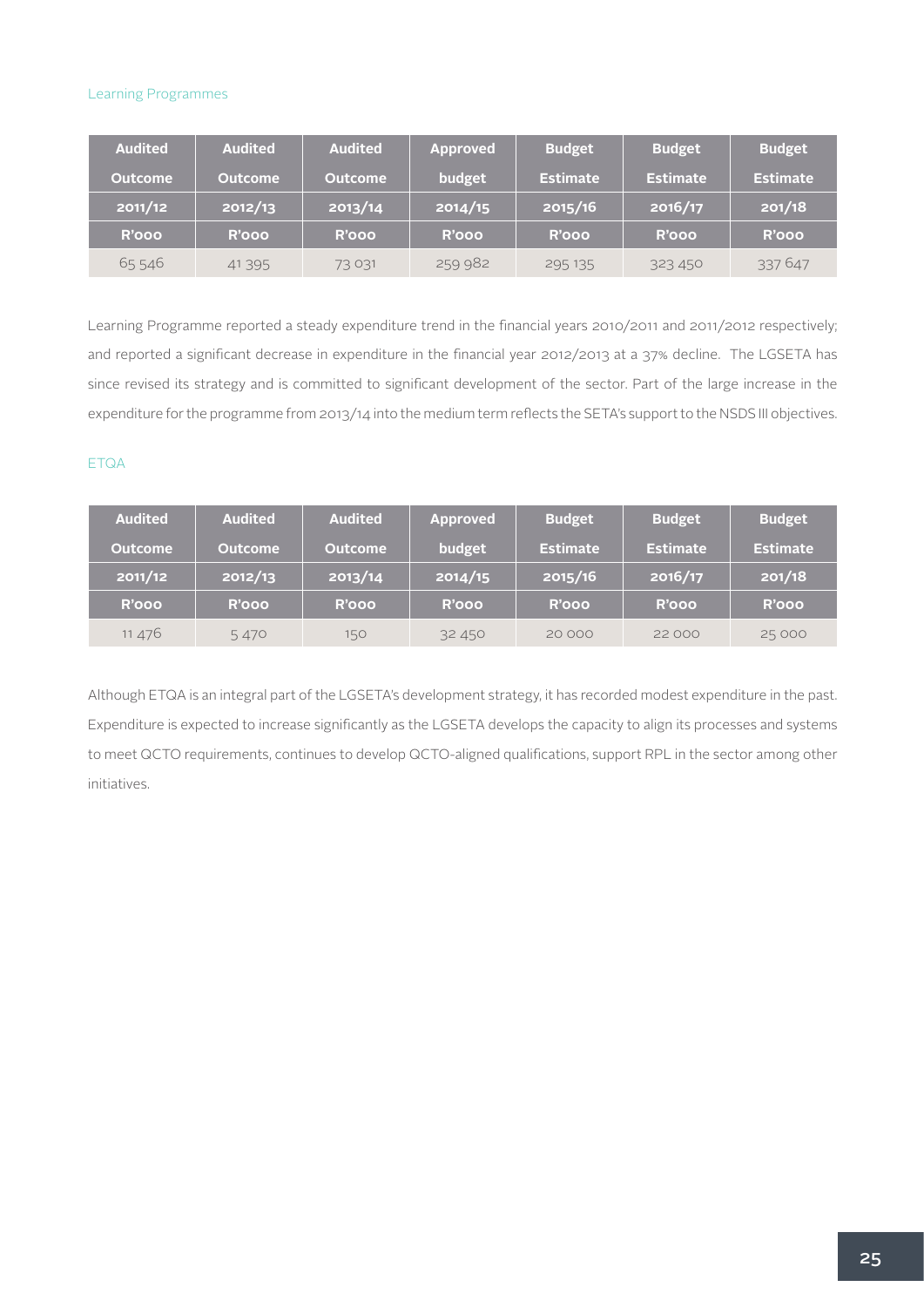#### 3.4 Trends in the supply of key inputs

The LGSETA had a total levy income of about R400,8 million in 2013/14. Increases in levy income to the LGSETA reflect annual salary increases for personnel, rather than significant increases in employment. High vacancy rates in the sector, and under-expenditure on salary budgets impacts on the LGSETA's levy income.

| <b>Municipality type</b> | $\overline{2009/10}$ | 2010/11           | 2011/12         | 2012/13         | 2013/2014       |
|--------------------------|----------------------|-------------------|-----------------|-----------------|-----------------|
| Metropolitan             | 135 357 168,73       | 176 516 880,34    | 175 508 991,03  | 199 650 381,26  | 209 830 043,53  |
| Local                    | 94 998 843,26        | 113 665 581,83    | 116 847 523,15  | 131 725 549,02  | 140 892 047,82  |
| <b>District</b>          | 19 345 991,20        | 24 207 661,66     | 24 908 483,82   | 29 266 969,16   | 32 817 934,63   |
| Municipal entity         | 2762820,32           | 4 006 898,74      | 3 635 681,31    | 5 167 562,49    | 6 636 423,65    |
| Other                    | 8 149 220,17         | 9 0 39 3 8 4, 1 3 | 8786047,25      | 11 631 665,98   | 10 627 316,11   |
| <b>Total</b>             | R260 614 043.68      | R327 436 406,70   | R329 686 726,57 | R377 442 127,92 | R400 803 765,74 |

The levy income trend shows steady increases in levy income over the five years. Furthermore, the significant portion of the levy income comes from the eight metropolitan municipalities. There has been a steady increase in levy income from municipal entities over the five years with the exception of 2011/12, where the levy income declined but increased again in 2012/13 and 2013/14.

The estimated levy amounts are reflected below:

|                     | 2014/15  | 2015/16      | 2016/17      | 2017/18 estimate |
|---------------------|----------|--------------|--------------|------------------|
|                     | estimate | estimate     | estimate     | <b>R'ooo</b>     |
| <b>Allocation</b>   | R'ooo    | <b>R'ooo</b> | <b>R'ooo</b> |                  |
| SETA admin          | 57 910   | 60 130       | 66066        | 69369            |
| QCTO admin 0.5%     | 2826     | 3165         | 3477         | 3651             |
| Mandatory Grant     | 110 304  | 120 563      | 132 463      | 139 086          |
| Discretionary Grant | 279821   | 298 393      | 327847       | 344 239          |
| <b>SDL Total</b>    | R452 236 | R482 251     | R529 853     | R556 346         |

LGSETA anticipates levy income of R452 million in 2014/15 with the amount set to continue increasing largely due increase in salaries rather than increase in number of people employed in the sector.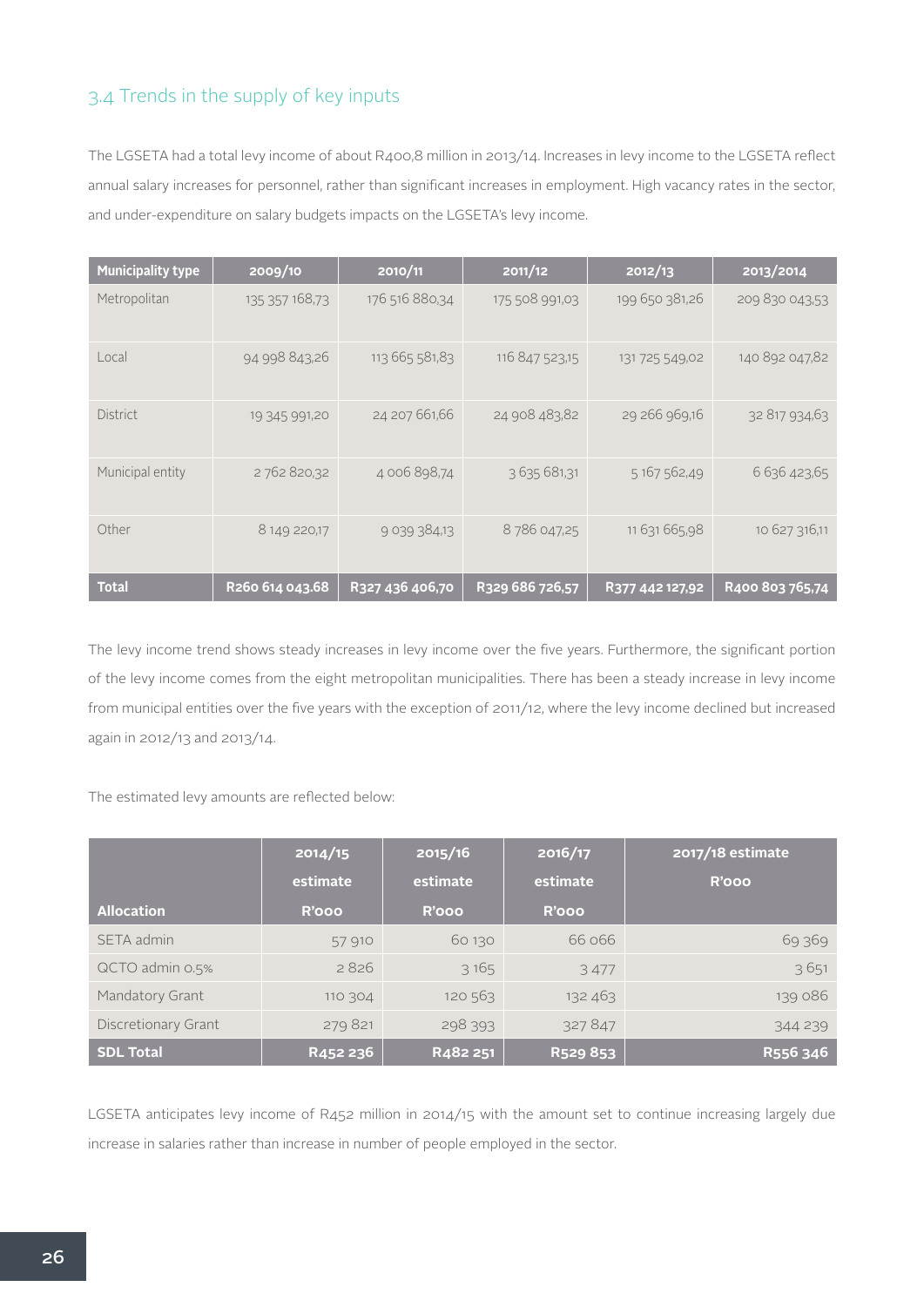#### 3.5 Trends in numbers of key staff

The new organisational structure adopted in 2013 is more aligned towards the mandate and strategy of the organisation. Significant implications – Headcount increase from currently 70 to approximately 100 (maximum capacity). There will be a significant increase in the salary bill from current the R1.8 million per month to over R4 million per month. However, a phased approach will be implemented with most urgent and critical positions filled.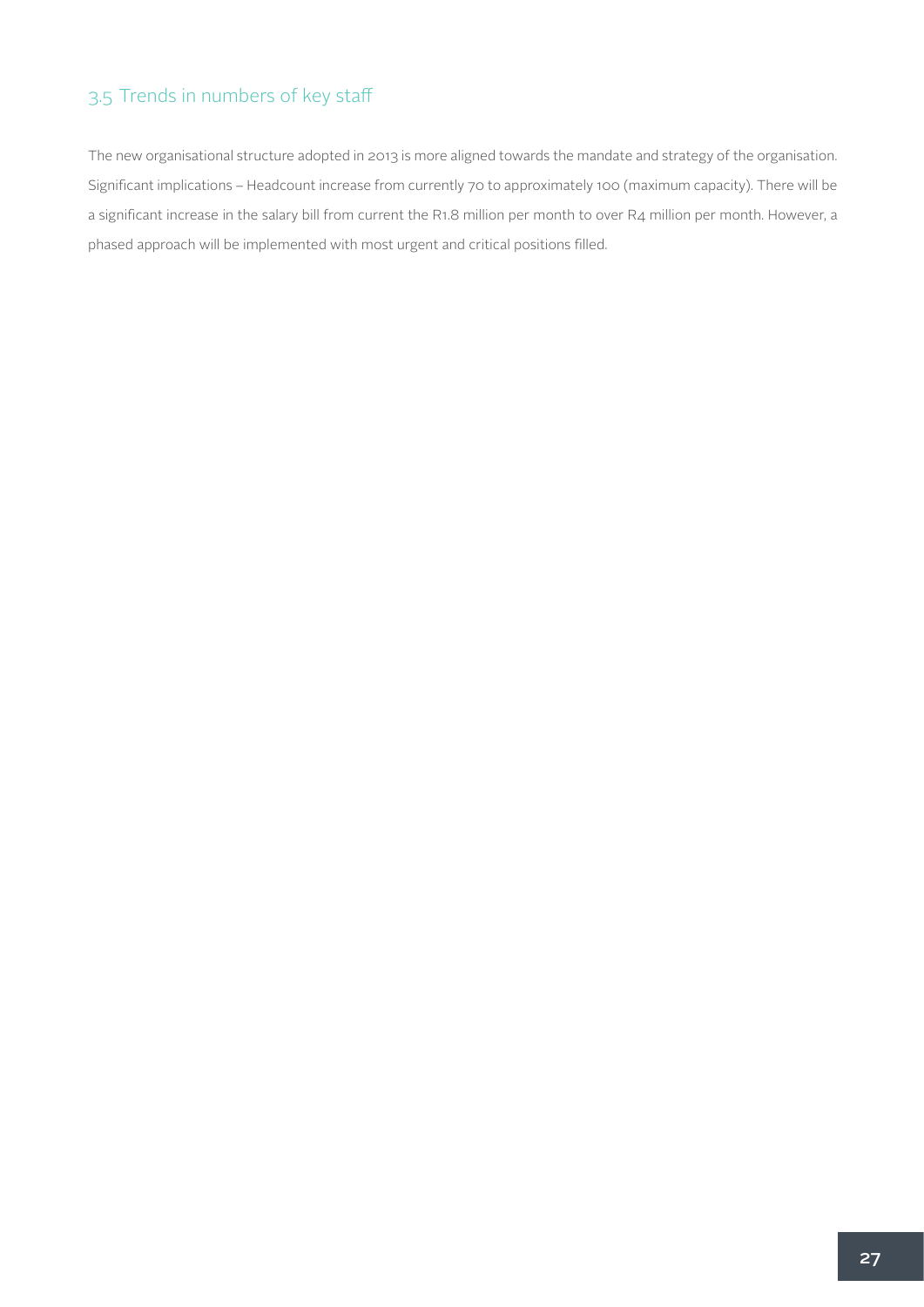# **Programme and sub-programme plans Programme and sub-programme plans**PART B: PART B:

## 4. LGSETA programmes 4. LGSETA programmes

4.1 Programme 1: Administration 4.1 Programme 1: Administration

Purpose: To ensure overall strategic management and support for the SETA Purpose: To ensure overall strategic management and support for the SETA

## 4.1.1 Strategic objective annual targets for 2015/16 4.1.1 Strategic objective annual targets for 2015/16

|               | Strategic objective                   |                | Audited/Actual Performance |                | Estimated      |                | Medium-term targets |                |
|---------------|---------------------------------------|----------------|----------------------------|----------------|----------------|----------------|---------------------|----------------|
|               |                                       |                |                            |                | Performance    |                |                     |                |
|               |                                       | 2011/12        | 2012/13                    | 2013/14        | 2014/15        | 2015/16        | 2016/17             | 2017/18        |
| $\frac{1}{2}$ | To implement efficient, effective and | Compliance     | Non-                       | Compliance     | Compliance     | Compliance     | Compliance          | Compliance     |
|               | transparent governance systems across | with statutory | compliance                 | with statutory | with statutory | with statutory | with statutory      | with statutory |
|               | the LGSETA to ensure compliance with  | reporting      | with statutory             | reporting      | eporting       | eporting       | reporting           | reporting      |
|               | statutory requirements and reporting. |                | reporting                  |                |                |                |                     |                |
|               |                                       |                |                            |                |                |                |                     |                |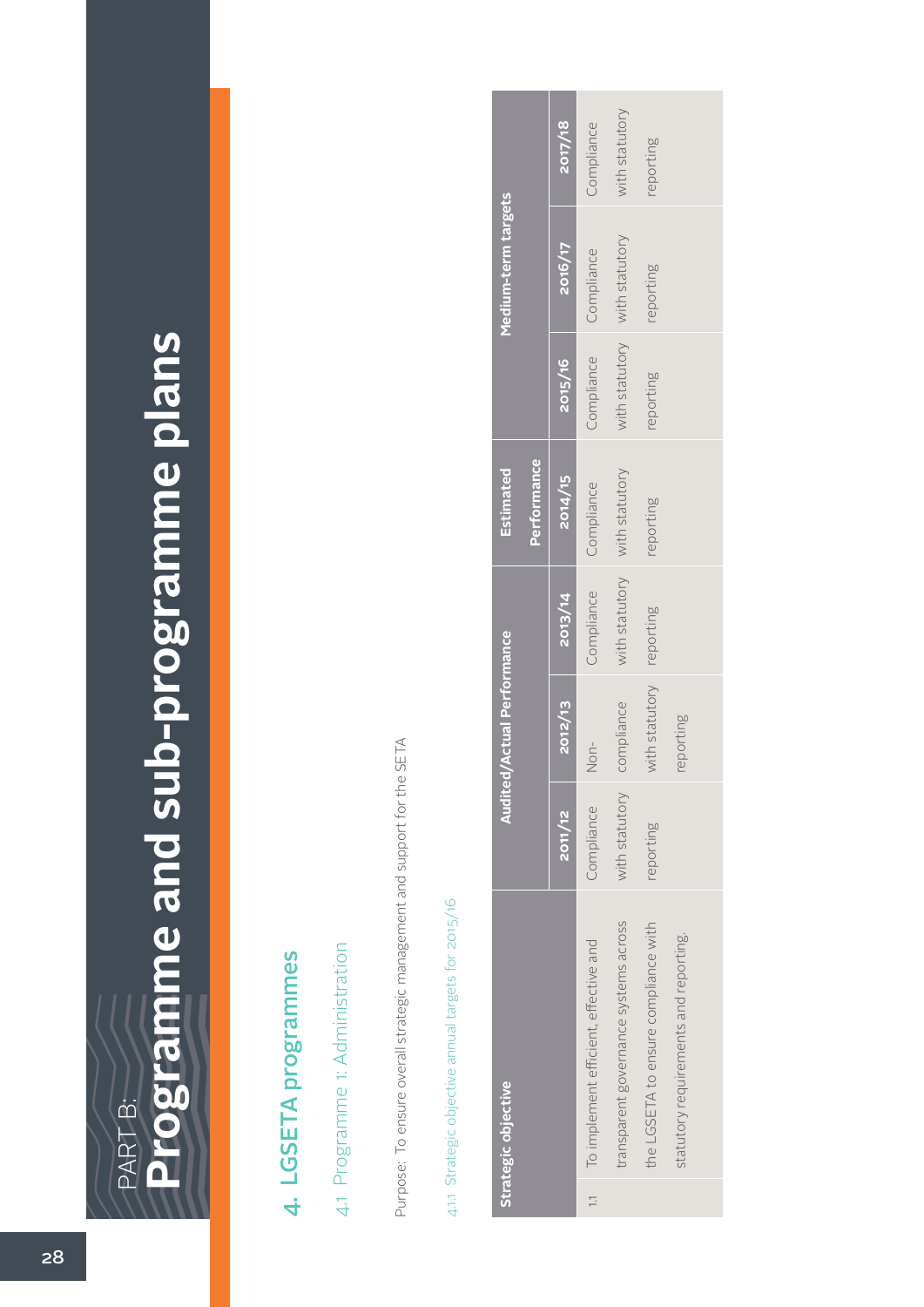|                            |             | 2017/18 | Approved                                 | strategic plan                          | and annual                         | performance | plan | 75%                                 | stakeholder                   | satisfaction | rating | <b>100%</b>                     | compliance to                         | organisational                        | operational    | procedures and | standards     |  |
|----------------------------|-------------|---------|------------------------------------------|-----------------------------------------|------------------------------------|-------------|------|-------------------------------------|-------------------------------|--------------|--------|---------------------------------|---------------------------------------|---------------------------------------|----------------|----------------|---------------|--|
| Medium-term targets        |             | 2016/17 | Approved                                 | strategic plan                          | and annual                         | performance | plan | 70% stakeholder                     | satisfaction                  | rating       |        | 100% compliance                 | to organisational                     | operational                           | procedures and | standards      |               |  |
|                            |             | 2015/16 | Approved                                 | strategic plan                          | and annual                         | performance | plan | 65%                                 | stakeholder                   | satisfaction | rating | 100%                            | compliance to                         | organisational                        | operational    | procedures     | and standards |  |
| <b>Estimated</b>           | Performance | 2014/15 | Approved                                 | strategic plan                          | and annual                         | performance | nan  | 60% stakeholder                     | satisfaction                  | rating       |        | 100%                            | compliance to                         | organisational                        | operational    | procedures and | standards     |  |
|                            |             | 2013/14 | Approved                                 | strategic plan                          | and annual                         | performance | plan | $\overline{1}$                      |                               |              |        |                                 |                                       |                                       |                |                |               |  |
| Audited/Actual Performance |             | 2012/13 | Approved                                 | strategic plan                          | and annual                         | performance | plan | $\overline{1}$                      |                               |              |        | $\bar{1}$                       |                                       |                                       |                |                |               |  |
|                            |             | 2011/12 | Approved                                 | strategic plan                          | and annual                         | performance | plan | $\overline{1}$                      |                               |              |        |                                 |                                       |                                       |                |                |               |  |
| Strategic objective        |             |         | To develop and submit strategic plan and | annual performance plan for approval to | DHET within regulated time frames. |             |      | To continuously improve stakeholder | satisfaction with the LGSETA. |              |        | To implement business processes | consistently throughout the LGSETA to | support compliance and better service | delivery.      |                |               |  |
|                            |             |         | $\frac{1}{2}$                            |                                         |                                    |             |      | $\frac{1}{2}$                       |                               |              |        | $\overline{4}$                  |                                       |                                       |                |                |               |  |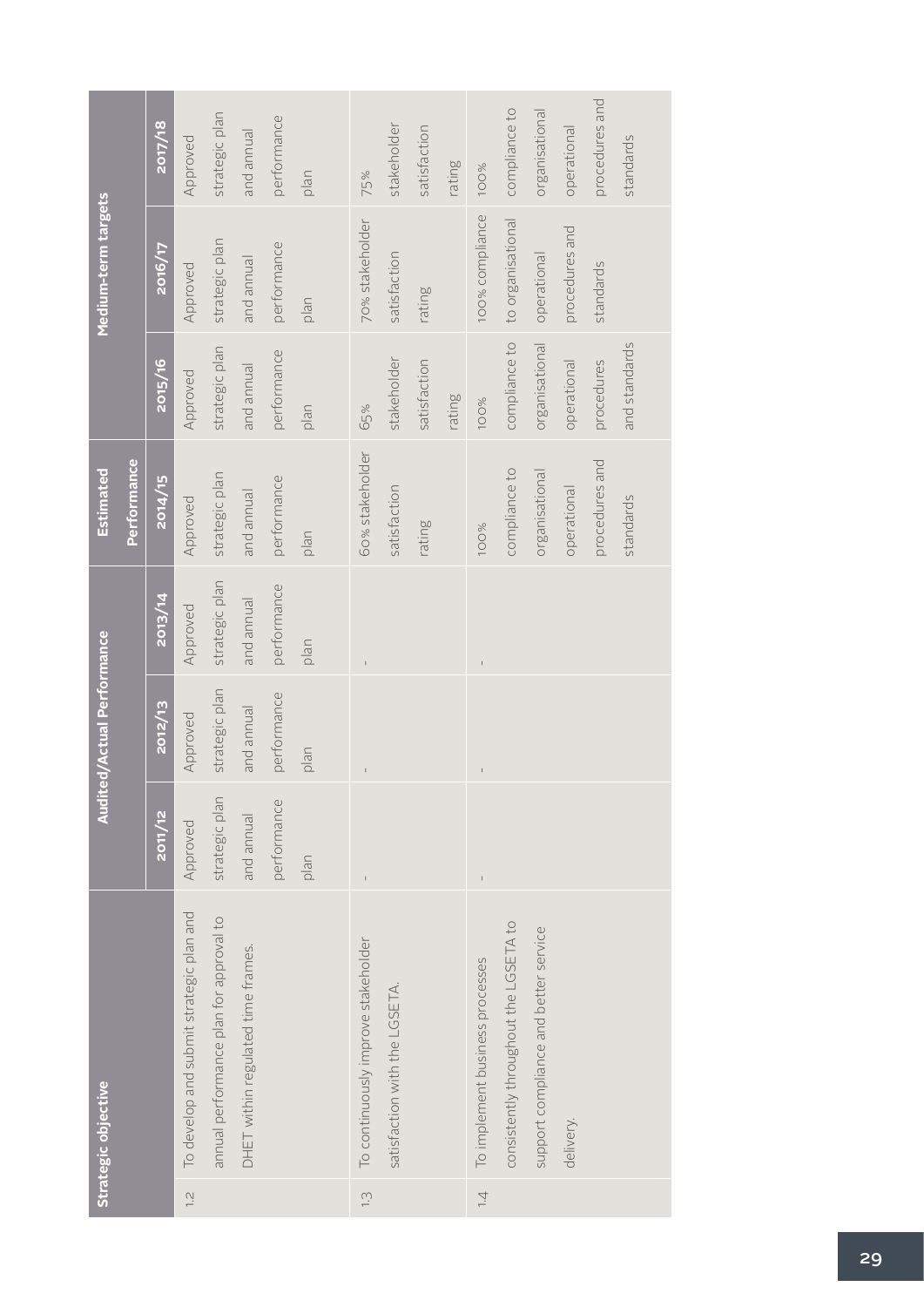| 2017/18 | Compliance                            | to the human                          |                                       | performance                          |            |            | 90% employee                          |                        |              |        | Integrated                        | management                         | information                         | systems |
|---------|---------------------------------------|---------------------------------------|---------------------------------------|--------------------------------------|------------|------------|---------------------------------------|------------------------|--------------|--------|-----------------------------------|------------------------------------|-------------------------------------|---------|
| 2016/17 | Compliance                            | to the human                          | resources and                         | performance                          | management | strategy   | 85% employee                          | satisfaction           | rating       |        | Integrated                        | management                         | information                         | systems |
| 2015/16 | Compliance                            | to the human                          | resources and                         | performance                          | management | strategy   | 80%                                   | employee               | satisfaction | rating | Integrated                        | management                         | information                         | systems |
| 2014/15 | Compliance                            | to the human                          | resources and                         | performance                          | management | strategy   | 70% employee                          | satisfaction           | rating       |        | Integrated                        | management                         | information                         | systems |
| 2013/14 | Compliance                            | to the human                          | resources and                         | performance                          | management | strategy   |                                       |                        |              |        | Integrated                        | management                         | information                         | systems |
| 2012/13 |                                       |                                       |                                       |                                      |            |            |                                       |                        |              |        |                                   |                                    |                                     |         |
| 2011/12 |                                       |                                       |                                       |                                      |            |            |                                       |                        |              |        |                                   |                                    |                                     |         |
|         | To develop, implement and comply with | a comprehensive set of human resource | management and development strategies | and systems to meet the needs of the | LGSETA.    |            | To improve employee satisfaction with | LGSETA as an employer. |              |        | To improve information systems to | optimise planning, implementation, | monitoring and reporting across the | LGSETA. |
|         |                                       | $\frac{1}{2}$                         |                                       | resources and                        |            | management | strategy                              | $-1.6$                 | satisfaction | rating |                                   | $\overline{1}$ .                   |                                     |         |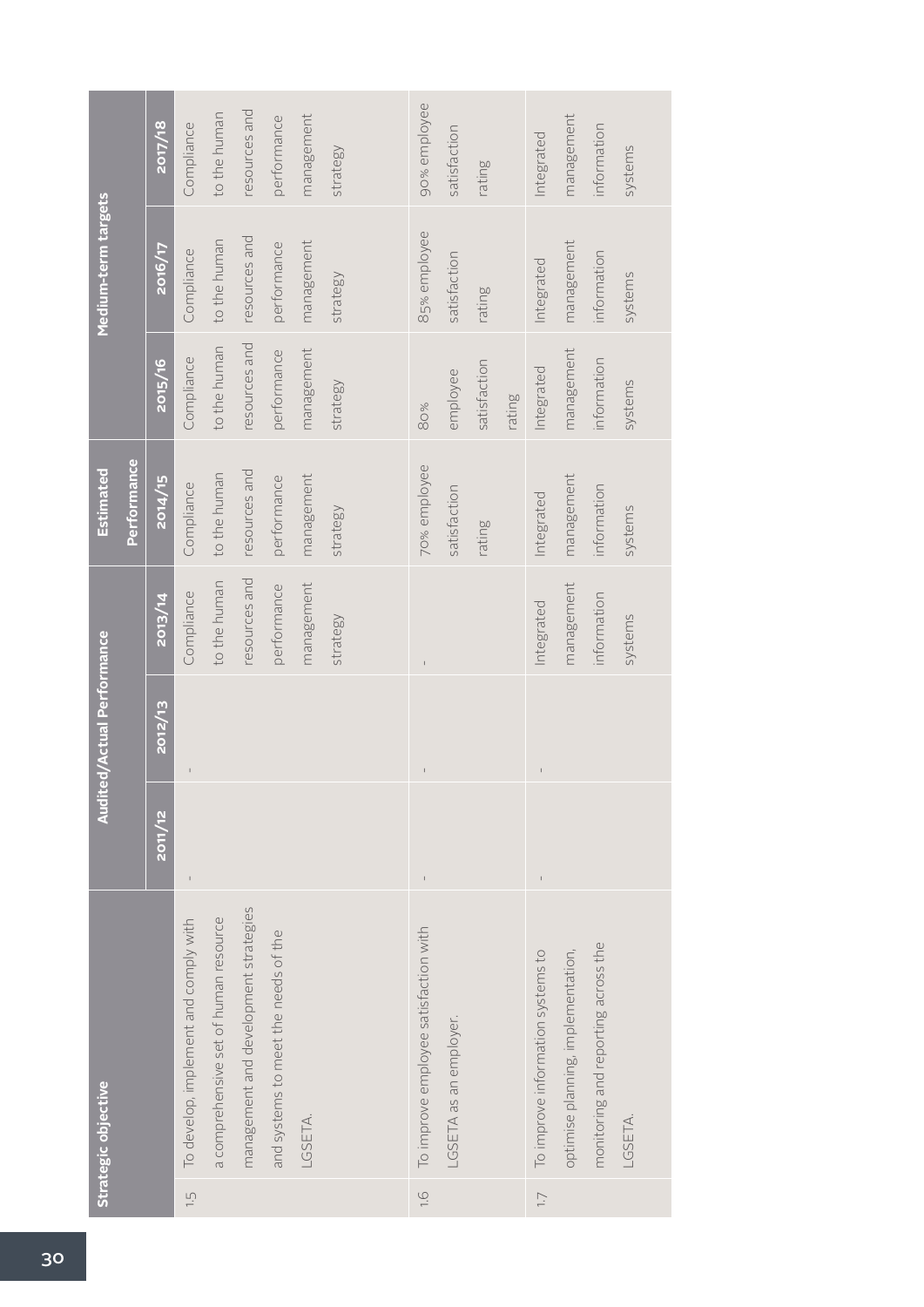|                            | 2017/18 | compliance<br>100%                                                         | procedures and<br>management<br>to project | standards     | <b>24000</b>                                | career guides                           | distributed                              | 15 career | guidance        | events | Unqualified                                    | Audit Opinion                                                                                                                                     |
|----------------------------|---------|----------------------------------------------------------------------------|--------------------------------------------|---------------|---------------------------------------------|-----------------------------------------|------------------------------------------|-----------|-----------------|--------|------------------------------------------------|---------------------------------------------------------------------------------------------------------------------------------------------------|
| Medium-term targets        | 2016/17 | 100% compliance<br>to project                                              | procedures and<br>management<br>standards  |               | 22000                                       | career guides                           | distributed                              | 12 career | guidance events |        | Unqualified Audit                              | Opinion                                                                                                                                           |
|                            | 2015/16 | compliance<br>100%                                                         | management<br>procedures<br>to project     | and standards | 20000                                       | career guides                           | distributed                              | 10 career | guidance        | events | Unqualified                                    | Audit Opinion                                                                                                                                     |
| Performance<br>Estimated   | 2014/15 |                                                                            |                                            |               | 18000                                       | career guides                           | distributed                              |           |                 |        | Unqualified Audit                              | Opinion                                                                                                                                           |
|                            | 2013/14 |                                                                            |                                            |               | 5725 career                                 | guides                                  | distributed                              |           |                 |        | Qualified                                      | Audit Opinion                                                                                                                                     |
| Audited/Actual Performance | 2012/13 |                                                                            |                                            |               |                                             |                                         |                                          |           |                 |        | Qualified                                      | Audit Opinion                                                                                                                                     |
|                            | 2011/12 | $\sf I$                                                                    |                                            |               | $\mathsf I$                                 |                                         |                                          |           |                 |        | Disclaimer                                     | Audit Opinion                                                                                                                                     |
| Strategic objective        |         | management procedures and standards to<br>To develop and implement project | optimise service delivery.                 |               | To communicate the sector skills priorities | and skills development opportunities to | new labour market entrants and learners. |           |                 |        | To manage the operations of the LGSETA<br>1.10 | accordance with the financial regulatory<br>framework and financial management<br>within the allocated budget and in<br>procedures and standards. |
|                            |         | $\frac{1}{2}$                                                              |                                            |               | $\overline{0}$ .                            |                                         |                                          |           |                 |        |                                                |                                                                                                                                                   |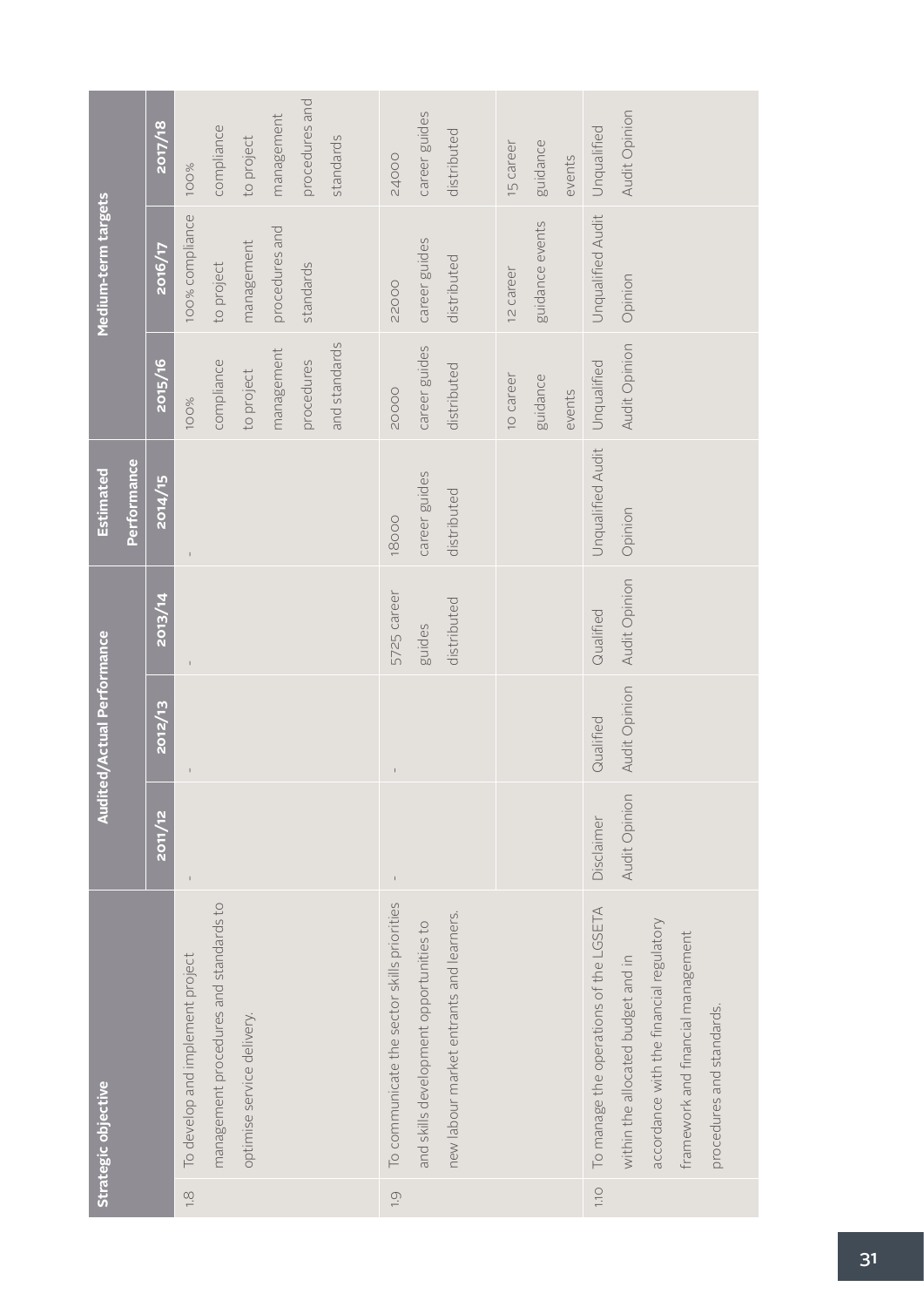Programme 1 Performance indicators and annual targets for 2015/16 4.1.2 Programme 1 Performance indicators and annual targets for 2015/16  $4.1.2$ 

|                          | Performance Indicator        |                | Audited/Actual Performance |                | <b>Estimated</b> |                | Medium-term targets |                  |
|--------------------------|------------------------------|----------------|----------------------------|----------------|------------------|----------------|---------------------|------------------|
|                          |                              |                |                            |                | Performance      |                |                     |                  |
|                          |                              | 2011/12        | 2012/13                    | 2013/14        | 2014/15          | 2015/16        | <b>ZO16/17</b>      | 2017/18          |
| $\overline{\phantom{a}}$ | Compliance to statutory      | Compliance     | Non-compliance             | Compliance     | Compliance       | Compliance     | Compliance          | Compliance       |
|                          | requirements and reporting   | with statutory | with statutory             | with statutory | with statutory   | with statutory | with statutory      | with statutory   |
|                          |                              | reporting      | reporting                  | reporting      | reporting        | reporting      | reporting           | reporting        |
| $\frac{1}{2}$            | Approved strategic plan and  | Approved       | Approved                   | Approved       | Approved         | Approved       | Approved            | Approved         |
|                          | annual performance plan      | strategic plan | strategic plan             | strategic plan | strategic plan   | strategic plan | strategic plan      | strategic plan   |
|                          |                              | and annual     | and annual                 | and annual     | and annual       | and annual     | and annual          | and annual       |
|                          |                              | performance    | performance plan           | performance    | performance      | performance    | performance plan    | performance plan |
|                          |                              | plan           |                            | nan            | plan             | plan           |                     |                  |
| $\frac{1}{2}$            | Level of stakeholder         |                | $\mathbf I$                | No survey      | 60%              | 65%            | 70%                 | 75%              |
|                          | satisfaction with the LGSETA |                |                            |                |                  |                |                     |                  |
| 1.4                      | Percentage compliant with    | $\,$ $\,$      | $\,$ $\,$                  |                | <b>100%</b>      | 100%           | <b>100%</b>         | 100%             |
|                          | organisational operational   |                |                            |                |                  |                |                     |                  |
|                          | procedures and standards     |                |                            |                |                  |                |                     |                  |
| $\frac{1}{2}$            | Percentage of compliance     | $\mathsf I$    | $\mathbb{I}$               | 100%           | 100%             | 100%           | <b>100%</b>         | <b>100%</b>      |
|                          | with human resources         |                |                            |                |                  |                |                     |                  |
|                          | procedures and standards     |                |                            |                |                  |                |                     |                  |
| $\frac{0}{1}$            | Employee Satisfaction Index  |                |                            |                | 70%              | 80%            | 85%                 | 90%              |
| $\overline{1}$ .         | Performance Information      |                |                            |                | 90%              | 100%           | <b>100%</b>         | 100%             |
|                          | Rating                       |                |                            |                |                  |                |                     |                  |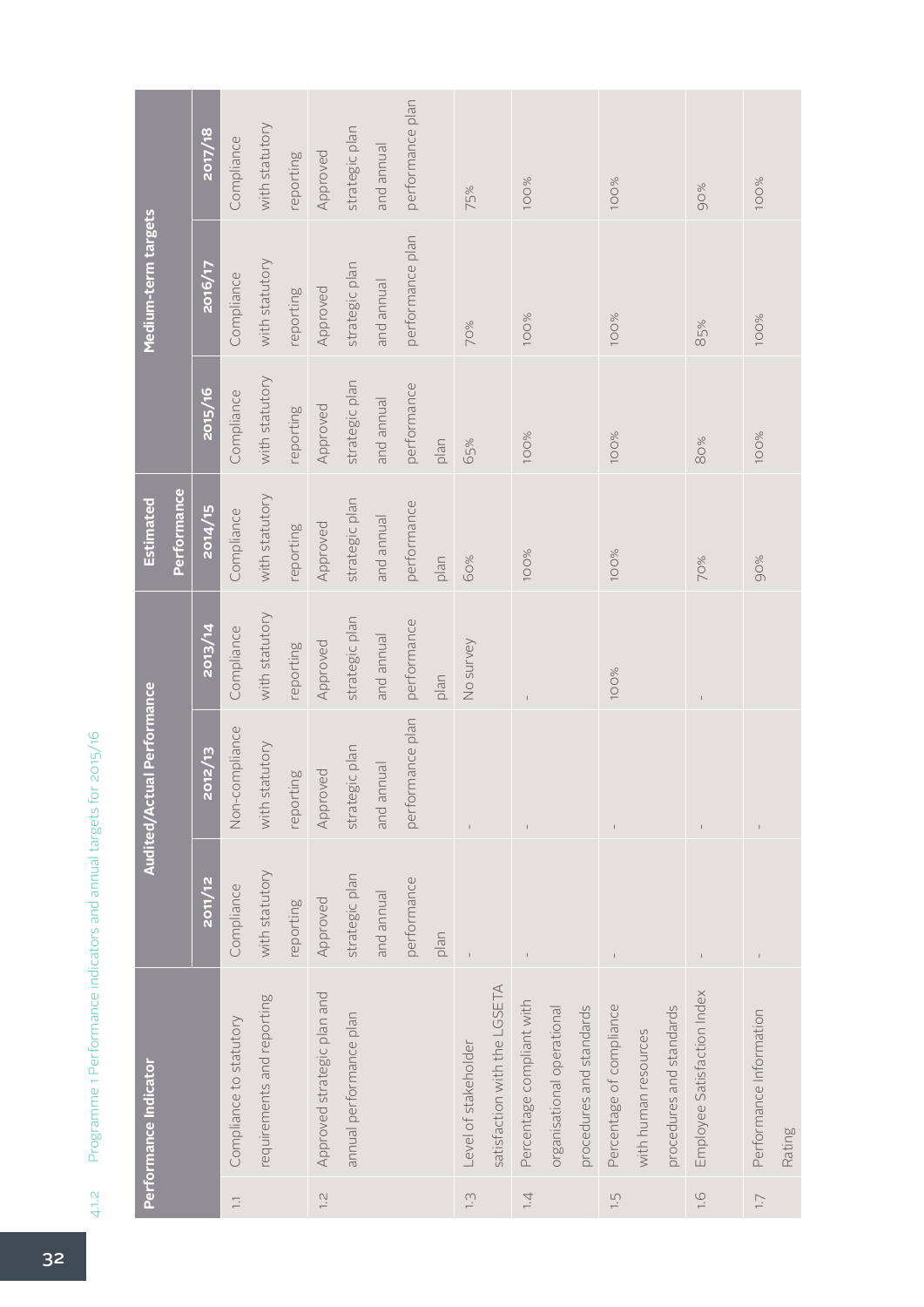|                | Performance Indicator        |                  | Audited/Actual Performance |                 | <b>Estimated</b> |               | Medium-term targets |                   |
|----------------|------------------------------|------------------|----------------------------|-----------------|------------------|---------------|---------------------|-------------------|
|                |                              |                  |                            |                 | Performance      |               |                     |                   |
|                |                              | 2011/12          | 2012/13                    | 2013/14         | 2014/15          | 2015/16       | 2016/17             | 2017/18           |
| $\frac{1}{1}$  | Percentage compliant         |                  |                            |                 |                  | <b>100%</b>   | <b>100%</b>         | <b>100%</b>       |
|                | with project management      |                  |                            |                 |                  |               |                     |                   |
|                | procedures and standards     |                  |                            |                 |                  |               |                     |                   |
| $\overline{0}$ | Number of career guides      |                  |                            | 5725            | 18000            | 20000         | 22000               | <b>24000</b>      |
|                | distributed to new labour    |                  |                            |                 |                  |               |                     |                   |
|                | market entrants and learners |                  |                            |                 |                  |               |                     |                   |
|                | Number of career guidance    | $\sf I$          | Ï                          |                 | $\overline{1}$   | 10 career     | 12 career guidance  | 15 career         |
|                | events per annum             |                  |                            |                 |                  | guidance      | events              | guidance events   |
|                |                              |                  |                            |                 |                  | events        |                     |                   |
| 1.10           | Unqualified Audit Opinion    | Disclaimer Audit | Qualified Audit            | Qualified Audit | Unqualified      | Unqualified   | Unqualified Audit   | Unqualified Audit |
|                |                              | Opinion          | Opinion                    | Opinion         | Audit Opinion    | Audit Opinion | Opinion             | Opinion           |
|                |                              |                  |                            |                 |                  |               |                     |                   |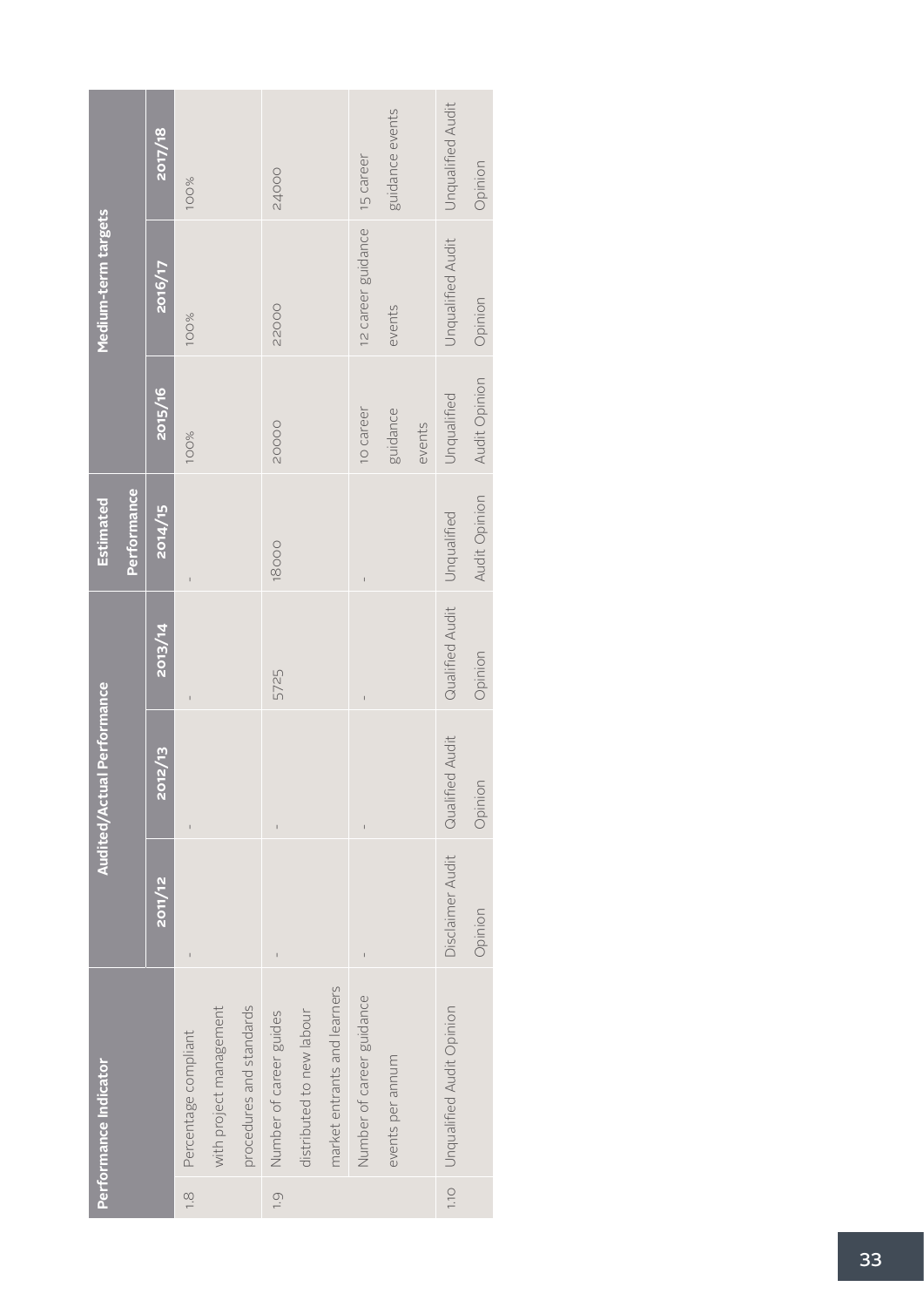| t                    |
|----------------------|
| ĺ                    |
| l<br>١<br>j          |
| j                    |
| ì<br>١               |
|                      |
|                      |
| I<br>ļ               |
|                      |
|                      |
| j                    |
| Ω                    |
|                      |
|                      |
|                      |
|                      |
|                      |
|                      |
| $\ddot{\phantom{a}}$ |
| l                    |
|                      |
|                      |
|                      |
|                      |
| $\sim$ $\sim$ $\sim$ |
|                      |
| ٦                    |
| i                    |
|                      |
| ١<br>I               |
|                      |
|                      |
|                      |
|                      |
| C<br>١               |
|                      |
|                      |

|                                 | Performance indicator                      | Reporting     | <b>Annual target</b> |             |             | <b>Quarterly Targets</b> |                    |
|---------------------------------|--------------------------------------------|---------------|----------------------|-------------|-------------|--------------------------|--------------------|
|                                 |                                            | <b>Period</b> | 2015/16              | 1st         | <b>Pus</b>  | <b>Bl</b>                | 4 <sup>th</sup>    |
| $\overline{\phantom{a}}$        | Compliance to statutory requirements and   | Annually      | 100%                 | <b>100%</b> | <b>100%</b> | <b>100%</b>              | <b>100%</b>        |
|                                 | reporting                                  |               |                      |             |             |                          |                    |
| $\overline{1}$ .                | Approved strategic plan and annual         | Annually      | Approved strategic   |             |             |                          | Approved Strategic |
|                                 | performance plan                           |               | plan and annual      |             |             |                          | Plan and Annual    |
|                                 |                                            |               | performance plan     |             |             |                          | Performance Plan   |
|                                 |                                            |               | by the DHET          |             |             |                          |                    |
| $\frac{1}{2}$                   | Level of stakeholder satisfaction with the | Annually      | 65%                  |             |             | $\overline{1}$           | Stakeholder Survey |
|                                 | LGSETA                                     |               |                      |             |             |                          |                    |
| 1.4                             | Percentage compliant with organisational   | Annually      | 100%                 | 100%        | <b>100%</b> | 100%                     | 100%               |
|                                 | operational procedures and standards       |               |                      |             |             |                          |                    |
| $\frac{1}{2}$                   | Percentage compliant with human resources  | Annually      | <b>100%</b>          | 100%        | 100%        | 100%                     | <b>100%</b>        |
|                                 | procedures and standards                   |               |                      |             |             |                          |                    |
| $-1.6$                          | Employee Satisfaction Index                | Annually      | 80%                  |             |             | 80%                      |                    |
| $\overline{1}$ . $\overline{7}$ | Performance Information Rating             | Annually      | 100%                 | <b>100%</b> | 100%        | 100%                     | <b>100%</b>        |
| $\frac{8}{1}$                   | Percentage compliant with project          | Annually      | <b>100%</b>          | 100%        | 100%        | <b>100%</b>              | 100%               |
|                                 | management procedures and standards        |               |                      |             |             |                          |                    |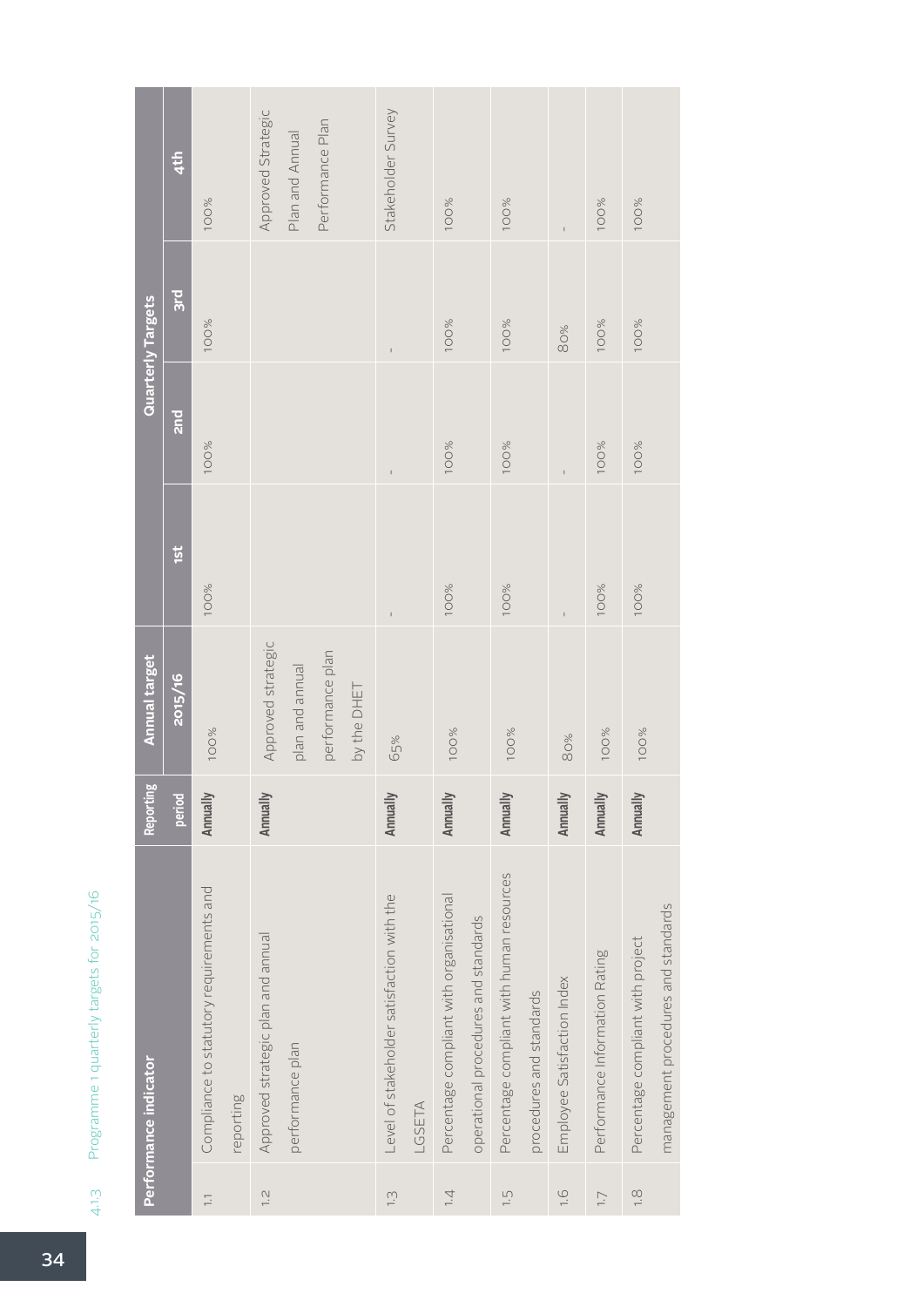|                | Performance indicator                      | Reporting | <b>Annual target</b> |                   |                 | Quarterly Targets |                   |
|----------------|--------------------------------------------|-----------|----------------------|-------------------|-----------------|-------------------|-------------------|
|                |                                            | period    | 2015/16              | 1st               | 2nd             | <b>Bid</b>        | 4th               |
| $\overline{0}$ | Number of career guides distributed to new | Annually  | 20000                | 5000              | 5000            | 5000              | 5000              |
|                | labour market entrants and learners        |           |                      |                   |                 |                   |                   |
|                | Number of career guidance events per annum | Annually  | 10 career guidance   | 5 career guidance | 3 career        | 3 career          | 2 career guidance |
|                |                                            |           | events               | events            | guidance events | guidance events   | events            |
| 1.10           | Unqualified Audit Opinion                  | Annually  | Unqualified Audit    | <b>100%</b>       | <b>100%</b>     | <b>100%</b>       | <b>100%</b>       |
|                |                                            |           | Opinion              |                   |                 |                   |                   |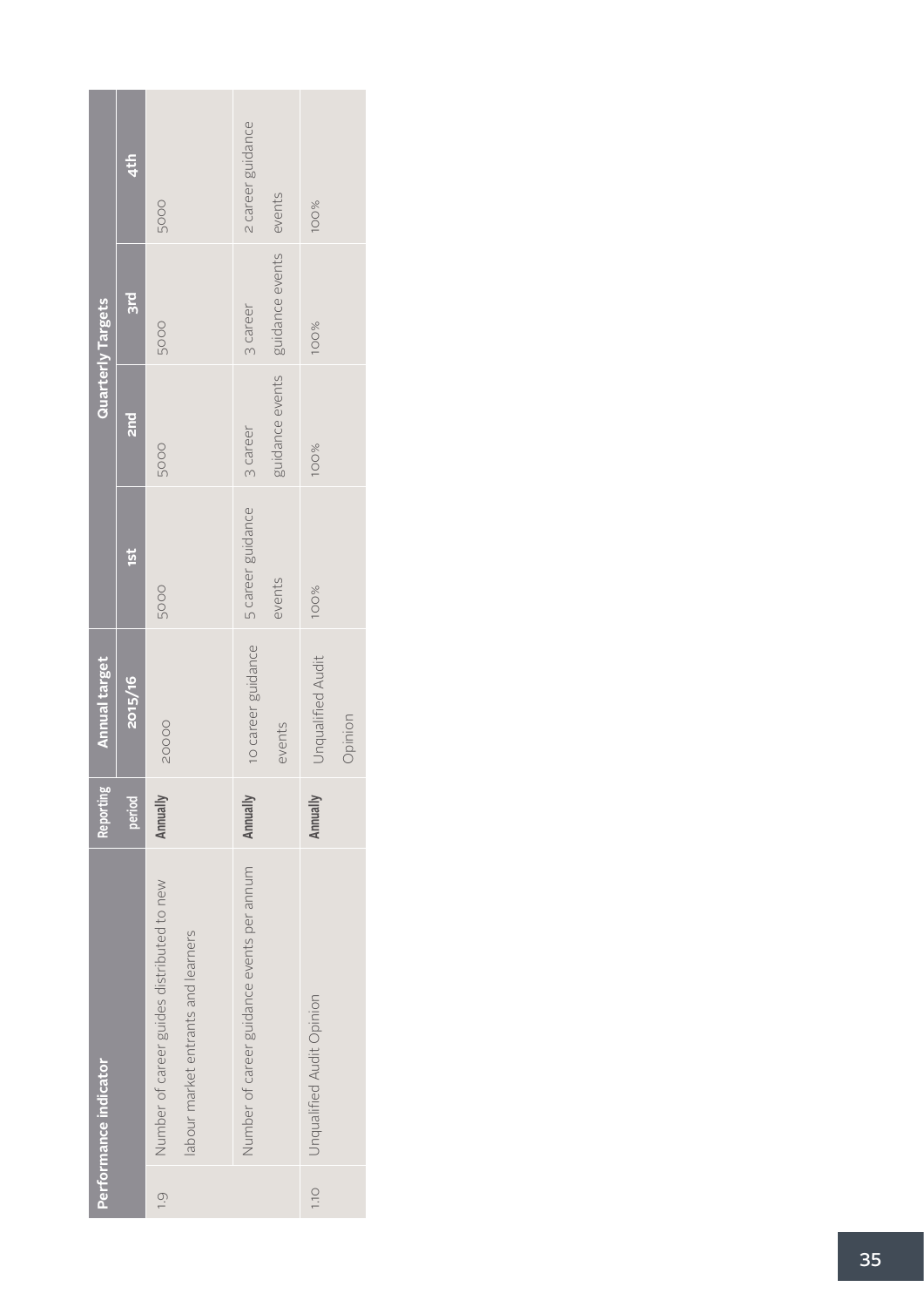Programme 2: Sector Skills Planning 4.2 Programme 2: Sector Skills Planning  $rac{1}{4}$ 

Purpose: To improve the local government sector's capacity to identify the skills needs of the sector; and to plan, manage and report on appropriate responses to those needs Purpose: To improve the local government sector's capacity to identify the skills needs of the sector; and to plan, manage and report on appropriate responses to those needs

## 4.2.1 Strategic objective annual targets for 2015/16 4.2.1 Strategic objective annual targets for 2015/16

|                   | Strategic objective                            |                | <b>Audited/Actual Performance</b> |                | <b>Estimated</b> |                | Medium-term targets |                |
|-------------------|------------------------------------------------|----------------|-----------------------------------|----------------|------------------|----------------|---------------------|----------------|
|                   |                                                |                |                                   |                | Performance      |                |                     |                |
|                   |                                                | 2011/12        | 2012/13                           | 2013/14        | 2014/15          | 2015/16        | <b>ZO16/17</b>      | 2017/18        |
| $\overline{\sim}$ | To implement a credible system that            | 97,8% WSP      | 95,7% WSP                         | 96% WSP        | 100% WSP         | 100% WSP       | 100% WSP            | 100% WSP       |
|                   | supports higher levels of reporting and builds | submission     | submission                        | submission     | submission       | submission     | submission rate     | submission     |
|                   | the local government sector's capacity to      | rate           | rate                              | rate           | rate             | rate           |                     | rate           |
|                   | identify the skills needs of the sector, plan  |                |                                   |                |                  |                |                     |                |
|                   | for, manage and report on skills development   |                |                                   |                |                  |                |                     |                |
|                   | implementation.                                |                |                                   |                |                  |                |                     |                |
| 2.i               | To improve the credibility and coherence       | 1 research     | 3 research                        | 4 research     | 8 sectoral       | 12 sectoral    | 12 sectoral         | 12 sectoral    |
|                   | of the skills planning system for local        | study          | studies                           | studies        | research         | research       | research studies    | research       |
|                   | government sector through partnerships to      |                |                                   |                | studies          | studies        |                     | studies        |
|                   | facilitate sector-specific research.           |                |                                   |                |                  |                |                     |                |
| S.S               | To strengthen skills planning capacity of the  | Approved SSP   | Approved SSP                      | Approved SSP   | Approved SSP     | Approved SSP   | Approved SSP        | Approved SSP   |
|                   | local government sector to better respond to   | update         | update                            | update         | update           | update         | update              | update         |
|                   | the sector's skills needs.                     |                |                                   |                |                  |                |                     |                |
| 2.4               | To support the skills planning capacity of the | 1 scarce and   | 1 scarce and                      | 1 scarce and   | 1 scarce and     | 1 scarce and   | 1 scarce and        | 1 scarce and   |
|                   | local government sector to identify, measure   | critical guide | critical guide                    | critical guide | critical guide   | critical guide | critical guide      | critical guide |
|                   | and appropriately address scarce and critical  |                |                                   |                |                  |                |                     |                |
|                   | skills needs.                                  |                |                                   |                |                  |                |                     |                |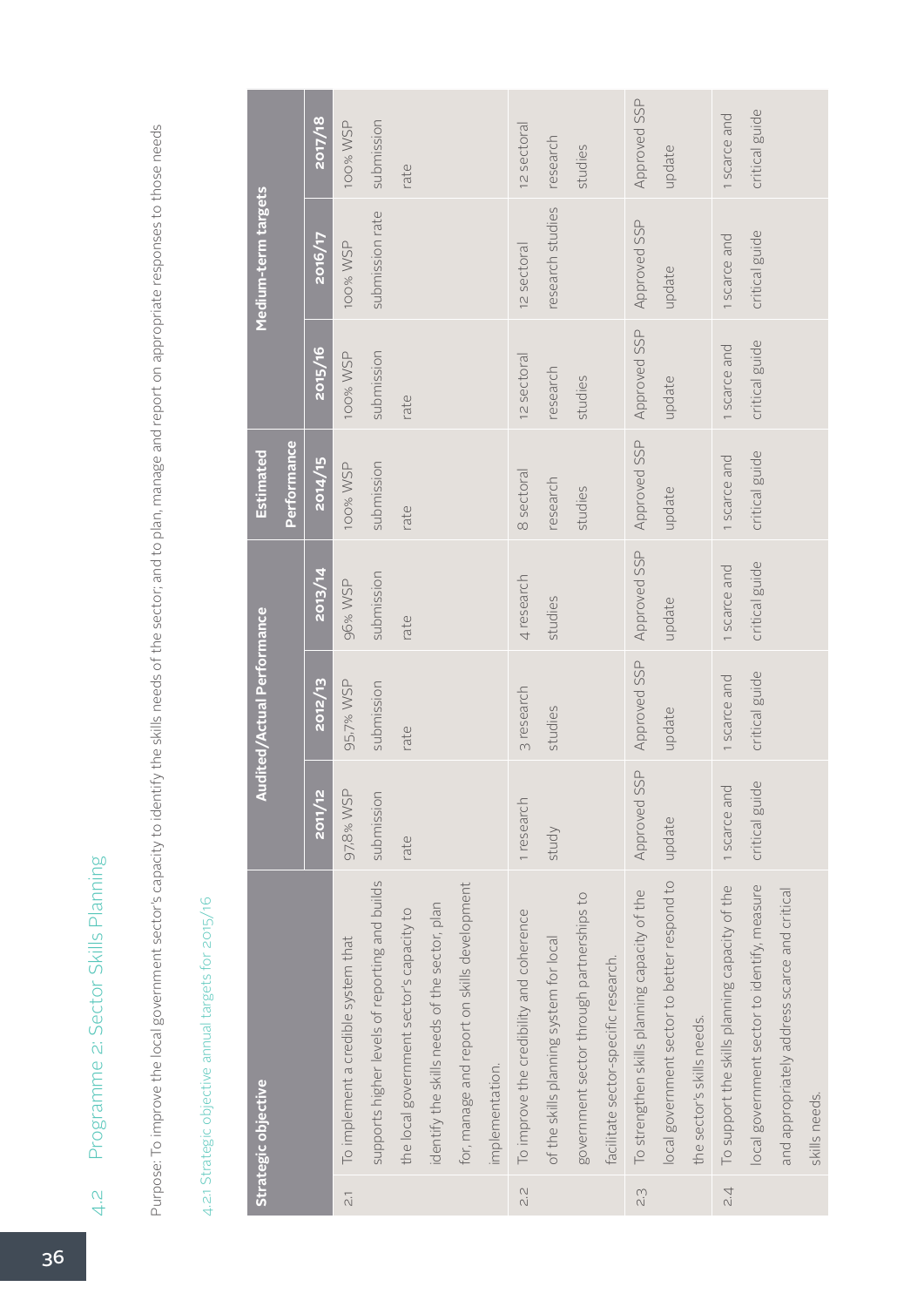|                  | Strategic objective                           |         | <b>Audited/Actual Performance</b> |                | Estimated      |                | Medium-term targets |                |
|------------------|-----------------------------------------------|---------|-----------------------------------|----------------|----------------|----------------|---------------------|----------------|
|                  |                                               |         |                                   |                | Performance    |                |                     |                |
|                  |                                               | 2011/12 | 2012/13                           | 2013/14        | 2014/15        | 2015/16        | 2016/17             | 2017/18        |
| 2.5              | To build capacity to support the planning and |         |                                   | o provincial   | 9 provincial   | 9 provincial   | 9 provincial        | 9 provincial   |
|                  | monitoring of skills development at municipal |         |                                   | HRDC training  | HRDC training  | HRDC training  | HRDC training       | HRDC training  |
|                  | level at the provincial level.                |         |                                   | workshops      | workshops      | workshops      | workshops           | workshops      |
| 9.6              | To strengthen the capacity of local labour    |         |                                   | o local labour | 278 local      | 278 local      | 267 local labour    | 267 local      |
|                  | forums for planning, implementation and       |         |                                   | forum training | labour forum   | labour forum   | forum training      | labour forum   |
|                  | reporting on skills development at the        |         |                                   | workshops      | training       | training       | workshops           | training       |
|                  | municipal level.                              |         |                                   |                | workshops      | workshops      |                     | workshops      |
| $\overline{2.7}$ | To build the capacity of skills development   |         |                                   | 32 skills      | 36 skills      | 36 skills      | 36 skills           | 36 skills      |
|                  | facilitators to plan for, implement, manage,  |         |                                   | development    | development    | development    | development         | development    |
|                  | monitor and report on skills development      |         |                                   | facilitators   | facilitators   | facilitators   | facilitators        | facilitators   |
|                  | within the municipality.                      |         |                                   | forums         | forums         | forums         | forums              | forums         |
| $\frac{8}{2}$    | To improve the quality of performance         |         | 60 monitoring                     | 121 monitoring | 556            | 556            | 534 monitoring      | 534            |
|                  | information through the implementation        |         | and evaluation                    | and evaluation | monitoring     | monitoring     | and evaluation      | monitoring     |
|                  | of an effective, effective and economical     |         | visits                            | visits         | and evaluation | and evaluation | visits              | and evaluation |
|                  | monitoring and reporting system.              |         |                                   |                | visits         | visits         |                     | visits         |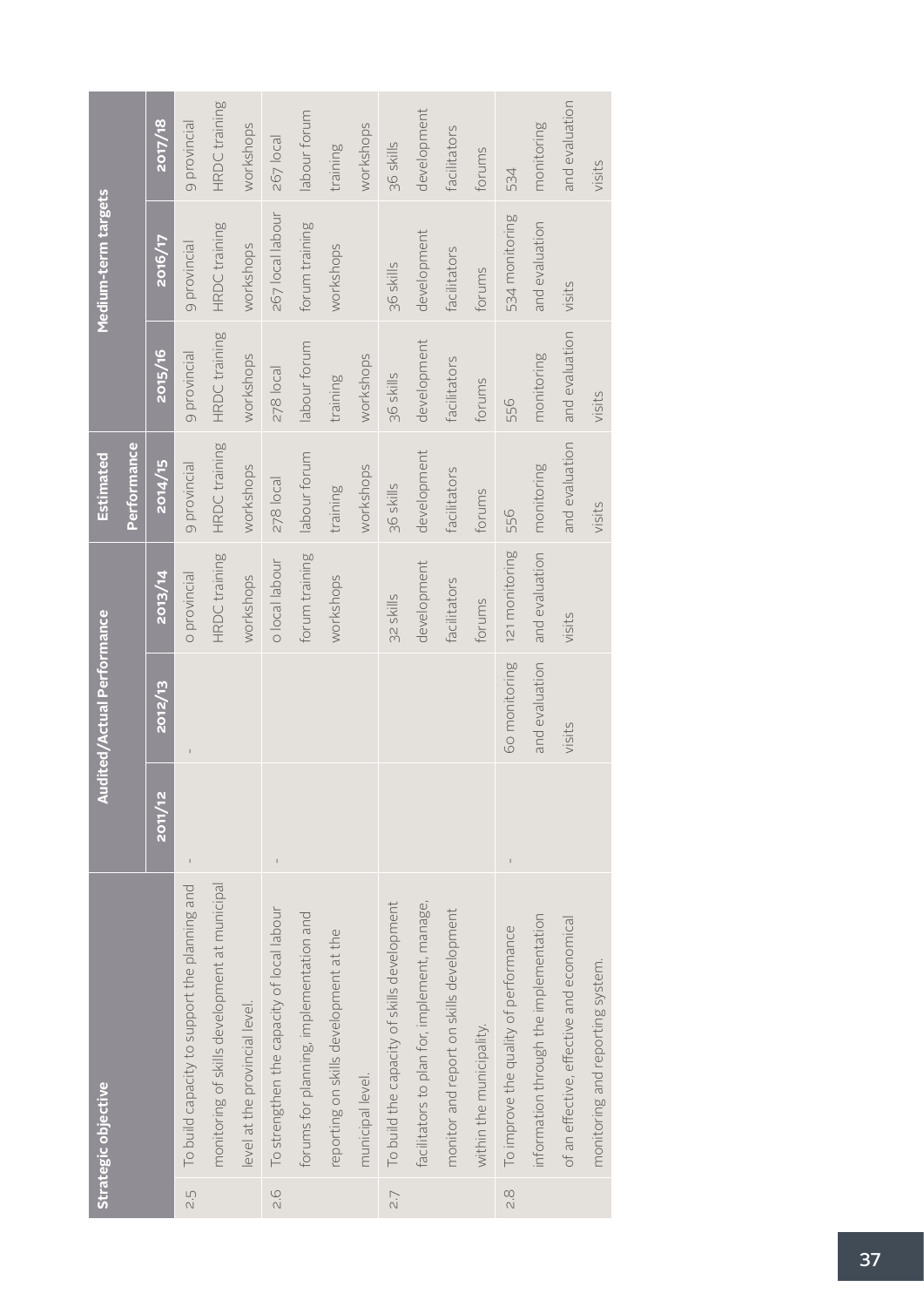Programme 2 Performance indicators and annual targets for 2015/16 4.2.2 Programme 2 Performance indicators and annual targets for 2015/16 4.2.2

|                | Performance Indicator                          |              | <b>Audited/Actual Performance</b> |              | Estimated    |               | Medium-term targets |                     |
|----------------|------------------------------------------------|--------------|-----------------------------------|--------------|--------------|---------------|---------------------|---------------------|
|                |                                                |              |                                   |              | Performance  |               |                     |                     |
|                |                                                | 2011/12      | 2012/13                           | 2013/14      | 2014/15      | 2015/16       | 2016/17             | 2017/18             |
| $\overline{c}$ | Percentage of compliant workplace skills plans | 97,8%        | 95,7%                             | 96%          | 100%         | 100%          | 100%                | <b>100%</b>         |
|                | and annual training reports submitted per      |              |                                   |              |              |               |                     |                     |
|                | munum                                          |              |                                   |              |              |               |                     |                     |
| 23             | Number of completed sectoral research          |              | $\overline{\mathcal{C}}$          | 4            | $\infty$     | $\frac{2}{3}$ | $\frac{1}{2}$       | $\frac{1}{2}$       |
|                | studies per annum                              |              |                                   |              |              |               |                     |                     |
| 23             | Approved annual Sector Skills Plan update      | Approved SSP | Approved SSP                      | Approved SSP | Approved SSP | Approved SSP  | Approved SSP        | Approved SSP        |
|                |                                                | update       | update                            | update       | update       | update        | update              | update              |
| 2.4            | Annual scarce and critical skills guide        |              |                                   |              |              |               |                     |                     |
|                | developed                                      |              |                                   |              |              |               |                     |                     |
| 2.5            | Annual training for human resource             |              | $\overline{1}$                    | $\circ$      | $\circ$      | $\circ$       | $\circ$             | $\circlearrowright$ |
|                | development council per Province               |              |                                   |              |              |               |                     |                     |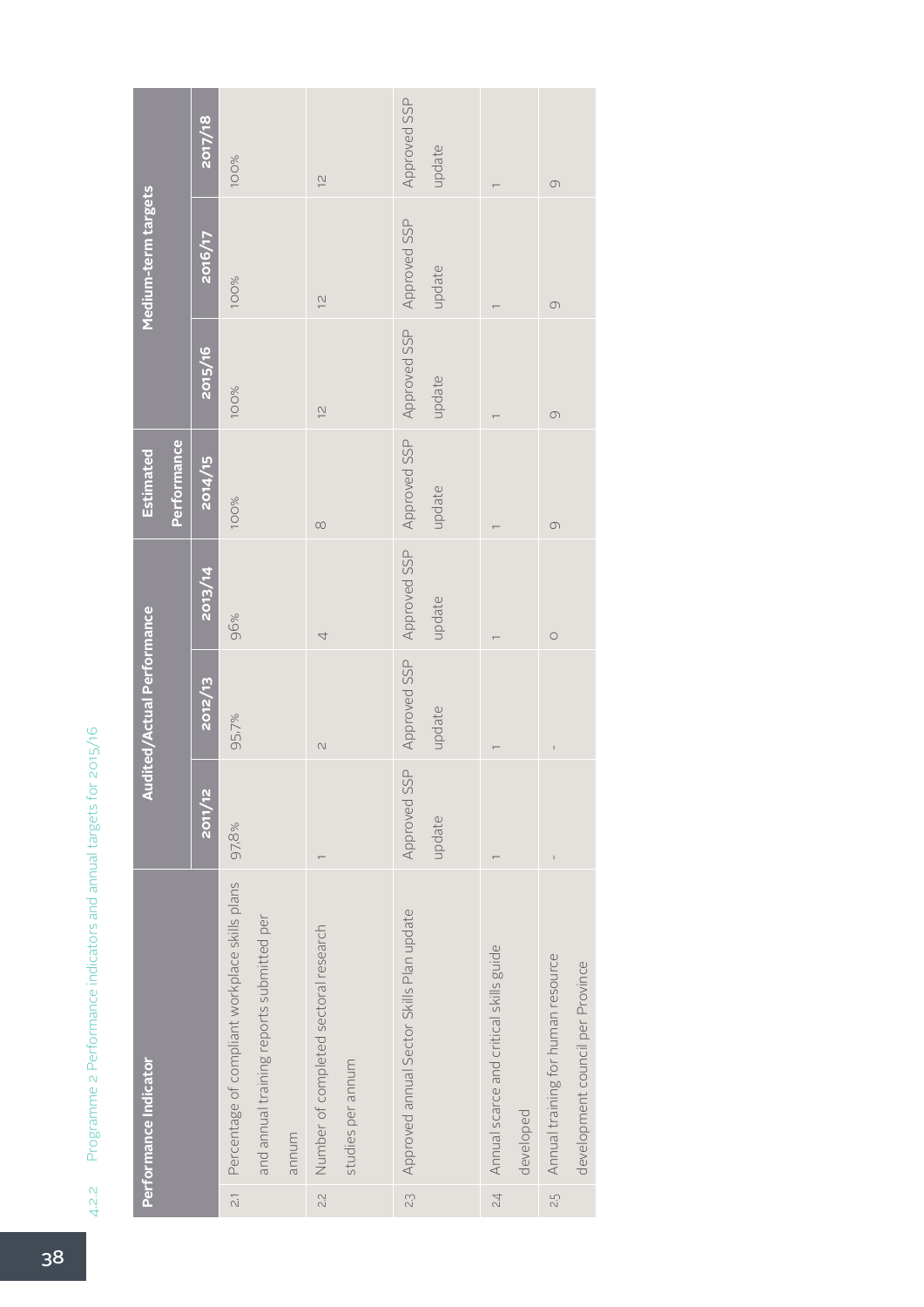|     | Performance Indicator                          |         | Audited/Actual Performance |                  | Estimated   |         | Medium-term targets |         |
|-----|------------------------------------------------|---------|----------------------------|------------------|-------------|---------|---------------------|---------|
|     |                                                |         |                            |                  | Performance |         |                     |         |
|     |                                                | 2011/12 | 2012/13                    | 2013/14          | 2014/15     | 2015/16 | 2016/17             | 2017/18 |
|     | 2.6 Annual local labour forum training per     |         |                            | $\circ$          | 278         | 278     | 267                 | 267     |
|     | municipality                                   |         |                            |                  |             |         |                     |         |
| 2.7 | Number of skills development facilitators      |         |                            | 32               | 36          | 36      | 36                  | 36      |
|     | forums per Province per annum (1 forum/        |         |                            |                  |             |         |                     |         |
|     | province/quarter)                              |         |                            |                  |             |         |                     |         |
|     | 2.8 Number of monitoring and evaluation visits |         | 60                         | $\overline{121}$ | 556         | 556     | 534                 | 534     |
|     | per municipality per annum (2/municipality/    |         |                            |                  |             |         |                     |         |
|     | annum)                                         |         |                            |                  |             |         |                     |         |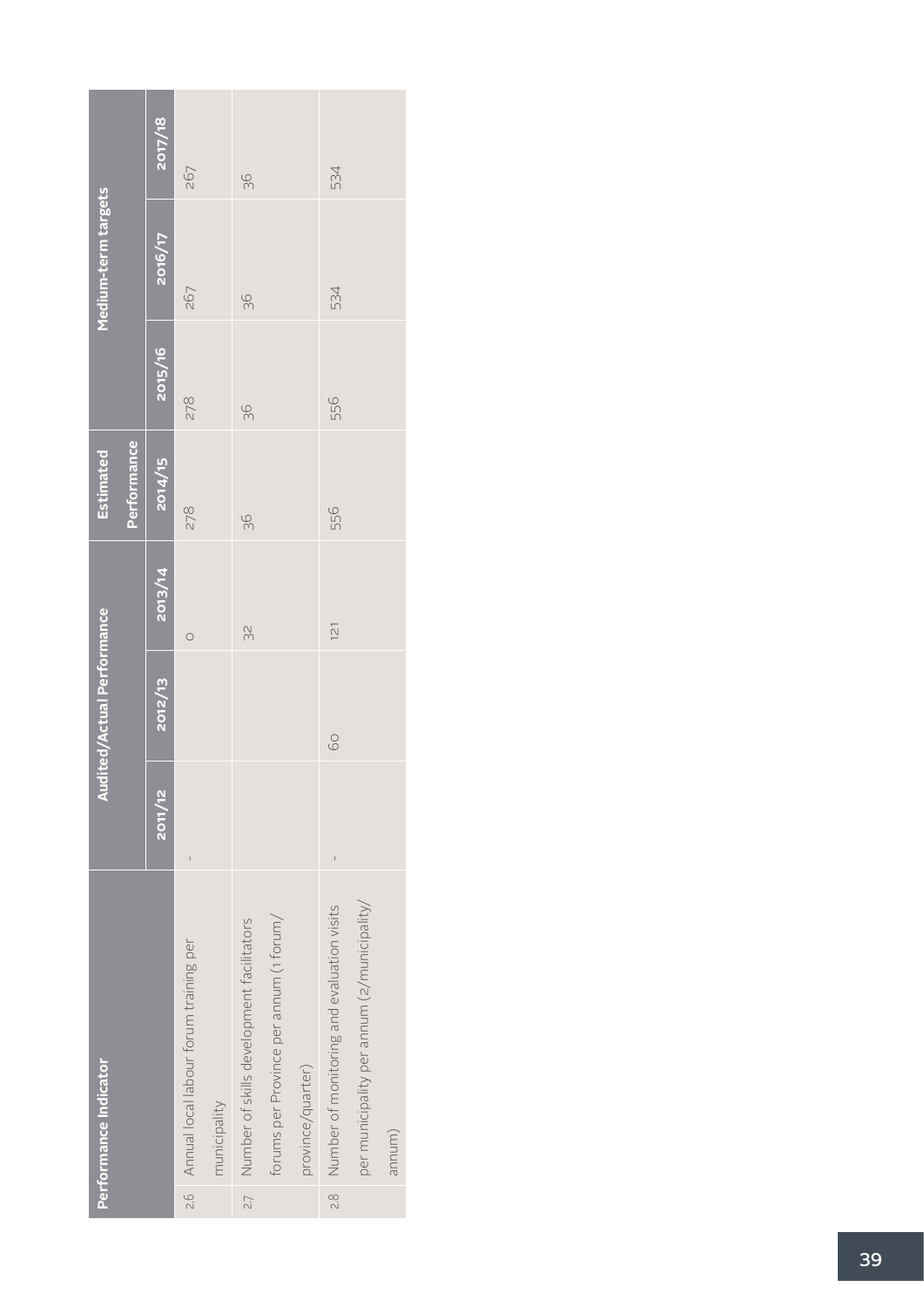| しゃく へいよう<br>ĩ<br>)<br>J                            |
|----------------------------------------------------|
| $\overline{ }$                                     |
| $\overline{\phantom{a}}$<br>$-200$ and $-200$<br>J |
| こくそくこう つ                                           |
| I                                                  |
| (<br>1<br>١<br>I                                   |
| ſ<br>١<br>Q<br>J<br>I<br>İ                         |

|                            | Performance indicator                                                                         | Reporting | <b>Annual target</b>     |                    |              | <b>Quarterly Targets</b> |                        |
|----------------------------|-----------------------------------------------------------------------------------------------|-----------|--------------------------|--------------------|--------------|--------------------------|------------------------|
|                            |                                                                                               | period    | 2015/16                  | ist                | <b>Znd</b>   | <b>Brd</b>               | 4 <sup>th</sup>        |
| $\overline{\mathcal{Z}}$ 1 | Number of compliant workplace skills plans and<br>annual training reports submitted per annum | Annually  | 100%                     | 100%               | $\mathbf I$  |                          | $\mathbf I$            |
| $\frac{2}{3}$              | Number of completed sectoral research studies<br>per annum                                    | Quarterly | $\overline{\mathcal{C}}$ | $\curvearrowright$ | $\infty$     | $\infty$                 | $\infty$               |
| S.S                        | Approved annual Sector Skills Plan update                                                     | Annually  | Approved SSP<br>update   |                    | $\bar{1}$    | $\overline{1}$           | Approved SSP<br>update |
| $\overline{2.4}$           | Annual scarce and critical skills guide developed                                             | Annually  |                          |                    | $\mathbb{I}$ |                          | $\mathbf{I}$           |
| S.5                        | Annual training for human resource<br>development council per Province                        | Annually  | $\circ$                  |                    |              | $\circlearrowleft$       |                        |
| 2.6                        | Annual local labour forum training per<br>municipality                                        | Annually  | 278                      |                    | $\mathbb{I}$ | 139                      | 139                    |
| $\overline{2.7}$           | Number of skills development facilitators<br>forums per Province per annum                    | Annually  | 36                       | $\circlearrowleft$ | $\circ$      | $\circ$                  | $\circ$                |
| $\frac{8}{2}$              | Number of monitoring and evaluation visits per<br>municipality per annum                      | Annually  | 556                      | $\mathbb{I}$       | 278          | $\mathbb{I}$             | 278                    |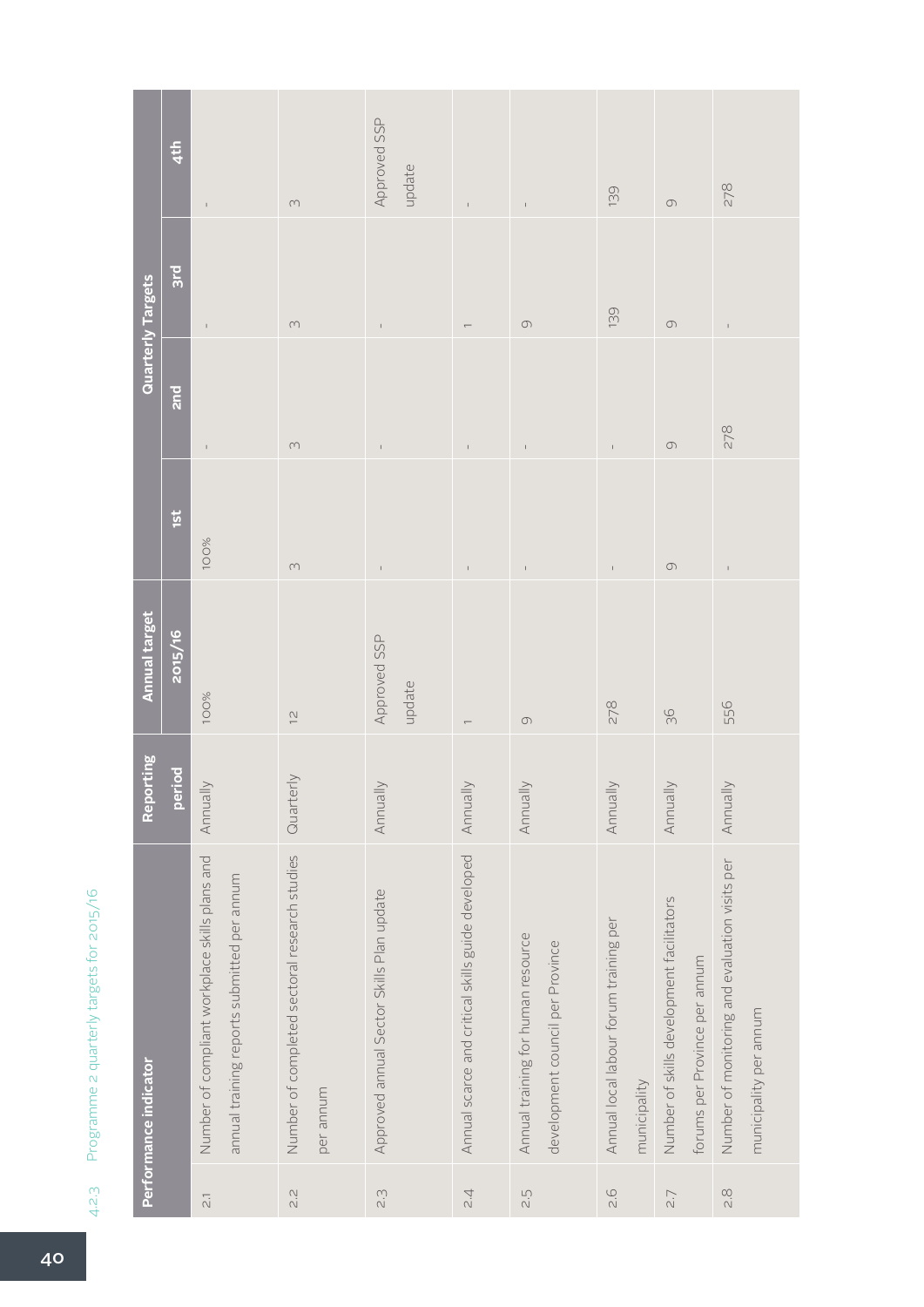4.3 Programme 3: Learning Programmes 4.3 Programme 3: Learning Programmes

Purpose: To improve the skilled workforce available in, to and through the local government sector through facilitating the provision of quality training Purpose: To improve the skilled workforce available in, to and through the local government sector through facilitating the provision of quality training

## 4.3.1 Strategic objective annual targets for 2015/16 4.3.1 Strategic objective annual targets for 2015/16

|                | Strategic objective                     |         | Audited/Actual Performance |         | Estimated       |                 | Medium-term targets |                 |
|----------------|-----------------------------------------|---------|----------------------------|---------|-----------------|-----------------|---------------------|-----------------|
|                |                                         |         |                            |         | Performance     |                 |                     |                 |
|                |                                         | 2011/12 | 2012/13                    | 2013/14 | 2014/15         | 2015/16         | 2016/17             | 2017/18         |
| $\overline{3}$ | To continuously improve the skills of   | 160     | 6165                       | 360     | 5000 employees  | 5500 employees  | 6000 employees      | 6500 employees  |
|                | employees to support municipality       |         |                            |         |                 |                 |                     |                 |
|                | performance through skills              |         |                            |         |                 |                 |                     |                 |
|                | programmes.                             |         |                            |         |                 |                 |                     |                 |
| S.S            | To facilitate access to skills          | 288     | 1463                       | 553     | 3500 unemployed | 4000 unemployed | 4500                | 5000 unemployed |
|                | programmes and increase work            |         |                            |         | individuals     | individuals     | unemployed          | individuals     |
|                | readiness of unemployed individuals.    |         |                            |         |                 |                 | individuals         |                 |
| S.S            | To facilitate access to occupationally- | 851     | 1302                       | 530     | 3500 employees  | 4000 employees  | 4500 employees      | 5000 employees  |
|                | directed skills development             |         |                            |         |                 |                 |                     |                 |
|                | learnerships programmes for             |         |                            |         |                 |                 |                     |                 |
|                | employees                               |         |                            |         |                 |                 |                     |                 |
| 3.4            | To increase the skills supply pipeline  | 224     | 72                         | 384     | 3000 unemployed | 3300 unemployed | 3500                | 3800 unemployed |
|                | for the local government sector for     |         |                            |         | individuals     | individuals     | unemployed          | individuals     |
|                | unemployed individuals through          |         |                            |         |                 |                 | individuals         |                 |
|                | learnerships.                           |         |                            |         |                 |                 |                     |                 |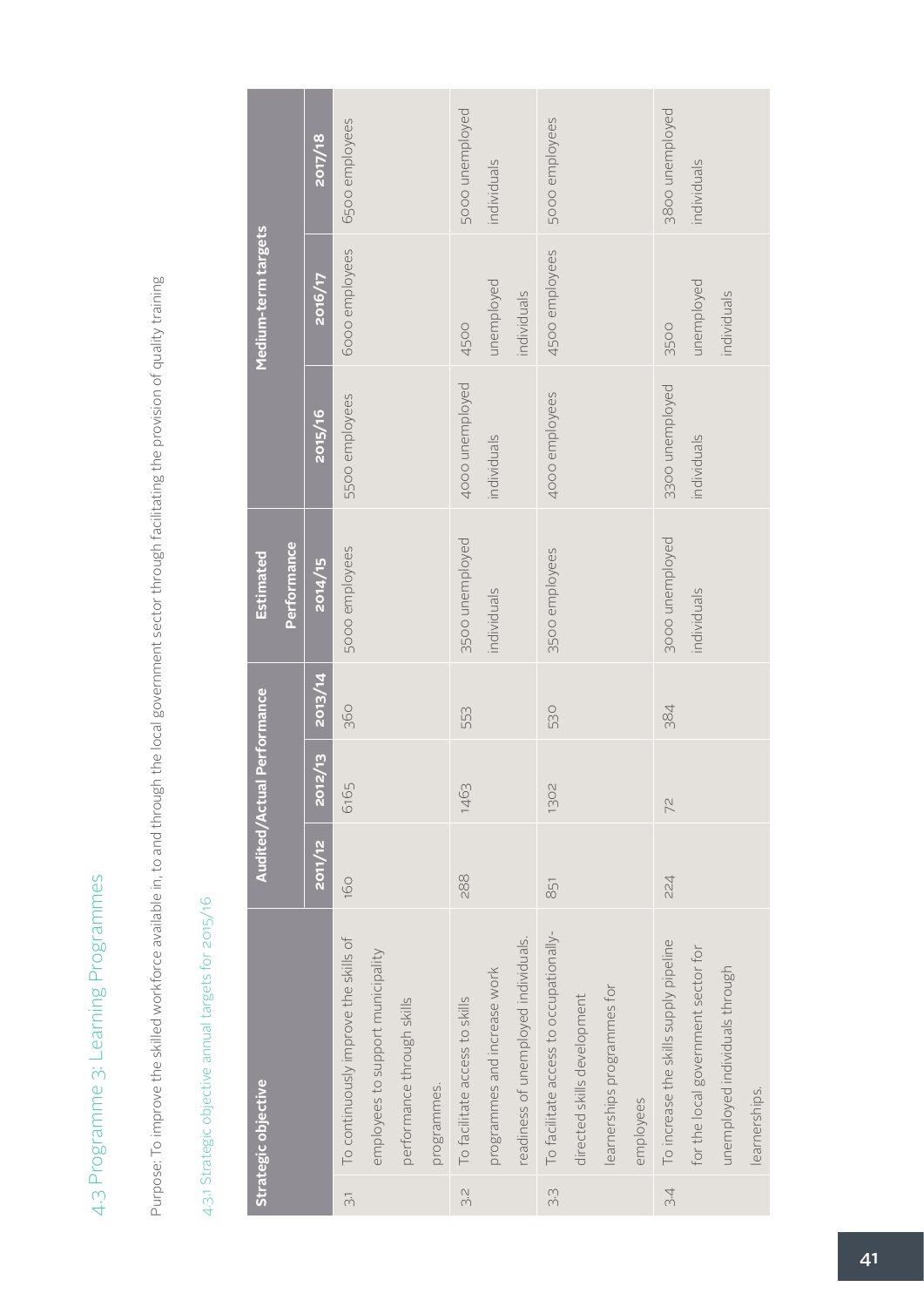| Medium-term targets<br>Performance<br><b>Estimated</b> | 2017/18<br>2016/17<br>2015/16<br>2014/15<br>2013/14 | 300 candidate<br>300 candidate<br>300 candidate | professionals<br>professionals<br>professionals |                      | 25 TVET lecturers<br>20 TVET<br>15 TVET lecturers<br>$\begin{array}{c} \rule{0pt}{2ex} \rule{0pt}{2ex} \rule{0pt}{2ex} \rule{0pt}{2ex} \rule{0pt}{2ex} \rule{0pt}{2ex} \rule{0pt}{2ex} \rule{0pt}{2ex} \rule{0pt}{2ex} \rule{0pt}{2ex} \rule{0pt}{2ex} \rule{0pt}{2ex} \rule{0pt}{2ex} \rule{0pt}{2ex} \rule{0pt}{2ex} \rule{0pt}{2ex} \rule{0pt}{2ex} \rule{0pt}{2ex} \rule{0pt}{2ex} \rule{0pt}{2ex} \rule{0pt}{2ex} \rule{0pt}{2ex} \rule{0pt}{2ex} \rule{0pt}{$<br>$\mathbf{I}$ | on lecturer<br>lecturers<br>on lecturer | development<br>on lecturer<br>development | programme<br>development<br>programme | programme | 750 AET Level 1<br>500 AET Level 1<br>300 AET Level 1<br>375 AET Level 1<br>$\circ$ | learners<br>learners<br>learners<br>learners | 800 AET Level 2<br>600 AET Level 2<br>400 AET Level 2<br>375 AET Level 2<br>$\circ$ | learners<br>learners<br>learners<br>learners | 900 AET Level 3<br>700 AET Level 3<br>500 AET Level 3<br>375 AET Level 3<br>$\bigcirc$ | learners<br>learners<br>learners<br>learners | 1000 AET Level 4<br>800 AET Level 4<br>700 AET Level 4<br>375 AET Level 4<br>$\circ$ |  |
|--------------------------------------------------------|-----------------------------------------------------|-------------------------------------------------|-------------------------------------------------|----------------------|-------------------------------------------------------------------------------------------------------------------------------------------------------------------------------------------------------------------------------------------------------------------------------------------------------------------------------------------------------------------------------------------------------------------------------------------------------------------------------------|-----------------------------------------|-------------------------------------------|---------------------------------------|-----------|-------------------------------------------------------------------------------------|----------------------------------------------|-------------------------------------------------------------------------------------|----------------------------------------------|----------------------------------------------------------------------------------------|----------------------------------------------|--------------------------------------------------------------------------------------|--|
| <b>Audited/Actual Performance</b>                      | 2012/13                                             |                                                 |                                                 |                      | $\begin{array}{c} \rule{0pt}{2ex} \rule{0pt}{2ex} \rule{0pt}{2ex} \rule{0pt}{2ex} \rule{0pt}{2ex} \rule{0pt}{2ex} \rule{0pt}{2ex} \rule{0pt}{2ex} \rule{0pt}{2ex} \rule{0pt}{2ex} \rule{0pt}{2ex} \rule{0pt}{2ex} \rule{0pt}{2ex} \rule{0pt}{2ex} \rule{0pt}{2ex} \rule{0pt}{2ex} \rule{0pt}{2ex} \rule{0pt}{2ex} \rule{0pt}{2ex} \rule{0pt}{2ex} \rule{0pt}{2ex} \rule{0pt}{2ex} \rule{0pt}{2ex} \rule{0pt}{$                                                                      |                                         |                                           |                                       |           |                                                                                     |                                              |                                                                                     |                                              |                                                                                        |                                              |                                                                                      |  |
|                                                        | 2011/12                                             |                                                 |                                                 |                      |                                                                                                                                                                                                                                                                                                                                                                                                                                                                                     |                                         |                                           |                                       |           |                                                                                     |                                              |                                                                                     |                                              |                                                                                        |                                              |                                                                                      |  |
| Strategic objective                                    |                                                     | To facilitate access to occupationally-         | directed skills development through             | candidacy programmes | To continuously improve the public                                                                                                                                                                                                                                                                                                                                                                                                                                                  | TVET College system by improving the    | skills level of lecturers                 |                                       |           | To continuously improve the level of                                                | literacy and numeracy of employees in        | the sector.                                                                         |                                              |                                                                                        |                                              |                                                                                      |  |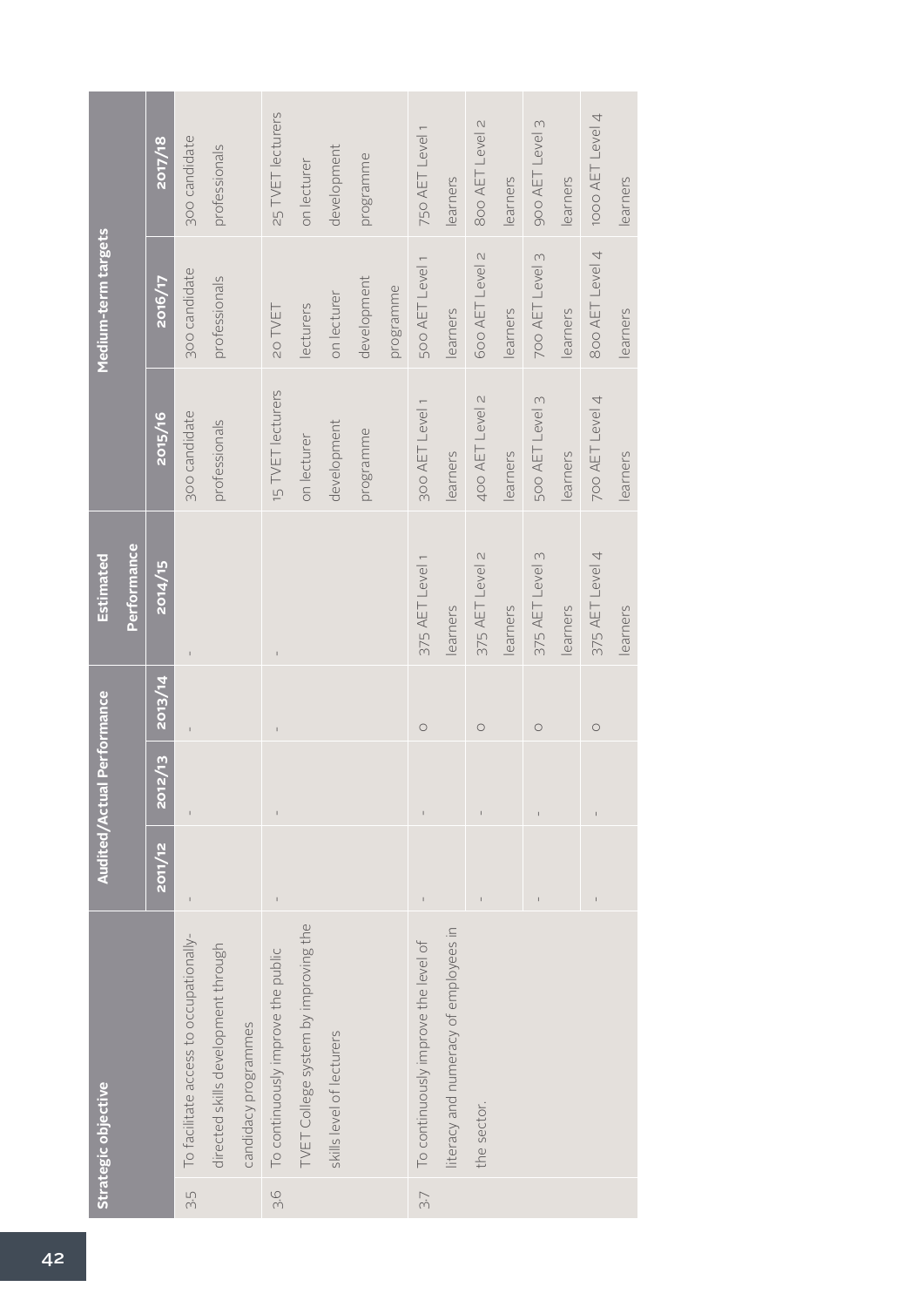|      | Strategic objective                                               |             | <b>Audited/Actual Performance</b> |               | Estimated             |                   | Medium-term targets   |                       |
|------|-------------------------------------------------------------------|-------------|-----------------------------------|---------------|-----------------------|-------------------|-----------------------|-----------------------|
|      |                                                                   |             |                                   |               | Performance           |                   |                       |                       |
|      |                                                                   | 2011/12     | 2/13<br>$\overline{20}$           | 2013/14       | 2014/15               | 2015/16           | 2016/17               | <b>2017/18</b>        |
| 3.8  | To continuously improve the level of                              | $\mathsf I$ |                                   | $\bigcirc$    | 375 AET Level 1       | 500 AET Level 1   | 750 AET Level 1       | 900 Level 1 learners  |
|      | literacy and numeracy of unemployed                               |             |                                   |               | learners              | learners          | learners              |                       |
|      | individuals to increase employability                             |             |                                   | $\bigcirc$    | 375 AET Level 2       | 500 AET Level 2   | 750 AET Level 2       | 900 AET Level 2       |
|      | prospects.                                                        |             |                                   |               | learners              | learners          | learners              | learners              |
|      |                                                                   |             |                                   | $\bigcirc$    | 375 AET Level 3       | 500 AET Level 3   | 750 AET Level 3       | 900 AET Level 3       |
|      |                                                                   |             |                                   |               | learners              | learners          | earners               | learners              |
|      |                                                                   |             |                                   | $\bigcirc$    | 375 AET Level 4       | 500 AET Level 4   | 750 AET Level 4       | 900 AET Level 4       |
|      |                                                                   |             |                                   |               | earners               | learners          | earners               | learners              |
| 3.9  | To increase access to adult education                             |             |                                   | $\mathsf I$   | 3 e-AET programmes    | 5e-AET            | 5e-AET                | 5e-AET                |
|      | innovative technology solutions.<br>and training programmes using |             |                                   |               |                       | programmes        | programmes            | programmes            |
| 3.10 | To continuously promote artisan and                               | 67          | 264                               | 39            | 400 employed          | 300 employed      | 400 employed          | 500 employed          |
|      | technical skills development in the local                         |             |                                   |               | learner artisans      | learner artisans  | learner artisans      | learner artisans      |
|      | government sector.                                                | 202         | 203                               | $\frac{8}{2}$ | 400 unemployed        | 600 unemployed    | <b>700</b> unemployed | 800 unemployed        |
|      |                                                                   |             |                                   |               | earner artisans       | learner artisans  | earner artisans       | learner artisans      |
|      |                                                                   |             | $\mathbf{I}$                      | $\mathbb{I}$  | 200 artisan aides     | 250 artisan aides | 300 artisan aides     | 350 artisan aides     |
| 3.11 | To facilitate access to further                                   |             | $\circlearrowright$               | $\bigcirc$    | 100 employee          | 150 employee      | 200 employee          | 250 employee          |
|      | education opportunities that                                      |             |                                   |               | bursaries             | bursaries         | bursaries             | bursaries             |
|      | contribute to the professional                                    | $\bigcirc$  | $\bigcirc$                        | 488           | 300 unemployed        | 350 unemployed    | 400 unemployed        | 450 unemployed        |
|      | development of employees as well as                               |             |                                   |               | individuals bursaries | individuals       | individuals           | individuals bursaries |
|      | grow the skills supply for the sector.                            |             |                                   |               |                       | bursaries         | bursaries             |                       |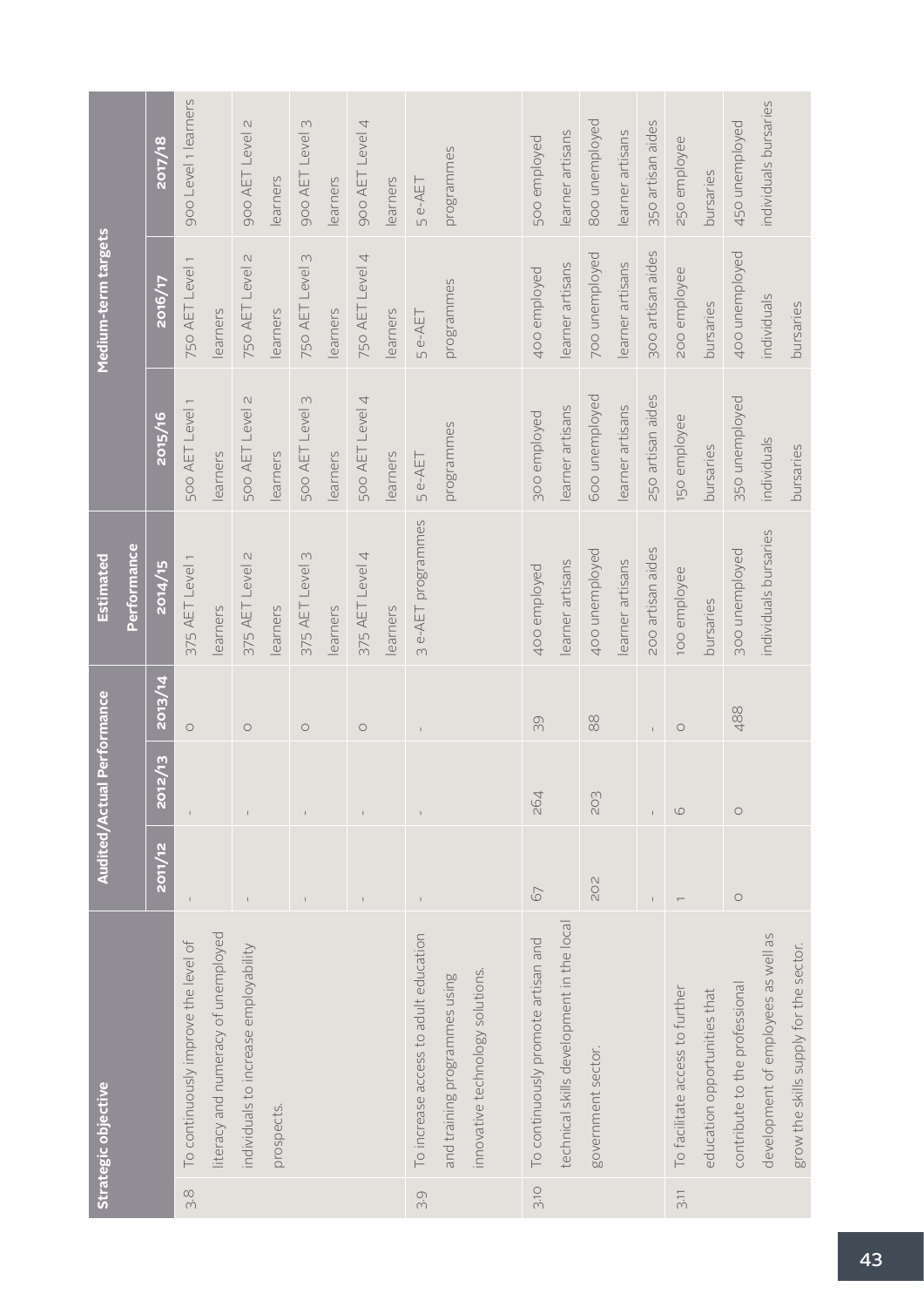|                                   |             | 2017/18 | 40 SDFs - OD-                                                                                                                                                                                                                                                                                                                                                                                                  | ETDP certificate                  | 100 SDFs - OD-                  | ETDP higher        | certificate | 70 SDFs - OD-     | ETDP diploma | 15 SDFs - OD-ETDP | degree      | 600 internships                     | 4500 WIL (TVET)                 |                                       | 900 WIL (HEI)                 | 35 cooperatives                       | 25 NGOs                                 | 25 CBOs                              | 25 SMMEs    | 10 NLPES   | 2 Trade Unions |        |
|-----------------------------------|-------------|---------|----------------------------------------------------------------------------------------------------------------------------------------------------------------------------------------------------------------------------------------------------------------------------------------------------------------------------------------------------------------------------------------------------------------|-----------------------------------|---------------------------------|--------------------|-------------|-------------------|--------------|-------------------|-------------|-------------------------------------|---------------------------------|---------------------------------------|-------------------------------|---------------------------------------|-----------------------------------------|--------------------------------------|-------------|------------|----------------|--------|
| Medium-term targets               |             | 2016/17 | 50 SDFs - OD-                                                                                                                                                                                                                                                                                                                                                                                                  | ETDP certificate                  | 90 SDFs - OD-                   | ETDP higher        | certificate | 50 SDFs - OD-     | ETDP diploma | 10 SDFs - OD-     | ETDP degree | 500 internships                     | <b>AOOO WIL</b>                 | (TVET)                                | 800 WIL (HEI)                 | 30 cooperatives                       | 20 NGOS                                 | 20 CBOs                              | 20 SMMES    | 15 NLPES   | 2 Trade Unions |        |
|                                   |             | 2015/16 | 100 SDFs - OD-                                                                                                                                                                                                                                                                                                                                                                                                 | ETDP certificate                  | 75 SDFs - OD-                   | ETDP higher        | certificate | 20 SDFs - OD-     | ETDP diploma | 5 SDFs - OD-ETDP  | degree      | 400 internships                     | 3600 WIL (TVET)                 |                                       | 700 WIL (HEI)                 | 25 cooperatives                       | 15 NGOs                                 | 15 CBOs                              | 15 SMMEs    | 10 NLPES   | 2 Trade Unions |        |
| Estimated                         | Performance | 2014/15 | 100 SDFs - OD-ETDP                                                                                                                                                                                                                                                                                                                                                                                             | certificate                       | 75 SDFs - OD-ETDP               | higher certificate |             | 20 SDFs - OD-ETDP | diploma      | 5 SDFs - OD-ETDP  | degree      | 250 internships                     | 3000 WIL (TVET)                 |                                       | 600 WIL (HEI)                 | 20 cooperatives                       | 10 NGOS                                 | 10 CBO <sub>S</sub>                  | 10 SMMEs    | 5 NLPES    | 2 Trade Unions |        |
|                                   |             | 2013/14 |                                                                                                                                                                                                                                                                                                                                                                                                                |                                   | $\mathbb{I}$                    |                    |             |                   |              | $\mathbf{I}$      |             | $\circ$                             | 1292                            |                                       | $\circ$                       | 22                                    | $\circ$                                 | $\circ$                              | $\circ$     | 27         | 2 Trade        | Unions |
| <b>Audited/Actual Performance</b> |             | 2012/13 |                                                                                                                                                                                                                                                                                                                                                                                                                |                                   |                                 |                    |             |                   |              |                   |             | 27                                  |                                 |                                       |                               | $\circ$                               | $\circ$                                 | $\circ$                              | $\circ$     | $\circ$    | 2 Trade        | Unions |
|                                   |             | 2011/12 | $\begin{array}{c} \rule{0pt}{2ex} \rule{0pt}{2ex} \rule{0pt}{2ex} \rule{0pt}{2ex} \rule{0pt}{2ex} \rule{0pt}{2ex} \rule{0pt}{2ex} \rule{0pt}{2ex} \rule{0pt}{2ex} \rule{0pt}{2ex} \rule{0pt}{2ex} \rule{0pt}{2ex} \rule{0pt}{2ex} \rule{0pt}{2ex} \rule{0pt}{2ex} \rule{0pt}{2ex} \rule{0pt}{2ex} \rule{0pt}{2ex} \rule{0pt}{2ex} \rule{0pt}{2ex} \rule{0pt}{2ex} \rule{0pt}{2ex} \rule{0pt}{2ex} \rule{0pt}{$ |                                   |                                 |                    |             |                   |              |                   |             | $\circ$                             |                                 |                                       |                               | 439                                   | $\circ$                                 | $\circ$                              | $\bigcirc$  | $\bigcirc$ |                |        |
| Strategic objective               |             |         | To facilitate further professional                                                                                                                                                                                                                                                                                                                                                                             | development of skills development | facilitators in municipalities. |                    |             |                   |              |                   |             | To grow the local government sector | as a training space and improve | access for new labour market entrants | through workplace experience. | To continuously encourage and support | cooperatives, small enterprises, worker | initiated NGO and community training | initiatives |            |                |        |
|                                   |             |         | 3.12                                                                                                                                                                                                                                                                                                                                                                                                           |                                   |                                 |                    |             |                   |              |                   |             | 3.13                                |                                 |                                       |                               | 3.14                                  |                                         |                                      |             |            |                |        |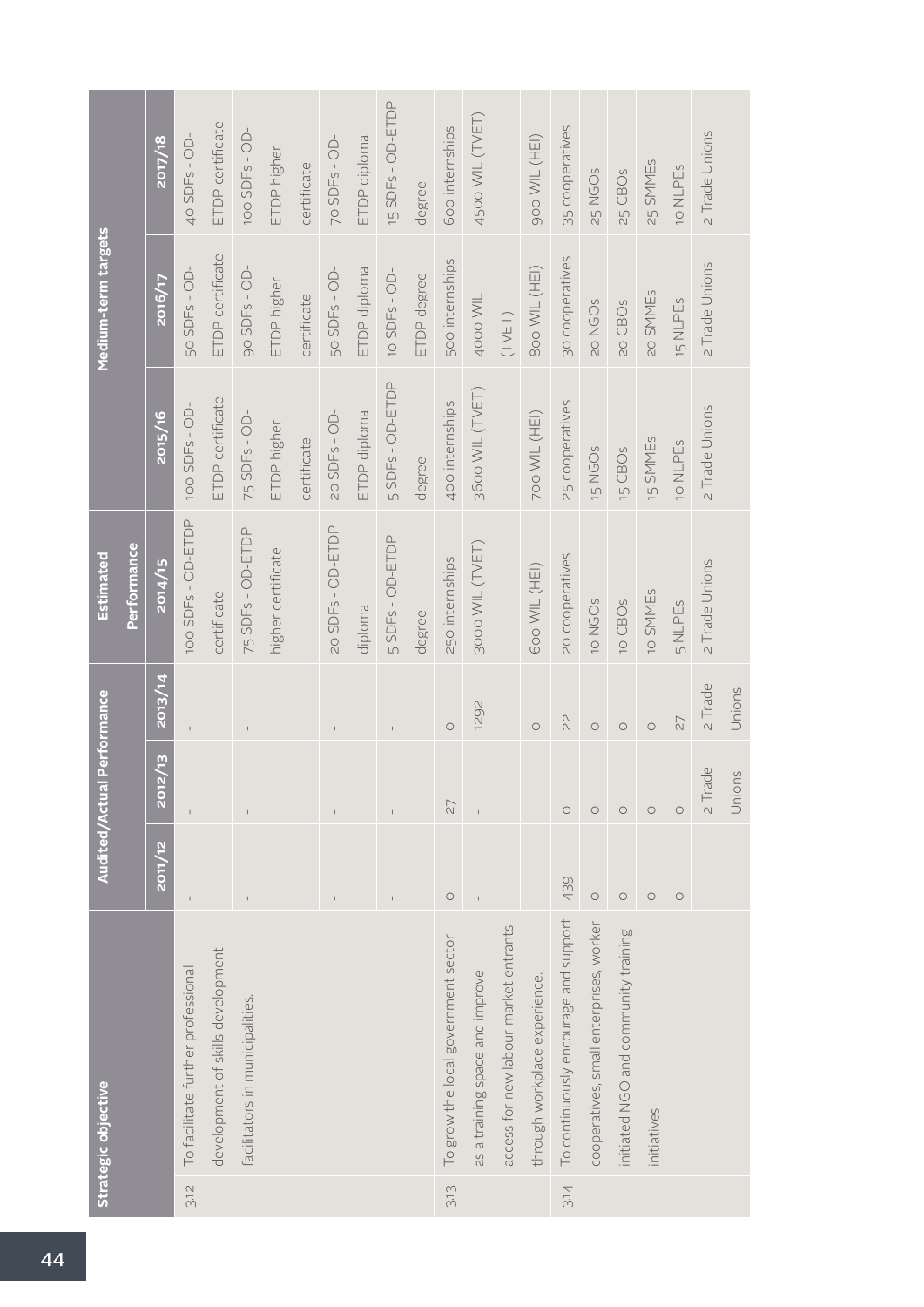| Strategic objective                     |         | <b>Audited/Actual Performance</b> |         | Estimated        |                  | Medium-term targets |                  |
|-----------------------------------------|---------|-----------------------------------|---------|------------------|------------------|---------------------|------------------|
|                                         |         |                                   |         | Performance      |                  |                     |                  |
|                                         | 2011/12 | $2012/13$ 2013/14                 |         | 2014/15          | 2015/16          | 2016/17             | 2017/18          |
| 3.15 Support the deepening of democracy |         | $\circ$                           | $\circ$ | 2000 Councillors | 2000 Councillors | 3000 Councillors    | 4000 Councillors |
| through civic education, councillor     |         |                                   |         | trained          | trained          | trained             | trained          |
| training, ward education, community     |         |                                   |         | 500 Traditional  | 500 Traditional  | 600 Traditional     | 700 Traditional  |
| development worker training and         |         |                                   |         | Leaders trained  | Leaders trained  | Leaders trained     | Leaders trained  |
| training of traditional leaders         |         |                                   |         |                  |                  |                     |                  |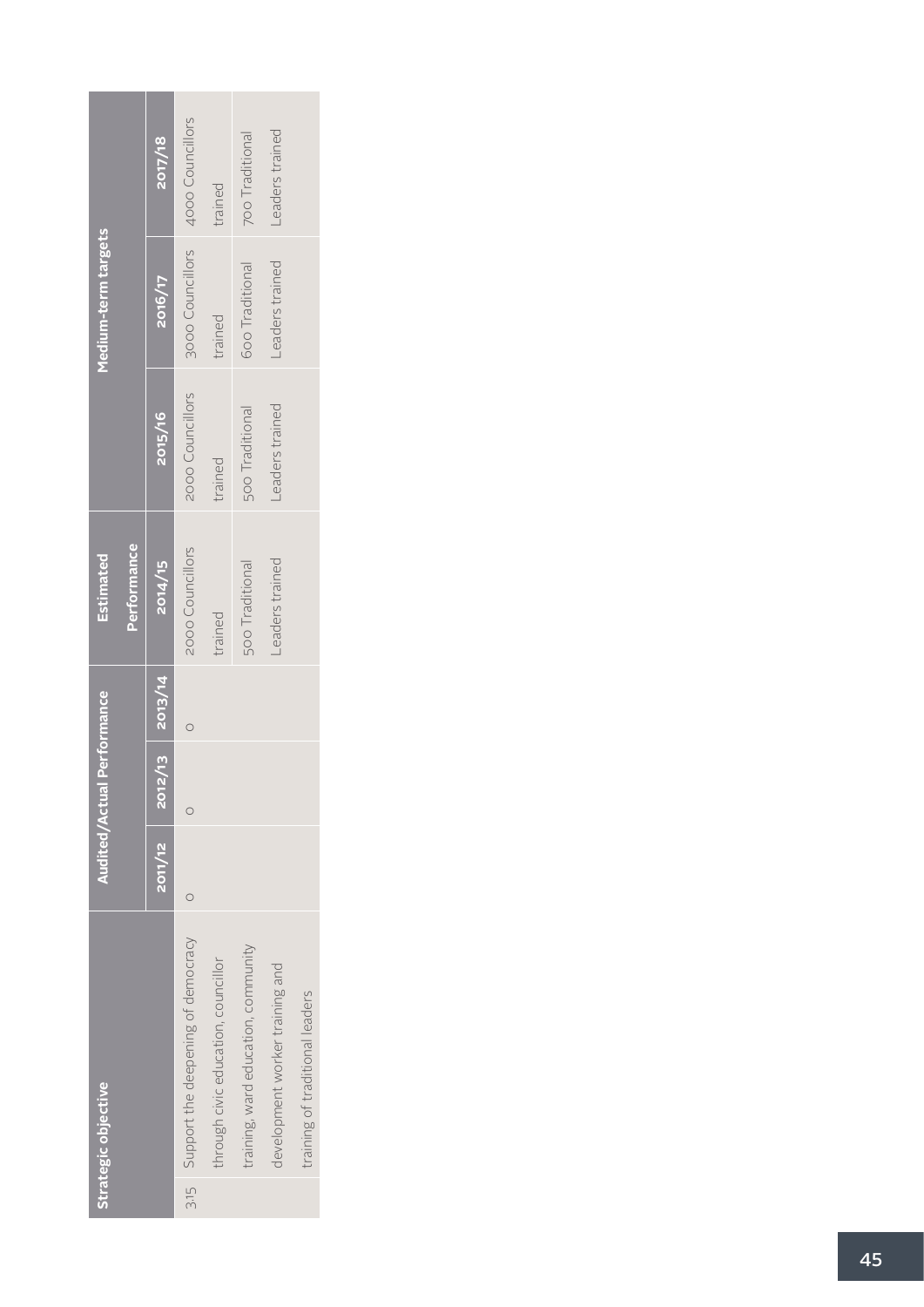|                           | Performance Indicator                                                              |               | Audited/Actual Performance |              | Estimated    | Medium-term targets      |                |            |
|---------------------------|------------------------------------------------------------------------------------|---------------|----------------------------|--------------|--------------|--------------------------|----------------|------------|
|                           |                                                                                    |               |                            |              | Performance  |                          |                |            |
|                           |                                                                                    | 2011/12       | 2012/13                    | 2013/14      | 2014/15      | 2015/16                  | 2016/17        | 2017/18    |
| $\widetilde{\mathcal{C}}$ | Number of employees registered for skills programmes per annum                     | 4703          | 1110                       | 805          | 5000         | 5500                     | 6000           | 6500       |
|                           | Number of registered employees completing skills programmes per                    | 160           | 6165                       | <b>360</b>   | 3000         | 4000                     | 4500           | 5000       |
|                           | munua                                                                              |               |                            |              |              |                          |                |            |
| 3.S                       | ammes per<br>Number of unemployed individuals registered for skills progr<br>munum | $\frac{4}{5}$ | 1118                       | 553          | 3500         | 4000                     | 4500           | 5000       |
|                           | Number of registered unemployed individuals completing skills                      | 288           | $\overline{\infty}$        | $\circ$      | 1800         | 3000                     | 3500           | 4000       |
|                           | programmes per annum                                                               |               |                            |              |              |                          |                |            |
| 3.3                       | Number of employees registered for learnerships per annum                          | 1866          | 1119                       | 1031         | 3500         | 4000                     | 4500           | 5000       |
|                           | Number of registered employees completing learnerships per annum                   | $851$         | 1302                       | 530          | 1200         | 2000                     | 2500           | 3000       |
| 3.4                       | per<br>$\cup$<br>Number of unemployed individuals registered for learnership       | 943           | 364                        | 1888         | 3000         | 3300                     | 3500           | 3800       |
|                           | munum                                                                              |               |                            |              |              |                          |                |            |
|                           | Number of registered unemployed individuals completing learnerships                | 224           | 72                         | 384          | 1800         | <b>2200</b>              | 2800           | 3000       |
|                           | per annum                                                                          |               |                            |              |              |                          |                |            |
| ς.ς                       | Number of individuals registered for the candidacy programme per                   |               |                            |              |              | <b>300</b>               | 300            | 300        |
|                           | munum                                                                              |               |                            |              |              |                          |                |            |
|                           | Number or registered individuals completing candidacy programme per                | $\mathbf{I}$  |                            |              |              |                          |                | <b>POO</b> |
|                           | munum                                                                              |               |                            |              |              |                          |                |            |
| 3.6                       | Number of TVET College lecturers registered on the development                     |               | $\mathbf{I}$               |              | $\mathbf{I}$ | $\overline{\Box}$        | $\overline{0}$ | 25         |
|                           | programme per annum                                                                |               |                            |              |              |                          |                |            |
|                           | Number of registered TVET College lecturers completing the                         | $\mathbb{I}$  | $\mathsf I$                | $\mathbb{I}$ | $\mathsf I$  | $\overline{\mathcal{C}}$ | $\overline{0}$ | $\gtrsim$  |
|                           | development programme per annum                                                    |               |                            |              |              |                          |                |            |

4.3.2Programme 3 Performance indicators and annual targets for 2015/16 4.3.2Programme 3 Performance indicators and annual targets for 2015/16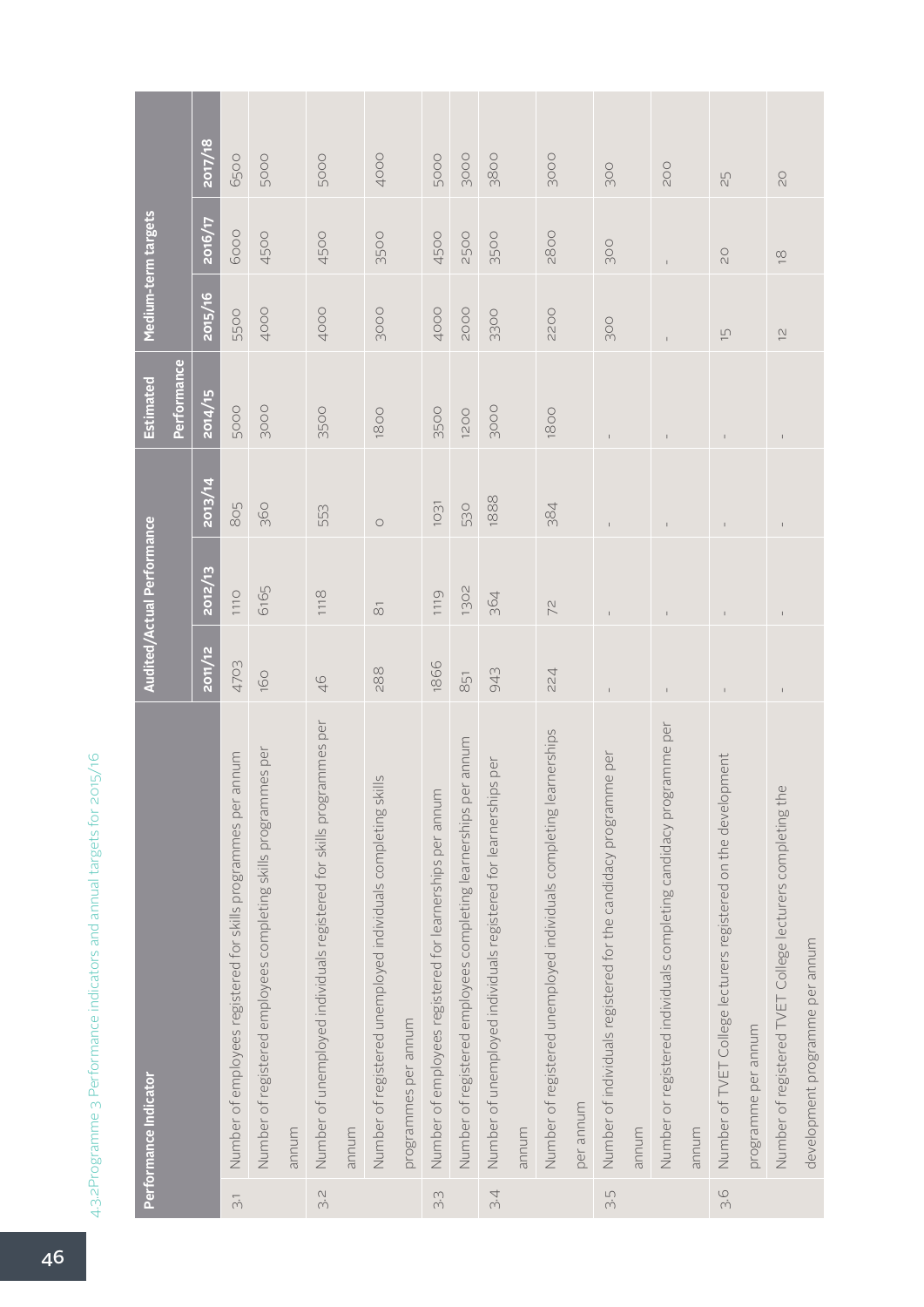|                          | Performance Indicator                                              |              | Audited/Actual Performance |            | Estimated   | Medium-term targets |                  |                          |
|--------------------------|--------------------------------------------------------------------|--------------|----------------------------|------------|-------------|---------------------|------------------|--------------------------|
|                          |                                                                    |              |                            |            | Performance |                     |                  |                          |
|                          |                                                                    | 2011/12      | 2012/13                    | 2013/14    | 2014/15     | 2015/16             | <b>ZO16/17</b>   | 2017/18                  |
| $\overline{\rightarrow}$ | Number of employees enrolled in AET level 1 per annum              |              |                            | $\circ$    | 375         | 300                 | 500              | 750                      |
|                          | Number of enrolled employees completing AET level 1 per annum      | $\mathbb{L}$ | $\mathbb{I}$               | $\bigcirc$ | 75          | 150                 | 300              | 400                      |
|                          | Number of employees enrolled in AET level 2 per annum              | $\mathbf{I}$ | $\perp$                    | $\bigcirc$ | 375         | 400                 | 600              | 800                      |
|                          | Number of enrolled employees completing AET level 2 per annum      | $\perp$      | $\pm$                      | $\bigcirc$ | 100         | <b>200</b>          | 400              | 500                      |
|                          | Number of employees enrolled in AET level 3 per annum              | $\mathsf{I}$ | $\mathsf{I}$               | $\circ$    | 375         | <b>500</b>          | 700              | 900                      |
|                          | Number of enrolled employees completing AET level 3 per annum      | $\mathsf{I}$ | $\mathbb{I}$               | $\circ$    | 125         | 250                 | 500              | <b>DOZ</b>               |
|                          | Number of employees enrolled in AET level 4 per annum              | $\mathsf I$  | $\mathsf I$                | $\circ$    | 375         | <b>DO</b>           | 800              | 1000                     |
|                          | Number of enrolled employees completing AET level 4 per annum      | $\mathbf{I}$ | $\mathsf I$                | $\circ$    | <b>SO2</b>  | 350                 | 600              | 800                      |
| 3.8                      | Number of unemployed individuals enrolled in AET level 1 per annum |              |                            | $\circ$    | 375         | <b>500</b>          | 750              | 900                      |
|                          | Number of enrolled unemployed learners individuals completing AET  | $\perp$      | $\,$ $\,$                  | $\bigcirc$ | 75          | 400                 | 600              | 800                      |
|                          | level 1 per annum                                                  |              |                            |            |             |                     |                  |                          |
|                          | Number of unemployed individuals enrolled in AET level 2 per annum | $\mathbb{L}$ | $\mathsf{I}$               | $\bigcirc$ | 375         | <b>500</b>          | 750              | 900                      |
|                          | Number of enrolled unemployed learners individuals completing AE   | $\mathbb{L}$ | $\mathsf I$                | $\bigcirc$ | <b>100</b>  | 400                 | 600              | 800                      |
|                          | level 2 per annum                                                  |              |                            |            |             |                     |                  |                          |
|                          | Number of unemployed individuals enrolled in AET level 3 per annum |              |                            | $\circ$    | 375         | 500                 | 750              | 900                      |
|                          | Number of enrolled unemployed learners individuals completing AET  |              |                            | $\bigcirc$ | 125         | 400                 | 600              | 800                      |
|                          | level 3 per annum                                                  |              |                            |            |             |                     |                  |                          |
|                          | Number of unemployed individuals enrolled in AET level 4 per annum | $\mathsf I$  | $\mathsf I$                | $\circ$    | 375         | 500                 | 750              | 900                      |
|                          | Number of enrolled unemployed learners individuals completing AET  | $\mathsf I$  |                            | $\circ$    | <b>200</b>  | 400                 | 600              | 800                      |
|                          | level 4 per annum                                                  |              |                            |            |             |                     |                  |                          |
| 39                       | Number of e-AET programmes developed per annum                     |              |                            | $\bigcirc$ | $\infty$    | $\mathsf{L}\cap$    | $\mathsf{L}\cap$ | $\mathop{\hbox{\rm LO}}$ |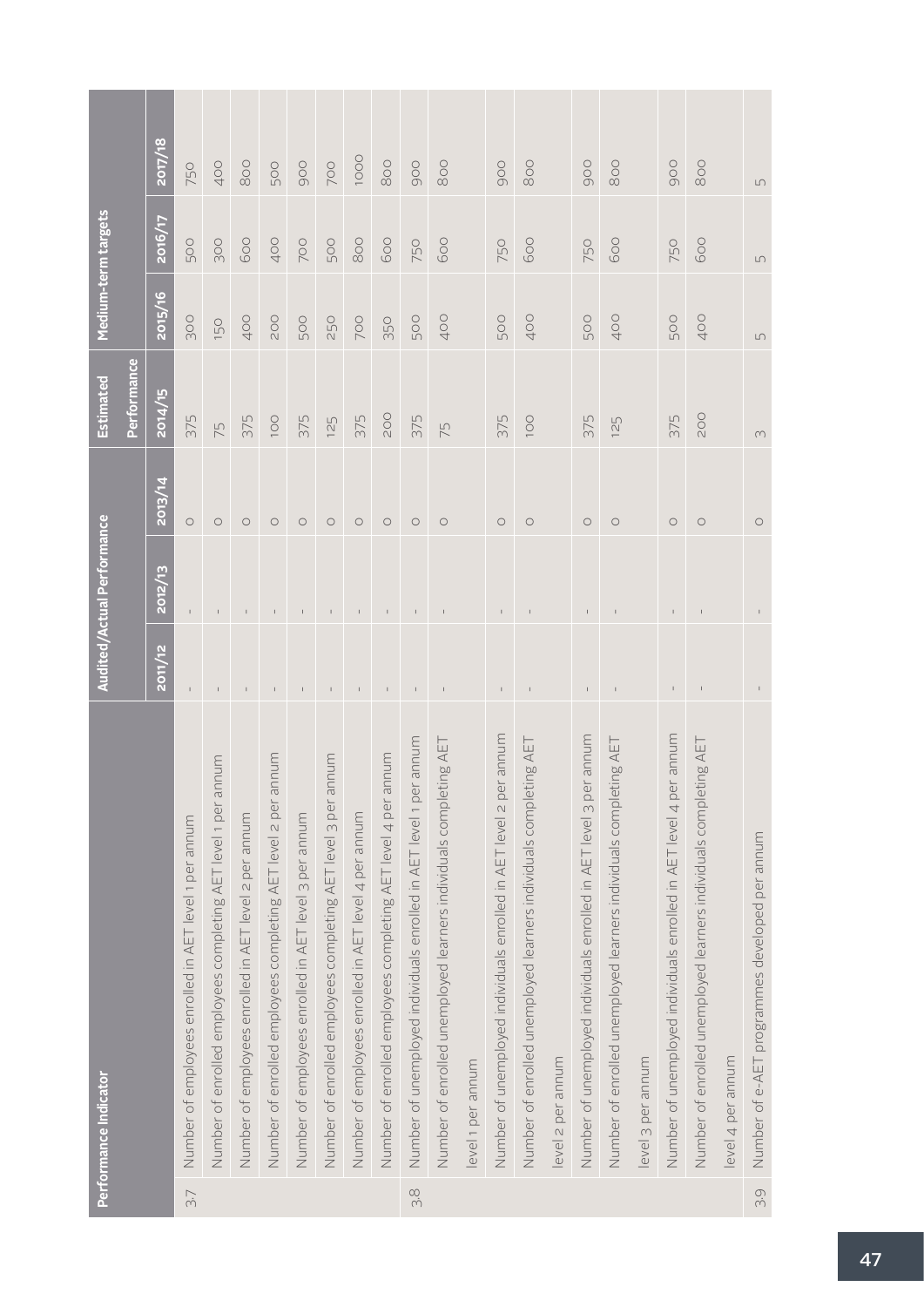|      | Performance Indicator                                               |                | Audited/Actual Performance |                | <b>Estimated</b> |         | Medium-term targets |            |
|------|---------------------------------------------------------------------|----------------|----------------------------|----------------|------------------|---------|---------------------|------------|
|      |                                                                     |                |                            |                | Performance      |         |                     |            |
|      |                                                                     | 2011/12        | 2012/13                    | 2013/14        | 2014/15          | 2015/16 | 2016/17             | 2017/18    |
| 3.10 | Number of employees registered as learner artisans per annum        | 171            | $\frac{1}{2}$              | 125            | 400              | 300     | 400                 | <b>PO5</b> |
|      | Number of learner artisans who qualify as artisans per annum        | 65             | 61                         | 39             | 160              | 150     | 250                 | <b>POS</b> |
|      | Number of unemployed individuals registered as learner artisans per | 381            | 188                        | 404            | 400              | 600     | <b>DOZ</b>          | 800        |
|      | munum                                                               |                |                            |                |                  |         |                     |            |
|      | Number of unemployed individuals registered as learner artisans who | 202            | 203                        | $80^{\circ}$   | 160              | 300     | 400                 | 600        |
|      | qualify as artisans per annum                                       |                |                            |                |                  |         |                     |            |
|      | Number of artisan aides registered for artisanal training per annum | $\overline{1}$ | $\overline{1}$             | $\overline{1}$ | <b>POO</b>       | 250     | 300                 | 350        |
|      | Number of artisan aides who qualify as artisans per annum           |                |                            |                | 100              | 150     | <b>POO</b>          | 275        |
| 3.11 | Number of employees awarded bursaries per annum                     | $\overline{3}$ | 321                        | 132            | 100              | 150     | <b>POO</b>          | 250        |
|      | Number of unemployed individuals awarded bursaries per annum        | 176            | 127                        | 436            | 300              | 350     | 400                 | 450        |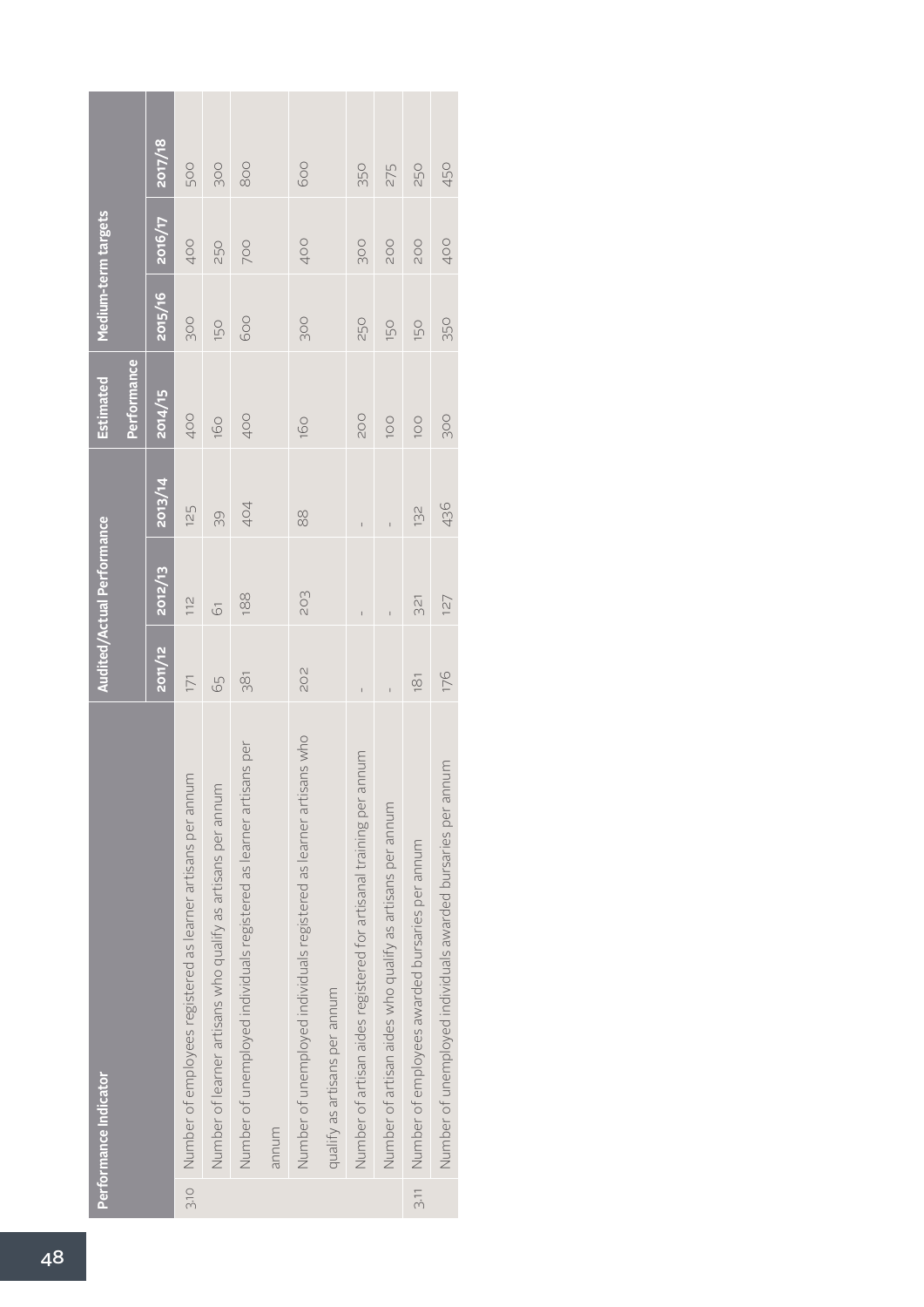|      | Performance Indicator                                                   |                | Audited/Actual Performance                                                                                                                                                                                                                                                                                                                                                                                     |                | <b>Estimated</b> | Medium-term targets       |                |                   |
|------|-------------------------------------------------------------------------|----------------|----------------------------------------------------------------------------------------------------------------------------------------------------------------------------------------------------------------------------------------------------------------------------------------------------------------------------------------------------------------------------------------------------------------|----------------|------------------|---------------------------|----------------|-------------------|
|      |                                                                         |                |                                                                                                                                                                                                                                                                                                                                                                                                                |                | Performance      |                           |                |                   |
|      |                                                                         | 2011/12        | 2012/13                                                                                                                                                                                                                                                                                                                                                                                                        | 2013/14        | 2014/15          | 2015/16                   | 2016/17        | <b>2017/18</b>    |
| 3.12 | Number of SDFs registered for the OD-ETDP certificate qualification per | $\bar{1}$      | $\begin{array}{c} \rule{0pt}{2ex} \rule{0pt}{2ex} \rule{0pt}{2ex} \rule{0pt}{2ex} \rule{0pt}{2ex} \rule{0pt}{2ex} \rule{0pt}{2ex} \rule{0pt}{2ex} \rule{0pt}{2ex} \rule{0pt}{2ex} \rule{0pt}{2ex} \rule{0pt}{2ex} \rule{0pt}{2ex} \rule{0pt}{2ex} \rule{0pt}{2ex} \rule{0pt}{2ex} \rule{0pt}{2ex} \rule{0pt}{2ex} \rule{0pt}{2ex} \rule{0pt}{2ex} \rule{0pt}{2ex} \rule{0pt}{2ex} \rule{0pt}{2ex} \rule{0pt}{$ | $\overline{1}$ | 1OO              | 100                       | 50             | $\frac{1}{2}$     |
|      | annum                                                                   |                |                                                                                                                                                                                                                                                                                                                                                                                                                |                |                  |                           |                |                   |
|      | Number of registered SDFs completing the OD-ETDP certificate            |                |                                                                                                                                                                                                                                                                                                                                                                                                                |                | 60               | $\rm{SO}$                 | $\overline{0}$ | SO                |
|      | qualification per annum                                                 |                |                                                                                                                                                                                                                                                                                                                                                                                                                |                |                  |                           |                |                   |
|      | Number of SDFs registered for the OD-ETDP higher certificate            |                |                                                                                                                                                                                                                                                                                                                                                                                                                |                | 75               | 75                        | 90             | <b>100</b>        |
|      | qualification per annum                                                 |                |                                                                                                                                                                                                                                                                                                                                                                                                                |                |                  |                           |                |                   |
|      | Number of registered SDFs completing the OD-ETDP higher certificate     | $\mathbf{I}$   |                                                                                                                                                                                                                                                                                                                                                                                                                |                | SO               | $\mathbb{S}^{\mathbb{O}}$ | 75             | $\rm{SO}$         |
|      | qualification per annum                                                 |                |                                                                                                                                                                                                                                                                                                                                                                                                                |                |                  |                           |                |                   |
|      | Number of SDFs registered for the OD-ETDP diploma qualification per     | $\bar{1}$      | $\mathsf I$                                                                                                                                                                                                                                                                                                                                                                                                    | $\overline{1}$ | $\overline{0}$   | OZ                        | 50             | 20                |
|      | munum                                                                   |                |                                                                                                                                                                                                                                                                                                                                                                                                                |                |                  |                           |                |                   |
|      | Number of registered SDFs completing the OD-ETDP diploma                | $\overline{1}$ | $\overline{1}$                                                                                                                                                                                                                                                                                                                                                                                                 | $\overline{1}$ | $\supseteq$      | $\overline{C}$            | $\frac{1}{2}$  | $50\,$            |
|      | qualification per annum                                                 |                |                                                                                                                                                                                                                                                                                                                                                                                                                |                |                  |                           |                |                   |
|      | Number of SDFs registered for the OD-ETDP degree qualification per      | $\bar{1}$      | $\bar{1}$                                                                                                                                                                                                                                                                                                                                                                                                      | $\bar{1}$      | $\overline{L}$   | $\overline{L}$            | $\supseteq$    | $\overline{\Box}$ |
|      | munum                                                                   |                |                                                                                                                                                                                                                                                                                                                                                                                                                |                |                  |                           |                |                   |
|      | Number of registered SDFs completing the OD-ETDP degree                 | $\mathbf{I}$   | $\mathsf I$                                                                                                                                                                                                                                                                                                                                                                                                    | $\mathsf I$    | $\bigcirc$       | $\bigcirc$                | $\circ$        | $\infty$          |
|      | qualification per annum                                                 |                |                                                                                                                                                                                                                                                                                                                                                                                                                |                |                  |                           |                |                   |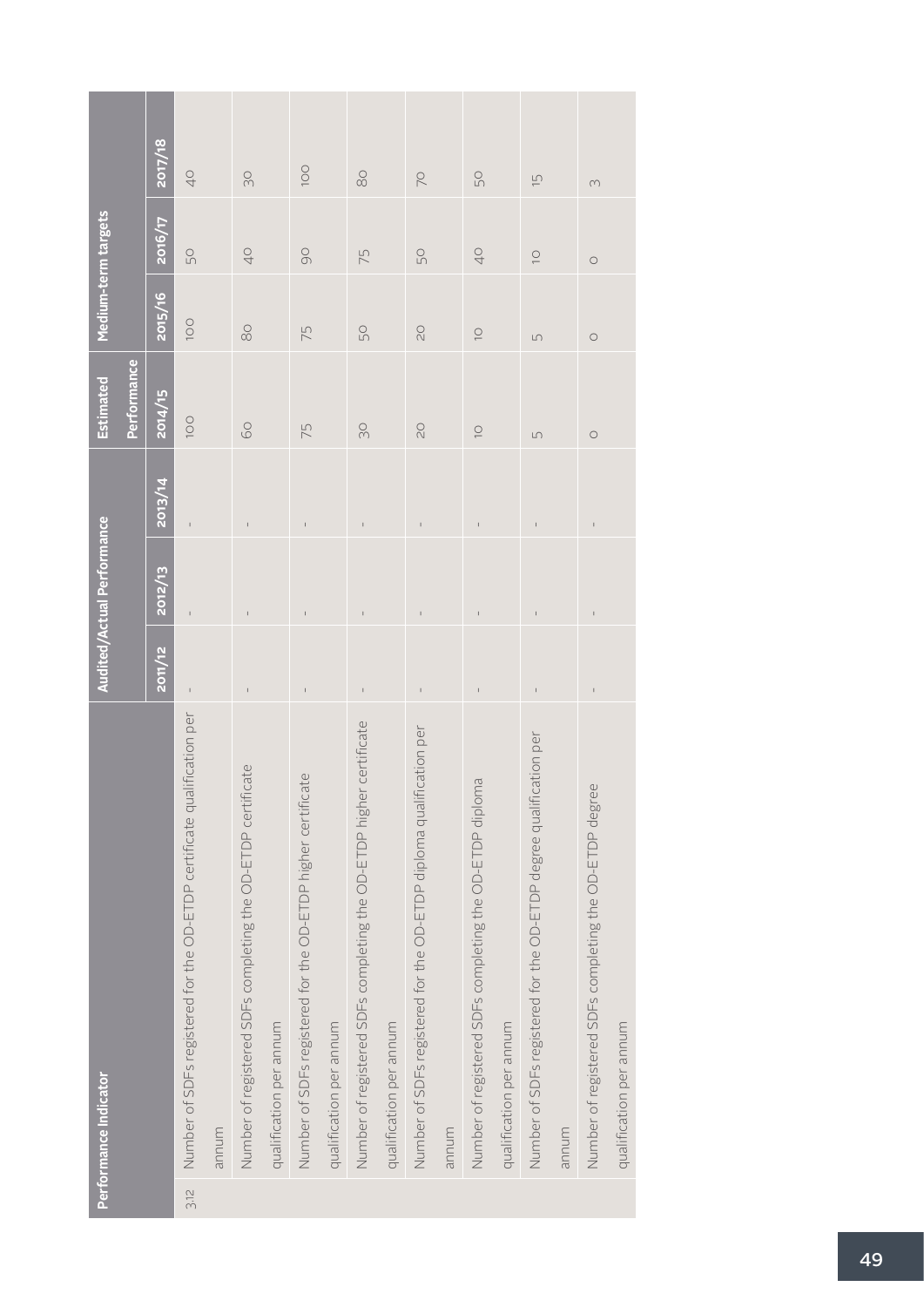|      | Performance Indicator                                                   |              | Audited/Actual Performance |                  | <b>Estimated</b>      | Medium-term targets   |                   |                |
|------|-------------------------------------------------------------------------|--------------|----------------------------|------------------|-----------------------|-----------------------|-------------------|----------------|
|      |                                                                         |              |                            |                  | Performance           |                       |                   |                |
|      |                                                                         | 2011/12      | 2012/13                    | 2013/14          | 2014/15               | 2015/16               | 2016/17           | 2017/18        |
| 3.13 | Number of unemployed graduates placed for internships per annum         | 86           | 344                        | $\overline{121}$ | 250                   | 400                   | 500               | 600            |
|      | Number of placed graduates completing internships per annum             |              |                            |                  |                       |                       | $\mathbf{I}$      | <b>200</b>     |
|      | Number of TVET graduates placed for work integrated learning per        | $\mathsf I$  |                            | 1292             | 3000                  | 3600                  | 4000              | 4500           |
|      | annum                                                                   |              |                            |                  |                       |                       |                   |                |
|      | Number of placed TVET graduates completing work integrated learning     |              |                            |                  |                       |                       |                   | <b>2000</b>    |
|      | per annum                                                               |              |                            |                  |                       |                       |                   |                |
|      | Number of HEI graduates placed for work integrated learning per annum   |              |                            |                  | 600                   | <b>POO</b>            | 800               | 900            |
|      | Number of placed HEI graduates completing work integrated learning      |              |                            |                  |                       |                       |                   | $\overline{L}$ |
|      | per annum                                                               |              |                            |                  |                       |                       |                   |                |
| 3.14 | Number of cooperatives supported through skills development initiatives | 439          | $\circ$                    | $\lesssim$       | $\overline{c}$        | $\Xi$                 | SO                | 35             |
|      | per annum                                                               |              |                            |                  |                       |                       |                   |                |
|      | Number of NGOs supported through skills development initiatives per     | $\bigcirc$   | $_{\infty}^{\circ}$        | 27               | $\overline{\bigcirc}$ | $\overline{\Box}$     | $\overline{0}$    | ЯZ             |
|      | annum                                                                   |              |                            |                  |                       |                       |                   |                |
|      | Number of CBOs supported through skills development initiatives per     | $\mathbb{I}$ |                            | $\bigcirc$       | $\supseteq$           | $\overline{\Box}$     | $\overline{0}$    | 25             |
|      | munum                                                                   |              |                            |                  |                       |                       |                   |                |
|      | Number of SMMEs supported through skills development initiatives per    |              |                            | $\bigcirc$       | $\supseteq$           | $\overline{\Box}$     | $\overline{0}$    | 25             |
|      | munum                                                                   |              |                            |                  |                       |                       |                   |                |
|      | Number of NLPEs supported through skills development initiatives per    | $\mathbb{I}$ |                            | $\bigcirc$       | $\Box$                | $\overline{\bigcirc}$ | $\overline{\Box}$ | $\gtrsim$      |
|      | munum                                                                   |              |                            |                  |                       |                       |                   |                |
|      | Number of Trade Unions supported through skills development             |              |                            | $\sim$           | $\mathcal{O}$         | $\mathcal{N}$         | $\mathcal{N}$     | $\mathcal{O}$  |
|      | initiatives per annum                                                   |              |                            |                  |                       |                       |                   |                |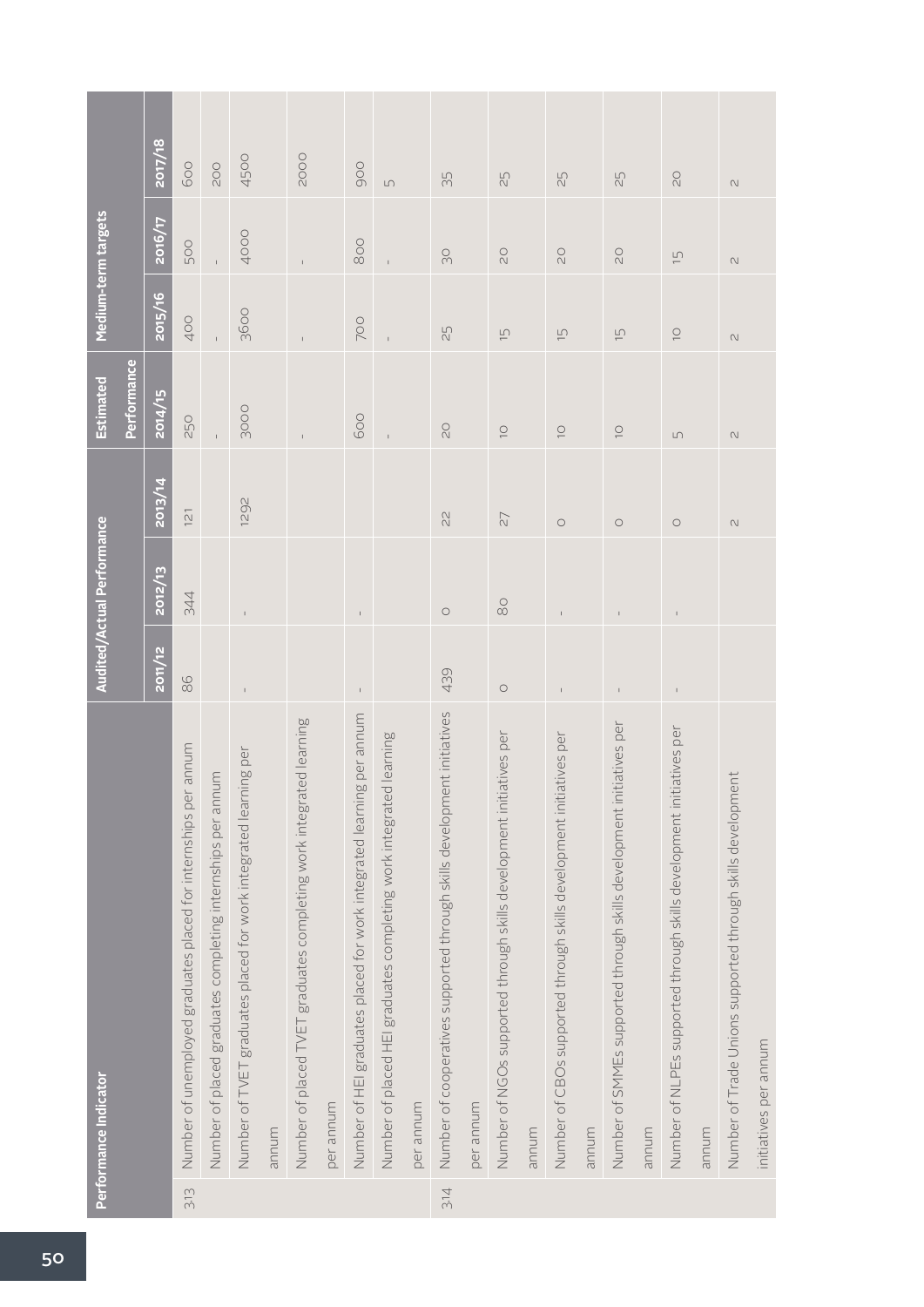| Performance Indicator                                                 |                 | Audited/Actual Performance |                | Estimated          | Medium-term targets |             |            |
|-----------------------------------------------------------------------|-----------------|----------------------------|----------------|--------------------|---------------------|-------------|------------|
|                                                                       |                 |                            |                | <b>Performance</b> |                     |             |            |
|                                                                       | 2011/12 2012/13 |                            | 2013/14        | 2014/15            | 2015/16             | 2016/17     | 2017/18    |
| 3.15 Number of councillors registered for skills programmes per annum | $\mathbf{I}$    |                            |                | <b>2000</b>        | <b>2000</b>         | 3000        | 4000       |
| Number of registered councillors completing skills programmes per     | Ï               |                            | 99             | <b>1500</b>        | 1500                | <b>2500</b> | 3500       |
| mundra                                                                |                 |                            |                |                    |                     |             |            |
| Number of traditional leaders registered for skills programmes per    | $\overline{1}$  |                            | $\overline{1}$ | 500                | 500                 | 600         | <b>POO</b> |
| mundra                                                                |                 |                            |                |                    |                     |             |            |
| Number of registered traditional leaders completing skills programmes | $\overline{1}$  | $\mathbf{I}$               | $\mathbf{I}$   | 400                | 400                 | 400         | 500        |
| per annum                                                             |                 |                            |                |                    |                     |             |            |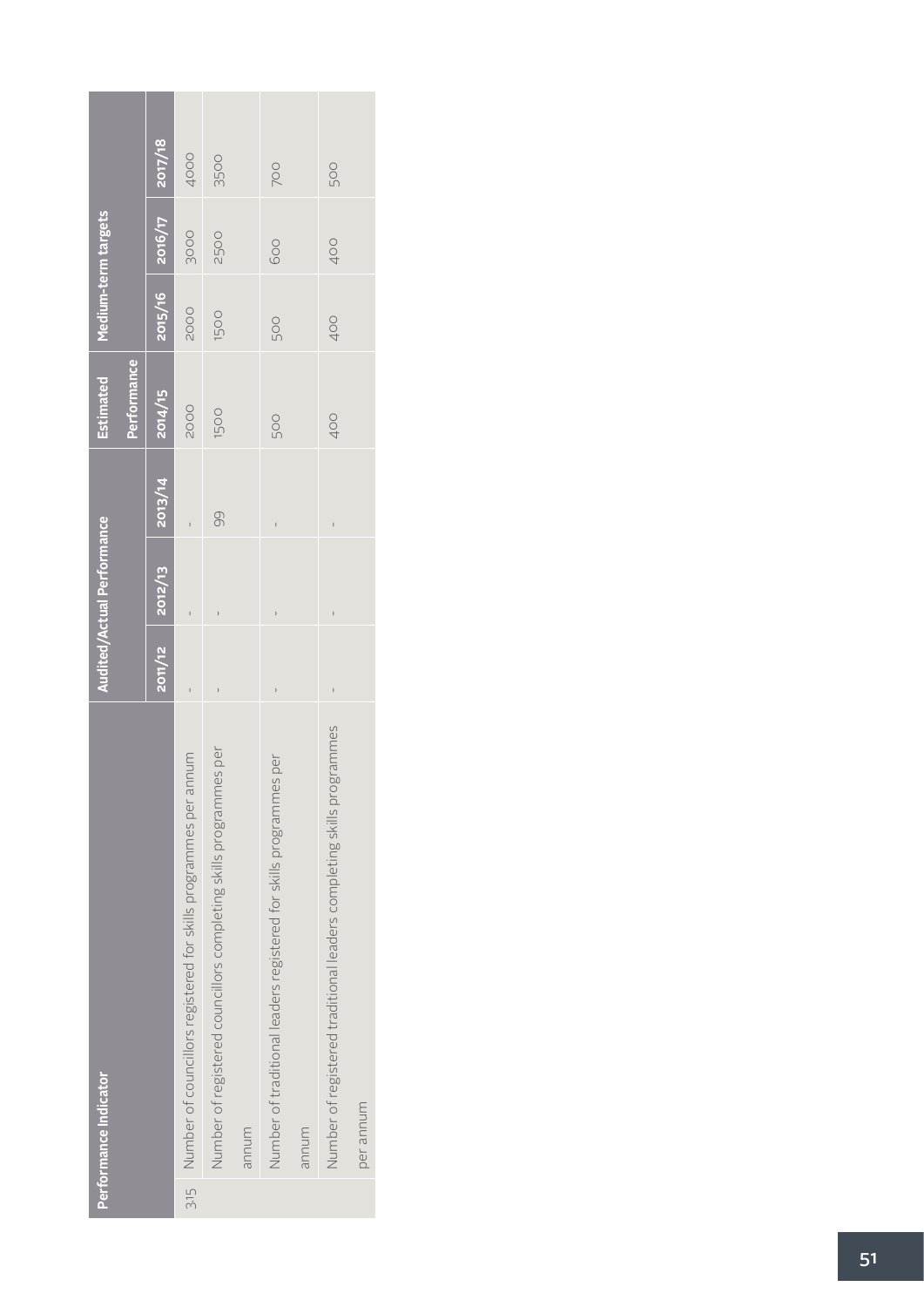|                           | Performance indicator                                                         | Reporting       | Annual         |               |                | <b>Quarterly Targets</b> |                 |
|---------------------------|-------------------------------------------------------------------------------|-----------------|----------------|---------------|----------------|--------------------------|-----------------|
|                           |                                                                               | <b>Period</b>   | target         |               |                |                          |                 |
|                           |                                                                               |                 | 2015/16        | 1st           | <b>Duz</b>     | 3rd                      | 4 <sup>th</sup> |
| $\overline{\mathfrak{S}}$ | Number of employees registered for skills programmes per annum                | Quarterly       | 5500           | 1375          | 1375           | 1375                     | 1375            |
|                           | Number of registered employees completing skills programmes per annum         | Quarterly       | 4000           | 1000          | 1000           | 1000                     | 1000            |
| S.S                       | Number of unemployed individuals registered for skills programmes per annum   | Quarterly       | 4000           | 1000          | 1000           | 1000                     | 1000            |
|                           | Number of registered unemployed individuals completing skills programmes per  | Quarterly       | 3000           | 500           | 1000           | <b>1000</b>              | 500             |
|                           | annum                                                                         |                 |                |               |                |                          |                 |
| 33                        | Number of employees registered for learnerships per annum                     | Annually        | 4000           | 2500          | 1500           | $\mathsf I$              |                 |
|                           | Number of registered employees completing learnerships per annum              | Annually        | <b>2000</b>    |               |                |                          | 2000            |
| $\overline{34}$           | Number of unemployed individuals registered for learnerships per annum        | Annually        | 3300           | 2000          | 1300           |                          |                 |
|                           | Number of registered unemployed individuals completing learnerships per annum | Annually        | <b>2200</b>    |               | $\overline{1}$ | 250                      | 1950            |
| S.i                       | Number of individuals registered for the candidacy programme per annum        | Annually        | <b>300</b>     | 300           | $\overline{1}$ | $\mathbf{I}$             | $\mathbf{I}$    |
|                           | Number or registered individuals completing candidacy programme per annum     | Annually        |                |               |                | $\overline{1}$           | $\bar{1}$       |
| 3.6                       | Number of TVET College lecturers registered on the development programme per  | Annually        | $\overline{5}$ | $\frac{1}{2}$ |                |                          | $\mathbf{I}$    |
|                           | annum                                                                         |                 |                |               |                |                          |                 |
|                           | Number of registered TVET College lecturers completing the development        | <b>Annually</b> | $\frac{1}{2}$  |               |                |                          | $\frac{1}{2}$   |
|                           | programme per annum                                                           |                 |                |               |                |                          |                 |

## 4.3.3 Programme 3 quarterly targets for 2015/16 4.3.3Programme 3 quarterly targets for 2015/16

a sa salawan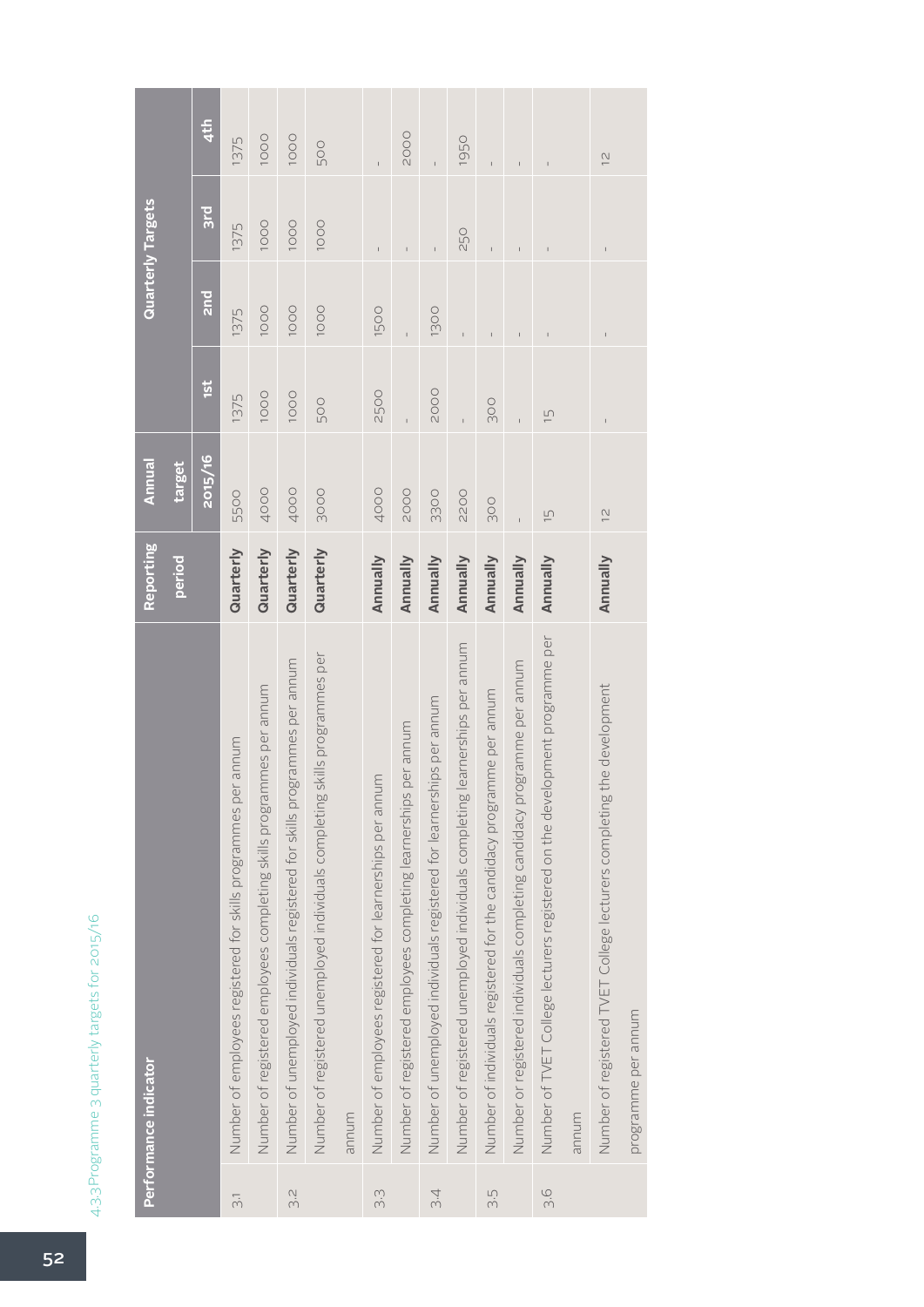|                   | Performance indicator                                                         | Reporting     | <b>Annual</b>    |            |              | Quarterly Targets |                 |
|-------------------|-------------------------------------------------------------------------------|---------------|------------------|------------|--------------|-------------------|-----------------|
|                   |                                                                               | <b>Period</b> | target           |            |              |                   |                 |
|                   |                                                                               |               | 2015/16          | <b>ist</b> | <b>Duz</b>   | 3rd               | 4 <sup>th</sup> |
| $\overline{\sim}$ | Number of employees enrolled in AET level 1 per annum                         | Annually      | 300              | 150        | 150          |                   |                 |
|                   | munum<br>Number of enrolled employees completing AET level 1 per              | Annually      | 150              |            |              | <b>100</b>        | 50              |
|                   | Number of employees enrolled in AET level 2 per annum                         | Annually      | 400              | <b>200</b> | <b>POO</b>   |                   |                 |
|                   | Number of enrolled employees completing AET level 2 per annum                 | Annually      | <b>200</b>       | $\bar{1}$  | $\mathbf{L}$ | <b>100</b>        | <b>300</b>      |
|                   | Number of employees enrolled in AET level 3 per annum                         | Annually      | <b>500</b>       | 300        | <b>POO</b>   |                   |                 |
|                   | annum<br>Number of enrolled employees completing AET level 3 per              | Annually      | 250              |            | í.           | 150               | 100             |
|                   | Number of employees enrolled in AET level 4 per annum                         | Annually      | <b>POO</b>       | 350        | 350          |                   |                 |
|                   | Number of enrolled employees completing AET level 4 per annum                 | Annually      | 350              |            |              | 150               | <b>200</b>      |
| 3.8               | per annum<br>Number of unemployed individuals enrolled in AET level 1         | Annually      | <b>500</b>       | 250        | 250          |                   |                 |
|                   | Number of enrolled unemployed learners individuals completing AET level 1 per | Annually      | 400              |            |              | 300               | 100             |
|                   | munum                                                                         |               |                  |            |              |                   |                 |
|                   | per annum<br>Number of unemployed individuals enrolled in AET level 2         | Annually      | 500              | 250        | 250          | $\mathbf{I}$      | $\mathbf{I}$    |
|                   | Number of enrolled unemployed learners individuals completing AET level 2 per | Annually      | 400              |            |              | <b>200</b>        | <b>200</b>      |
|                   | munum                                                                         |               |                  |            |              |                   |                 |
|                   | per annum<br>Number of unemployed individuals enrolled in AET level 3         | Annually      | <b>500</b>       | 250        | 250          |                   |                 |
|                   | Number of enrolled unemployed learners individuals completing AET level 3 per | Annually      | 400              |            |              | 150               | 250             |
|                   | munum                                                                         |               |                  |            |              |                   |                 |
|                   | per annum<br>Number of unemployed individuals enrolled in AET level 4         | Annually      | <b>500</b>       | 250        | 250          |                   |                 |
|                   | Number of enrolled unemployed learners individuals completing AET level 4 per | Annually      | 400              |            |              | 1OO               | <b>300</b>      |
|                   | munum                                                                         |               |                  |            |              |                   |                 |
| 3.9               | Number of e-AET programmes developed per annum                                | Annually      | $\mathsf{L}\cap$ | $\Box$     |              |                   |                 |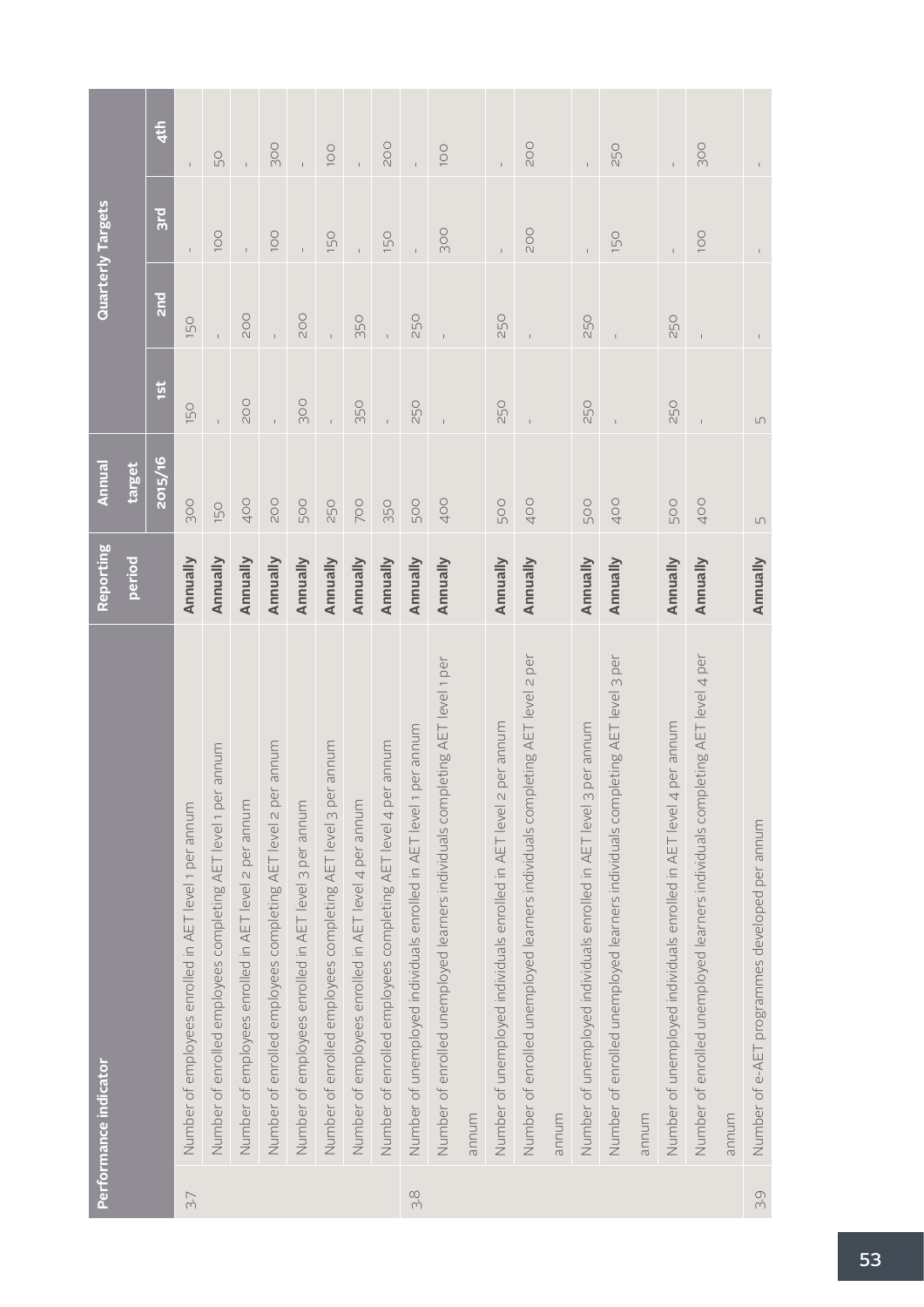|      | Performance indicator                                                          | Reporting | Annual      |                |                | Quarterly Targets       |                          |
|------|--------------------------------------------------------------------------------|-----------|-------------|----------------|----------------|-------------------------|--------------------------|
|      |                                                                                | period    | target      |                |                |                         |                          |
|      |                                                                                |           | 2015/16     | 1St            | <b>lars</b>    | $\overline{\text{3rd}}$ | 4 <sup>th</sup>          |
| 3.10 | Number of employees registered as learner artisans per annum                   | Annually  | 300         | <b>200</b>     | <b>100</b>     | $\mathsf I$             | $\mathsf I$              |
|      | Number of learner artisans who qualify as artisans per annum                   | Annually  | 150         | $\mathbf{I}$   |                | $\mathbf{I}$            | 150                      |
|      | Number of unemployed individuals registered as learner artisans per annum      | Annually  | 600         | 400            | <b>200</b>     | $\mathsf{I}$            | $\bar{\mathbb{F}}$       |
|      | Number of unemployed individuals registered as learner artisans who qualify as | Annually  | 300         |                |                | $\mathbf{I}$            | <b>900</b>               |
|      | artisans per annum                                                             |           |             |                |                |                         |                          |
|      | Number of artisan aides registered for artisanal training per annum            | Annually  | 250         | 125            | 125            | $\mathsf I$             | $\mathbf{I}$             |
|      | Number of artisan aides who qualify as artisans per annum                      | Annually  | 150         | $\mathbf{L}$   | $\mathsf{L}$   | $\mathbb{L}$            | 150                      |
| 3.11 | Number of employees awarded bursaries per annum                                | Annually  | 150         | 150            | $\overline{1}$ | $\mathbf{I}$            | $\mathbf{I}$             |
|      | annum<br>Number of unemployed individuals awarded bursaries per                | Annually  | 350         | 350            | $\mathbf{I}$   |                         |                          |
| 3.12 | Number of SDFs registered for the OD-ETDP certificate qualification per annum  | Annually  | 100         | 100            | $\mathbf{I}$   |                         |                          |
|      | Number of registered SDFs completing the OD-ETDP certificate qualification per | Annually  | $\infty$    |                |                | $\overline{0}$          | 40                       |
|      | munum                                                                          |           |             |                |                |                         |                          |
|      | Number of SDFs registered for the OD-ETDP higher certificate qualification per | Annually  | 75          | 75             |                |                         |                          |
|      | annum                                                                          |           |             |                |                |                         |                          |
|      | Number of registered SDFs completing the OD-ETDP higher certificate            | Annually  | 50          | $\mathbf{I}$   | $\mathbf{I}$   | 25                      | 55                       |
|      | qualification per annum                                                        |           |             |                |                |                         |                          |
|      | Number of SDFs registered for the OD-ETDP diploma qualification per annum      | Annually  | $\geq$      | $\overline{C}$ | $\mathbb{I}$   | $\mathbf{I}$            | $\overline{1}$           |
|      | Number of registered SDFs completing the OD-ETDP diploma qualification per     | Annually  | $\supseteq$ |                |                |                         | $\overline{\phantom{0}}$ |
|      | munum                                                                          |           |             |                |                |                         |                          |
|      | ification per annum<br>Number of SDFs registered for the OD-ETDP degree qual   | Annually  | $\Box$      | $\Box$         | $\mathbf I$    | $\mathbf{I}$            | $\mathsf I$              |
|      | Number of registered SDFs completing the OD-ETDP degree qualification per      | Annually  | $\circ$     |                | $\,$ $\,$      |                         | $\,$ $\,$                |
|      | munum                                                                          |           |             |                |                |                         |                          |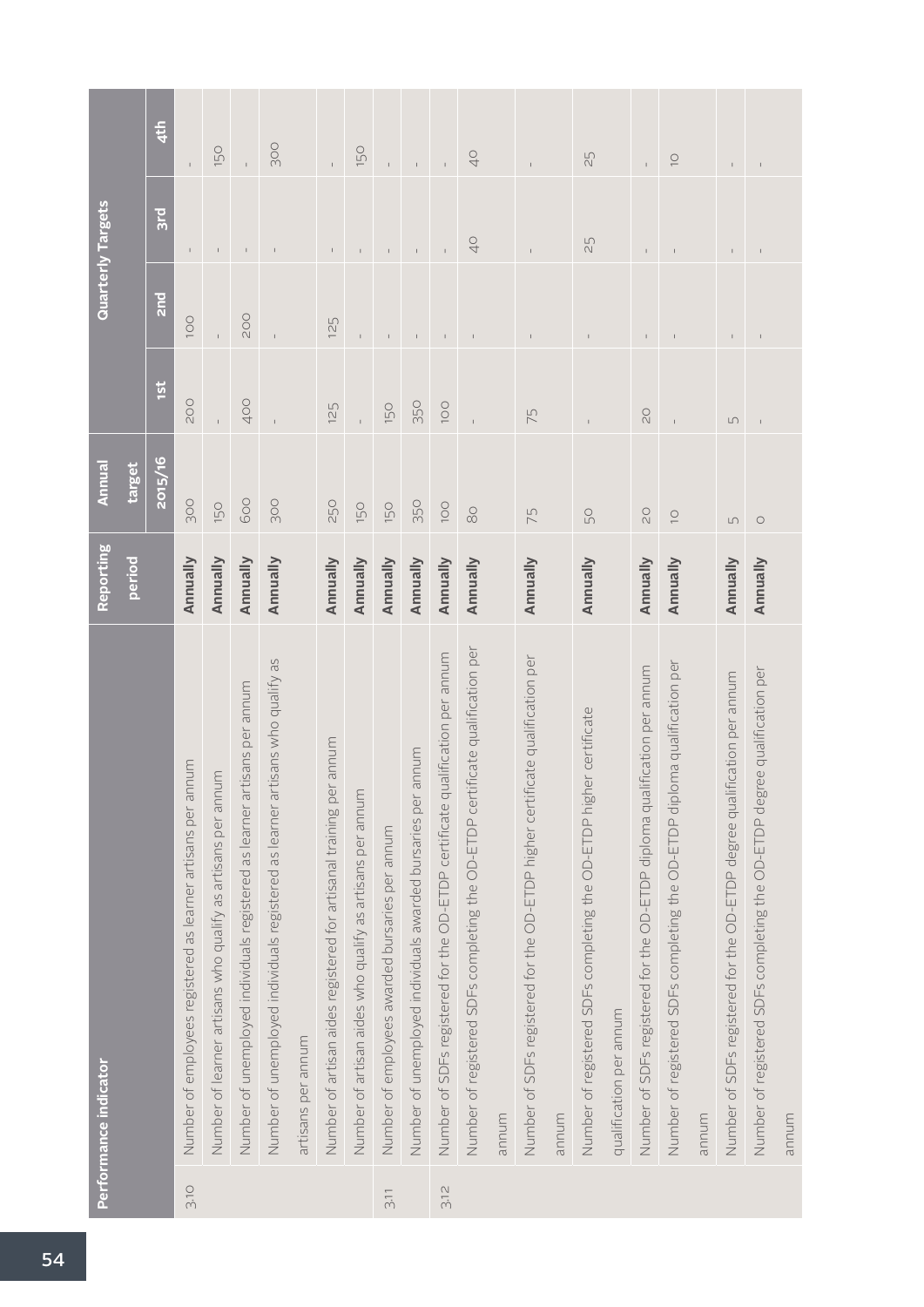|      | Performance indicator                                                           | Reporting     | Annual            |               |                | <b>Quarterly Targets</b> |                 |
|------|---------------------------------------------------------------------------------|---------------|-------------------|---------------|----------------|--------------------------|-----------------|
|      |                                                                                 | <b>Period</b> | target            |               |                |                          |                 |
|      |                                                                                 |               | 2015/16           | 1st           | <b>Duz</b>     | 3rd                      | 4 <sup>th</sup> |
| 3.13 | Number of unemployed graduates placed for internships per annum                 | Quarterly     | 400               | 50            | 150            | 150                      | 50              |
|      | Number of placed graduates completing internships per annum                     | Annually      |                   |               |                |                          |                 |
|      | Number of TVET graduates placed for work integrated learning per annum          | Quarterly     | 3600              | 600           | <b>2000</b>    | 500                      | <b>500</b>      |
|      | Number of placed TVET graduates completing work integrated learning per annum   | Annually      |                   |               |                |                          |                 |
|      | Number of HEI graduates placed for work integrated learning per annum           | Quarterly     | <b>700</b>        | <b>OOI</b>    | 250            | 250                      | OOL             |
|      | Number of placed HEI graduates completing work integrated learning per annum    | Annually      |                   |               |                |                          |                 |
| 3.14 | Number of cooperatives supported through skills development initiatives per     | Quarterly     | 25                | $\Box$        | $\frac{1}{2}$  | $\Box$                   | $\Box$          |
|      | munum                                                                           |               |                   |               |                |                          |                 |
|      | Number of NGOs supported through skills development initiatives per annum       | Quarterly     | $\overline{\Box}$ | 4             | $\overline{L}$ | $\overline{L}$           |                 |
|      | Number of CBOs supported through skills development initiatives per annum       | Quarterly     | $\overline{\Box}$ | 4             | $\sqrt{ }$     | $\Box$                   |                 |
|      | initiatives per annum<br>Number of SMMEs supported through skills development   | Quarterly     | $\overline{\Box}$ | 4             | $\overline{L}$ | $\Box$                   |                 |
|      | Number of NLPEs supported through skills development initiatives per annum      | Quarterly     | $\overline{C}$    | $\mathcal{N}$ | 4              | 4                        | $\mathcal{N}$   |
|      | Number of Trade Unions supported through skills development initiatives per     | Annually      | $\mathcal{U}$     |               |                |                          | $\mathcal{N}$   |
|      | annum                                                                           |               |                   |               |                |                          |                 |
| 3.15 | Number of councillors registered for skills programmes per annum                | Quarterly     | 2000              | 500           | 500            | 500                      | 500             |
|      | Number of registered councillors completing skills programmes per annum         | Quarterly     | 1500              | 375           | 375            | 375                      | 375             |
|      | Number of traditional leaders registered for skills programmes per annum        | Quarterly     | 500               | 125           | 125            | 125                      | 125             |
|      | Number of registered traditional leaders completing skills programmes per annum | Quarterly     | 400               | 100           | <b>100</b>     | 100                      | <b>100</b>      |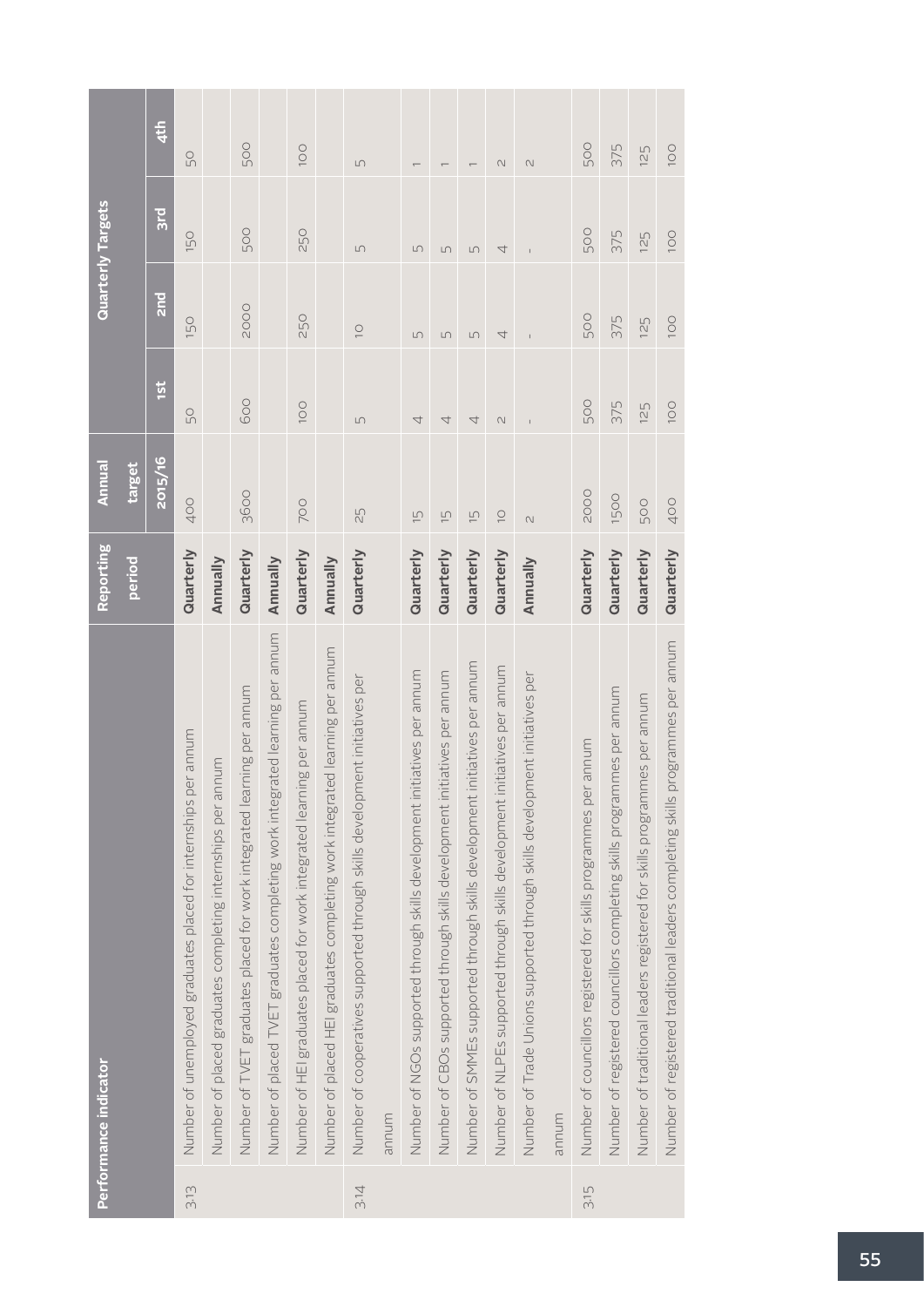Purpose: To build an education and training provider system that better serves the needs of local government Purpose: To build an education and training provider system that better serves the needs of local government

## 4.4.1 Strategic objective annual targets for 2015/16 4.4.1 Strategic objective annual targets for 2015/16

|                | Strategic objective              |                | <b>Audited/Actual Performance</b> |              | <b>Estimated</b>   |                    | Medium-term targets    |                    |
|----------------|----------------------------------|----------------|-----------------------------------|--------------|--------------------|--------------------|------------------------|--------------------|
|                |                                  |                |                                   |              | Performance        |                    |                        |                    |
|                |                                  | 2011/12        | $\overline{a}$<br>2012/           | 2013/14      | 2014/15            | 2015/16            | <b>ZO16/17</b>         | 2017/18            |
| $\overline{4}$ | To develop and implement         |                |                                   |              | 2 QCTO policies    | 2 QCTO policies    | 2 QCTO policies        | 2 QCTO policies    |
|                | QCTO aligned quality             |                |                                   |              | developed          | developed          | developed              | developed          |
|                | management policies              |                |                                   |              |                    |                    |                        |                    |
| 4.2            | To develop quality occupation-   | 3 QCTO         |                                   |              | 5 QCTO             | 5 QCTO             | 5 QCTO                 | 5 QCTO             |
|                | directed qualifications.         | qualifications |                                   |              | qualifications     | qualifications     | qualifications         | qualifications     |
|                |                                  | developed      |                                   |              | developed          | developed          | developed              | developed          |
| 4.3            | To continuously facilitate       |                |                                   |              | 40 new primary     | 50 new primary     | 55 new primary         | 60 new primary     |
|                | access for training providers to |                |                                   |              | accreditation      | accreditation      | accreditation training | accreditation      |
|                | support the provision of quality |                |                                   |              | training providers | training providers | providers              | training providers |
|                | training in the sector.          |                |                                   |              |                    |                    |                        |                    |
| 4.4            | To promote collaboration to      | $\mathsf I$    |                                   | $\mathbf{I}$ | 20 new MoUs        | 5 new MoUs with    | 5 new MoUs with        | 5 new MoUs with    |
|                | support skills development.      |                |                                   |              | with SETAs, FETs,  | SETAS, FETS, HEIS  | SETAS, FETS, HEIS      | SETAS, FETS, HEIS  |
|                |                                  |                |                                   |              | HEIs and MTCs      | and MTCs           | and MTCs               | and MTCs           |

4.4 Programme 4: ETQA

 $4.4$ 

Programme 4: ETQA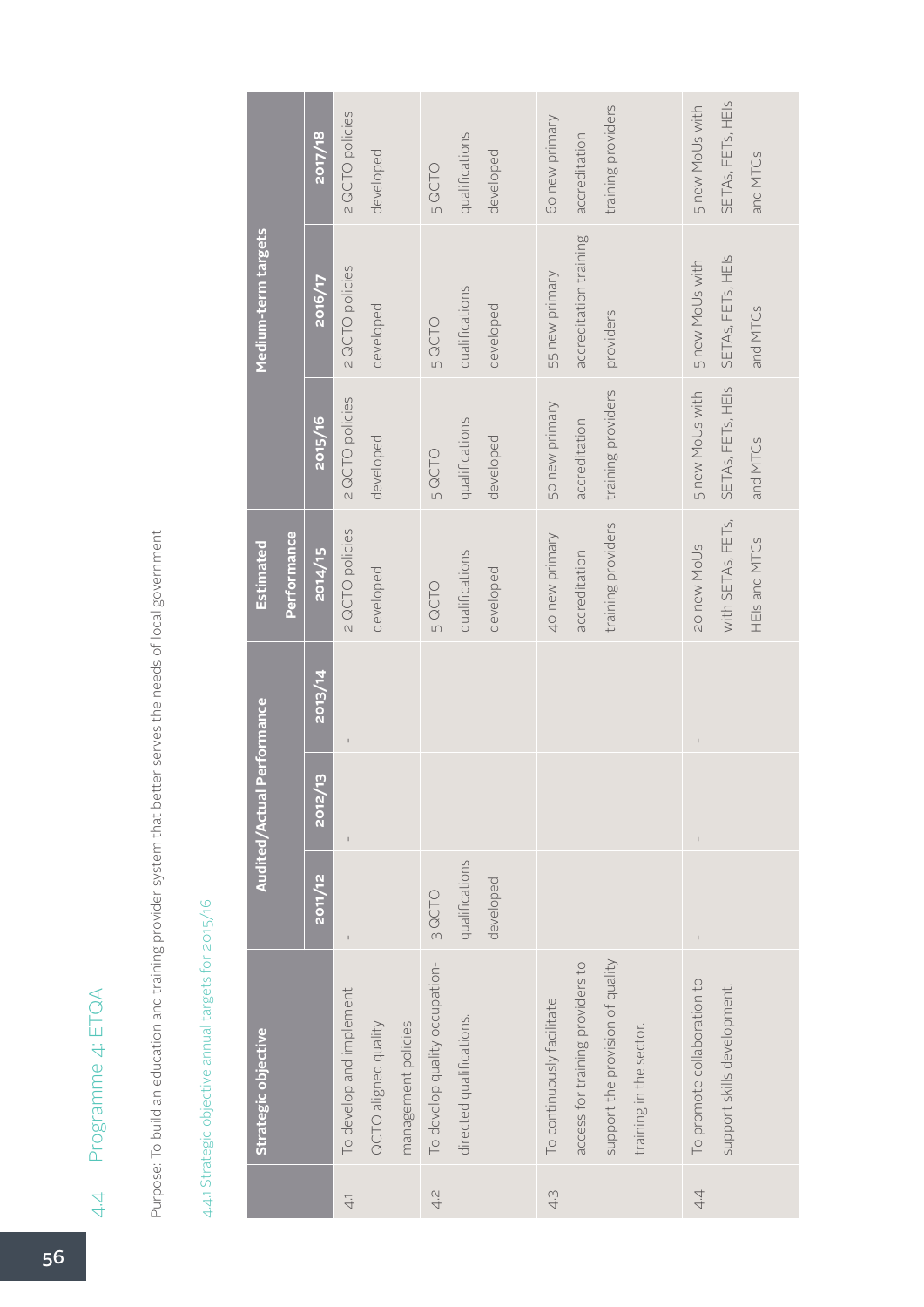|                       |             | 2017/18           | 180 secondary                 | accreditation                  | training providers'            | learning            | programmes | evaluated  |           | 70% accredited              | training providers            | monitored                     |           | 3 RPL                    | implementation               | guidelines and               | tools         | 2 Assessment/             | RPL centres              | established               |                    |  |
|-----------------------|-------------|-------------------|-------------------------------|--------------------------------|--------------------------------|---------------------|------------|------------|-----------|-----------------------------|-------------------------------|-------------------------------|-----------|--------------------------|------------------------------|------------------------------|---------------|---------------------------|--------------------------|---------------------------|--------------------|--|
| Medium-term targets   |             | <b>ZO16/17</b>    | 150 secondary                 | accreditation                  | training providers'            | learning programmes | evaluated  |            |           | 65% accredited              | training providers            | monitored                     |           | 3 RPL                    | implementation               | guidelines and tools         |               | 2 Assessment/RPL          | centres established      |                           |                    |  |
|                       |             | 2015/16           | 130 secondary                 | accreditation                  | training providers'            | learning            | programmes | evaluated  |           | 60% accredited              | training providers            | monitored                     |           | 3 RPL                    | implementation               | guidelines and               | tools         | 2 Assessment/             | RPL centres              | established               |                    |  |
| Estimated             | Performance | 2014/15           | 120 secondary                 | accreditation                  | training providers'            | learning            | programmes | evaluated  |           | 50% accredited              | training providers            | monitored                     |           | 3RPL                     | implementation               | guidelines and               | tools         | 3 Assessment/             | RPL centres              | established               |                    |  |
| Performance           |             | 2013/14           | 52 secondary                  | accreditation                  | training                       | providers'          | learning   | programmes | evaluated | 17% accredited              | training                      | providers                     | monitored |                          |                              |                              |               | $\mathsf I$               |                          |                           |                    |  |
| <b>Audited/Actual</b> |             | <b>EL</b><br>2012 |                               |                                |                                |                     |            |            |           |                             |                               |                               |           | $\mathsf I$              |                              |                              |               |                           |                          |                           |                    |  |
|                       |             | 2011/12           |                               |                                |                                |                     |            |            |           |                             |                               |                               |           |                          |                              |                              |               |                           |                          |                           |                    |  |
| Strategic objective   |             |                   | To ensure consistent training | provision quality by secondary | accredited training providers. |                     |            |            |           | To continuously improve the | quality of training provision | through effective monitoring. |           | To develop and implement | RPL tools that contribute to | the professional development | of employees. | To continually facilitate | greater access to skills | development opportunities | and employability. |  |
|                       |             |                   | 4.5                           |                                |                                |                     |            |            |           | 4.6                         |                               |                               |           | 4.7                      |                              |                              |               | $\frac{8}{4}$             |                          |                           |                    |  |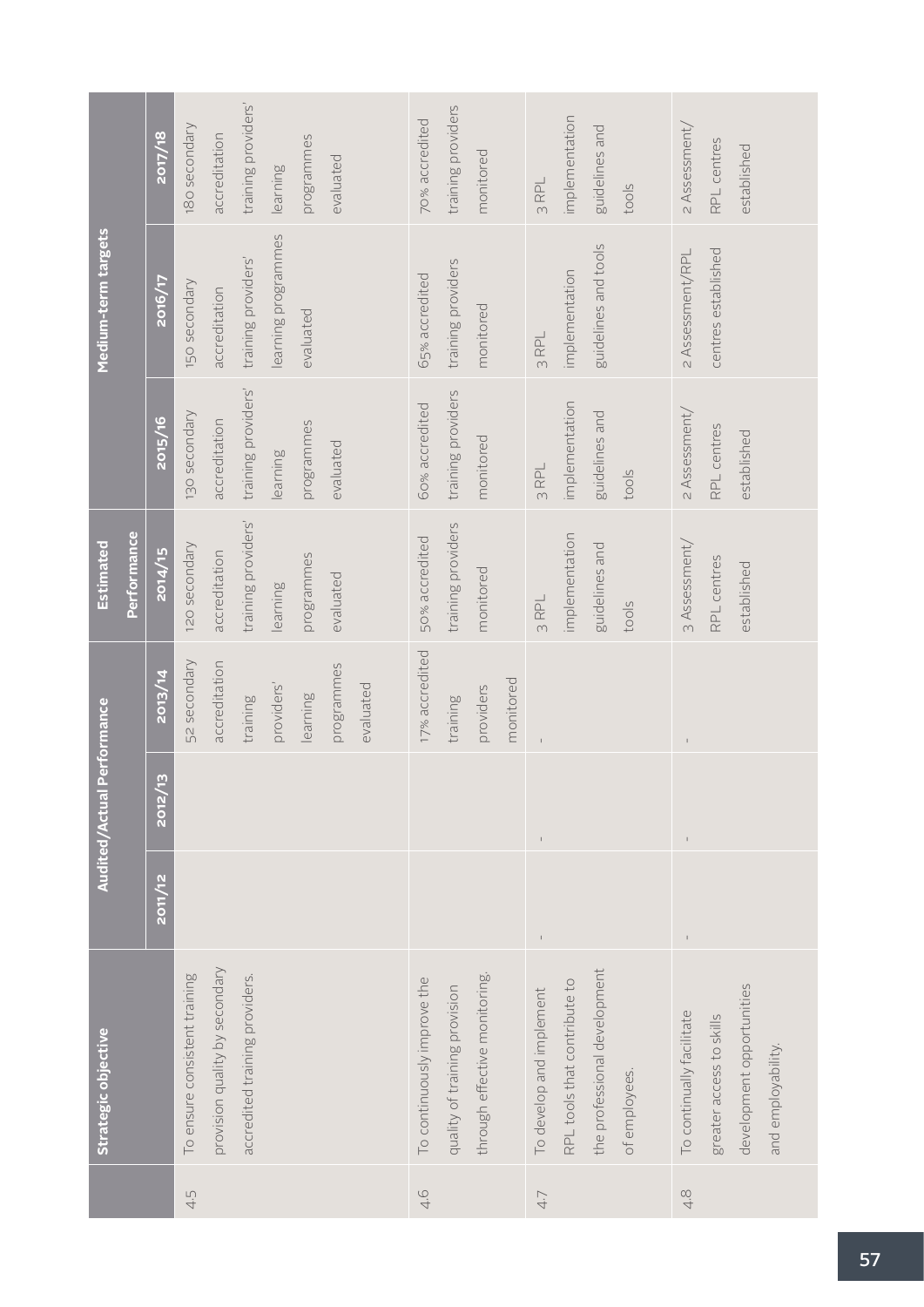|               | Strategic objective           |         | <b>Audited/Actual</b> | <b>Performance</b> | <b>Estimated</b> |                | Medium-term targets   |                |
|---------------|-------------------------------|---------|-----------------------|--------------------|------------------|----------------|-----------------------|----------------|
|               |                               |         |                       |                    | Performance      |                |                       |                |
|               |                               | 2011/12 | 2012/13               | 2013/14            | 2014/15          | 2015/16        | 2016/17               | 2017/18        |
| $\frac{1}{4}$ | To support access to better   |         |                       |                    | 1000 RPL         | 1000 RPL       | 1200 RPL candidates   | 1500 RPL       |
|               | professional development      |         |                       |                    | candidates       | candidates     | assessed              | candidates     |
|               | opportunities and prospects   |         |                       |                    | assessed         | assessed       |                       | assessed       |
|               | for employees.                |         |                       |                    |                  |                |                       |                |
|               |                               |         |                       |                    |                  |                |                       |                |
| 4.10          | To verify learner achievement |         | $\mathbf{I}$          | 4907 learners      | 6000 learners    | 10000 learners | <b>I5000</b> learners | 20000 learners |
|               |                               |         |                       | unit standard      | unit standard    | unit standard  | unit standard         | unit standard  |
|               |                               |         |                       | achievement        | achievement      | achievement    | achievement           | achievement    |
|               |                               |         |                       | verification       | verification     | verification   | verification          | verification   |
|               |                               |         | $\mathsf I$           | 763 learners       | 1000 learners    | 2000 learners  | 3000 learners         | 4000 learners  |
|               |                               |         |                       | qualification      | qualification    | qualification  | qualification         | qualification  |
|               |                               |         |                       | achievement        | achievement      | achievement    | achievement           | achievement    |
|               |                               |         |                       | verification       | verification     | verification   | verification          | verification   |
|               |                               |         |                       |                    |                  |                |                       |                |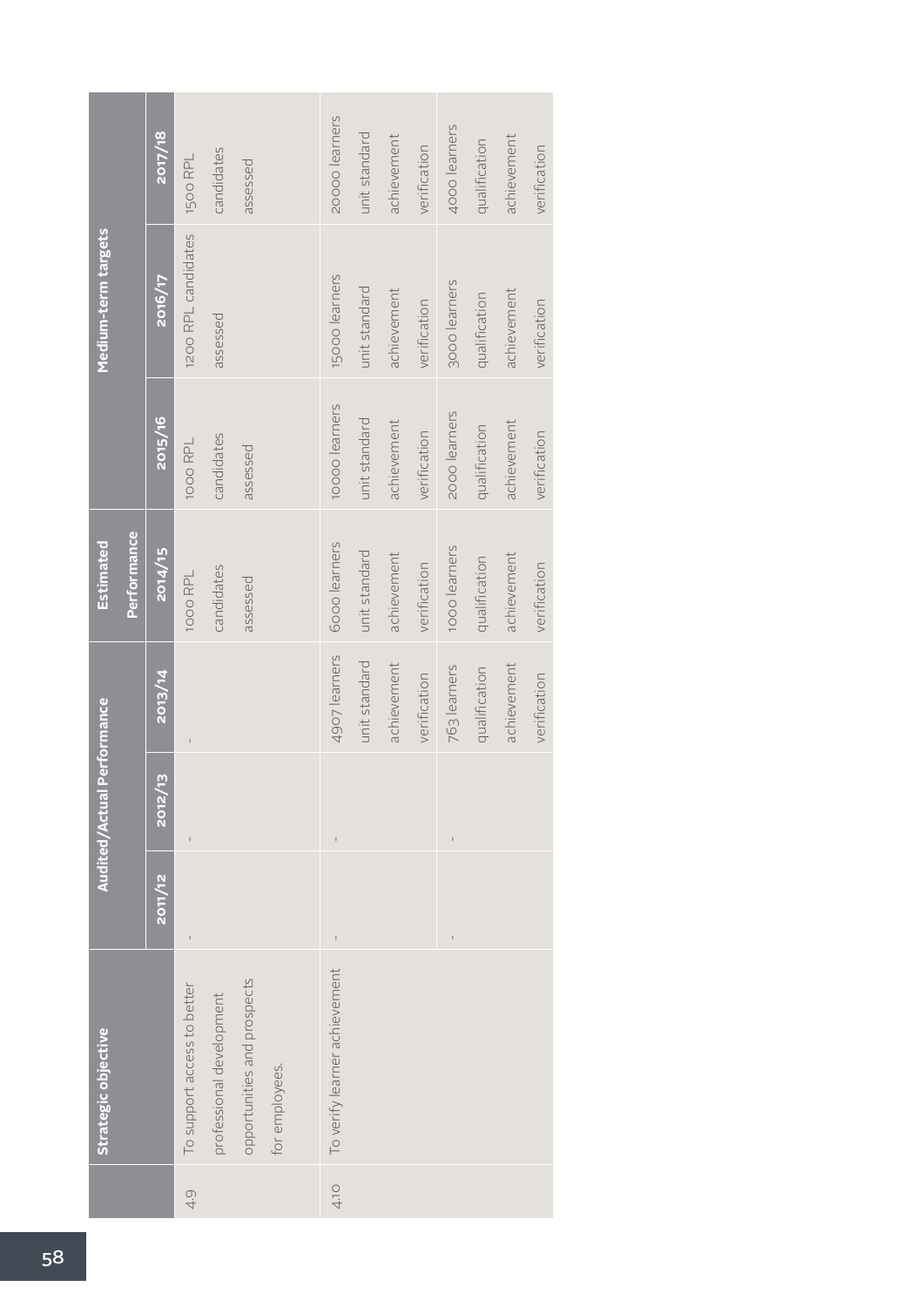|                | Performance Indicator                                                          |              | Audited/Actual Performance |              | <b>Estimated</b>         |                          | Medium-term targets      |                          |
|----------------|--------------------------------------------------------------------------------|--------------|----------------------------|--------------|--------------------------|--------------------------|--------------------------|--------------------------|
|                |                                                                                |              |                            |              | Performance              |                          |                          |                          |
|                |                                                                                | 2011/12      | 2012/13                    | 2013/14      | 2014/15                  | 2015/16                  | 2016/17                  | 2017/18                  |
| $\overline{4}$ | Number of QCTO policies developed per annum                                    | $\mathbf{I}$ | $\bar{1}$                  | $\mathbf{I}$ | $\overline{\mathcal{C}}$ | $\cup$                   | $\cup$                   | $\sim$                   |
| $\overline{4}$ | Number of QCTO qualifications developed per annum                              | $\infty$     |                            |              | LN                       | $\sqrt{ }$               | $\sqrt{ }$               | $\sqrt{ }$               |
| 4.3            | Number of new primary accreditation training providers per annum               |              |                            |              | $\frac{1}{2}$            | 50                       | 55                       | 60                       |
| 4.4            | annum<br>Number of new MoUs with SETAs, FETs, HEIs and MTCs per                |              | $\mathbf{I}$               | $\bar{1}$    | $\frac{0}{2}$            | $\cup$                   | $\cup$                   | $\sqrt{ }$               |
| 4.5            | ag programmes<br>Number of secondary accreditation training providers' learnin |              |                            |              | 120                      | 130                      | 150                      | 180                      |
|                | evaluated per annum                                                            |              |                            |              |                          |                          |                          |                          |
| 4.6            | Percentage of training providers monitored as per ETQA/QCTO requirements       |              |                            |              | 50%                      | 60%                      | 65%                      | 70%                      |
|                | per annum                                                                      |              |                            |              |                          |                          |                          |                          |
| 4.7            | Number of RPL implementation guidelines and tools developed and                |              | $\mathbf{I}$               | $\mathbf{I}$ | $\infty$                 | $\infty$                 | $\infty$                 | $\infty$                 |
|                | implemented per annum                                                          |              |                            |              |                          |                          |                          |                          |
| 4.8            | Number of Assessment/RPL centres established per annum                         |              | ï                          | $\mathsf I$  | $\infty$                 | $\overline{\mathcal{C}}$ | $\overline{\mathcal{C}}$ | $\overline{\mathcal{C}}$ |
| 4.9            | Number of RPL candidates assessed per annum                                    |              |                            |              | 1000                     | 1000                     | 1200                     | 1500                     |
| 4.10           | Number of learners certificated against unit standards per annum               |              | $\overline{1}$             | $\mathbf{I}$ | 6000                     | 10000                    | 15000                    | 20000                    |
|                | Number of learners certificated against qualifications per annum               |              |                            |              | 1000                     | 2000                     | 3000                     | 4000                     |

## Programme 4 Performance indicators and annual targets for 2015/16 4.4.2 Programme 4 Performance indicators and annual targets for 2015/16  $4.4.2$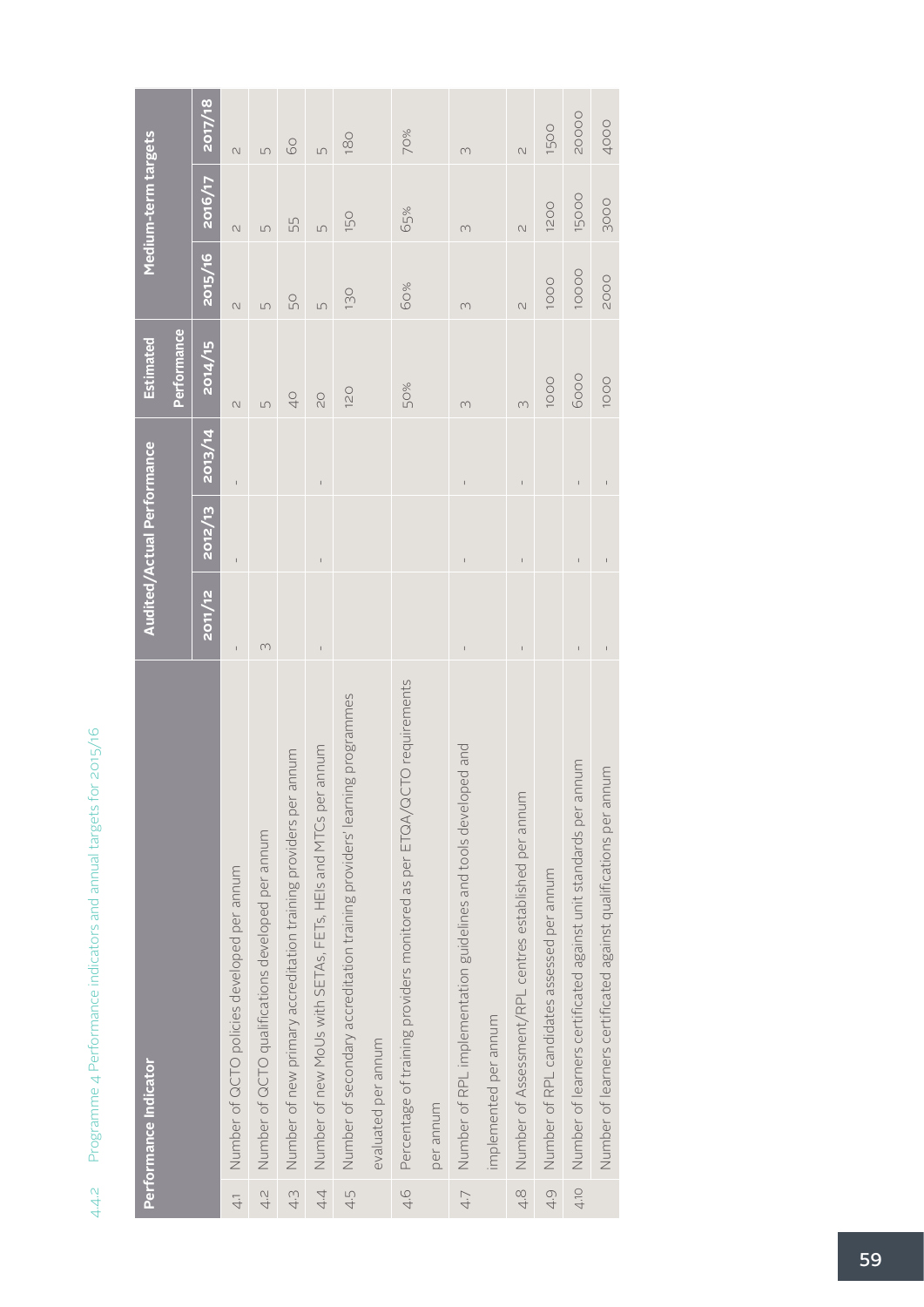|                          | 4 <sup>th</sup>              |                                             | $\mathbb{F}$                                      | $\overline{\Box}$                                                    | $\mathbb{L}$                                                | $\frac{1}{2}$                                                                                    | 25%                                                                                              | $\mathbb{I}$                                                                             | $\mathbb{I}$                                              |
|--------------------------|------------------------------|---------------------------------------------|---------------------------------------------------|----------------------------------------------------------------------|-------------------------------------------------------------|--------------------------------------------------------------------------------------------------|--------------------------------------------------------------------------------------------------|------------------------------------------------------------------------------------------|-----------------------------------------------------------|
| <b>Quarterly Targets</b> | $\overline{\phantom{a}3}$ rd |                                             | $\infty$                                          | $\overline{C}$                                                       | $\mathbb{I}$                                                | 40                                                                                               | 25%                                                                                              | $\mathbb{I}$                                                                             | $\mathbb{I}$                                              |
|                          | <b>Purz</b>                  |                                             | $\mathbb{F}$                                      | $\overline{\Box}$                                                    | $\mathsf I$                                                 | 40                                                                                               | 25%                                                                                              | $\mathsf I$                                                                              |                                                           |
|                          | 1st                          | $\mathcal{N}$                               | $\mathcal{N}$                                     | $\overline{C}$                                                       | $\Box$                                                      | 50                                                                                               | 25%                                                                                              | $\curvearrowright$                                                                       |                                                           |
| <b>Annual target</b>     | 2015/16                      | $\mathrel{\ensuremath{\mathcal{M}}}$        | $\mathsf{L}\cap$                                  | 50                                                                   | $\Box$                                                      | 130                                                                                              | 60%                                                                                              | $\curvearrowright$                                                                       | $\mathcal{N}$                                             |
| Reporting                | <b>Period</b>                | Annually                                    | Annually                                          | Annually                                                             | Annually                                                    | Quarterly                                                                                        | Quarterly                                                                                        | Annually                                                                                 | Annually                                                  |
| Performance indicator    |                              | Number of QCTO policies developed per annum | Number of QCTO qualifications developed per annum | Number of new primary accreditation training providers per<br>mundra | Number of MoUs with SETAs, FETs, HEIs and MTCs per<br>munum | Number of secondary accreditation training providers'<br>learning programmes evaluated per annum | Percentage of accredited training providers monitored as<br>per ETQA/QCTO requirements per annum | Number of RPL implementation guidelines and tools<br>developed and implemented per annum | Number of Assessment/RPL centres established per<br>munua |
|                          |                              | $\overline{4}$                              | 4.2                                               | 4.3                                                                  | 4.4                                                         | 45                                                                                               | $\frac{9}{7}$                                                                                    | $4 - 7$                                                                                  | $\frac{8}{4}$                                             |

## Programme 4 quarterly targets for 2015/16 4.4.3 Programme 4 quarterly targets for 2015/16 4.4.3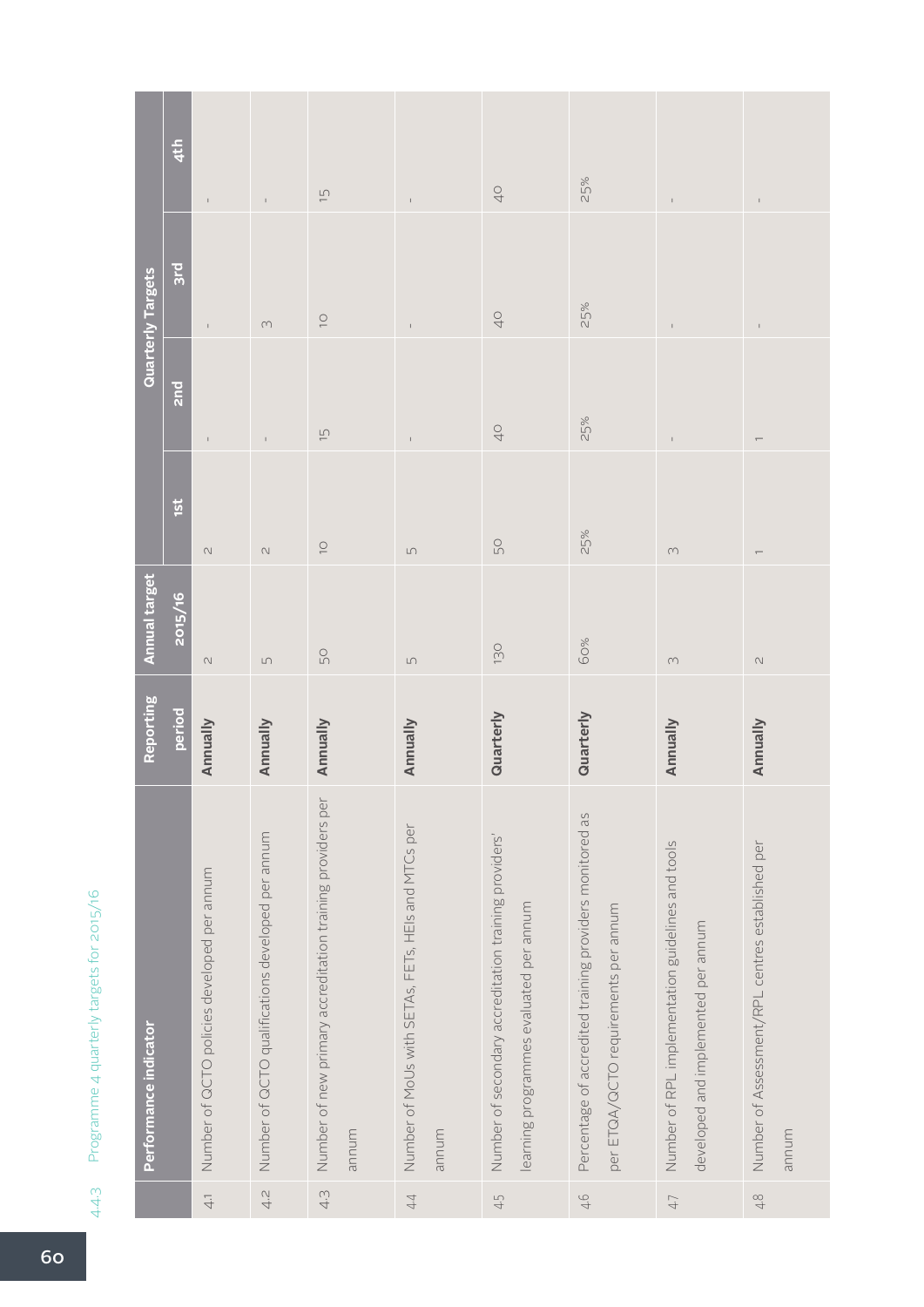|     | Performance indicator                                                    |           | Reporting Annual target |             |             | Quarterly Targets |                 |
|-----|--------------------------------------------------------------------------|-----------|-------------------------|-------------|-------------|-------------------|-----------------|
|     |                                                                          | period    | 2015/16                 | 1st         | <b>and</b>  | 3rd               | 4 <sup>th</sup> |
| 4.9 | Number of RPL candidates assessed per annum                              | Quarterly | 1000                    | 250         | 250         | 250               | 250             |
|     | 4.10 Number of learners certificated against unit standards per<br>annum | Quarterly | 10000                   | <b>2500</b> | <b>2500</b> | <b>2500</b>       | <b>2500</b>     |
|     | Number of learners certificated against qualifications per<br>munum      | Quarterly | 2000                    | 500         | 500         | 500               | 500             |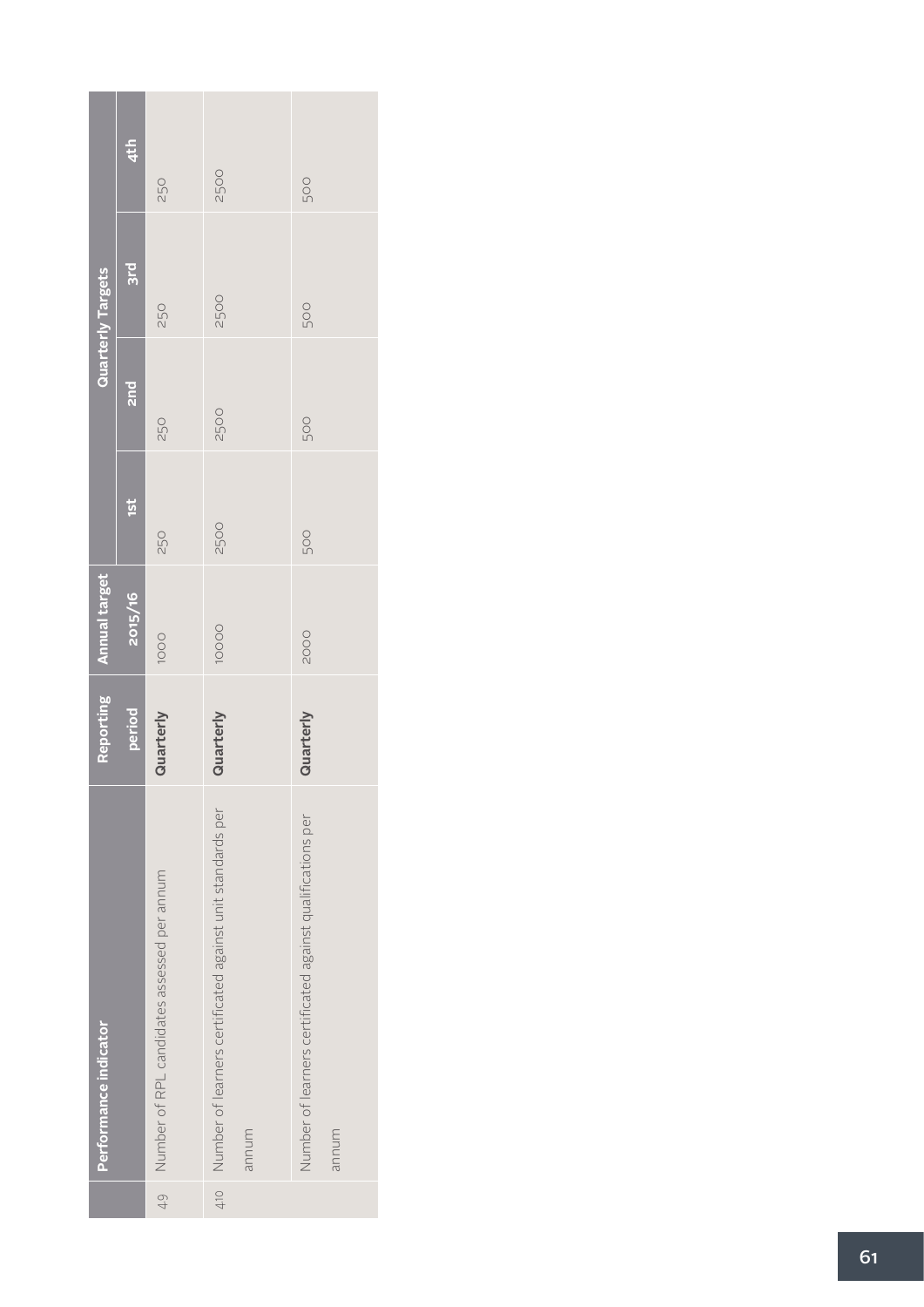#### 4.3 Reconciling Performance Targets with the budget MTEF

|                               | 2011/12                          | 2012/13                          | 2013/14                          | 2014/15                   | 2015/16                             | 2016/17                             | 2017/18                             |
|-------------------------------|----------------------------------|----------------------------------|----------------------------------|---------------------------|-------------------------------------|-------------------------------------|-------------------------------------|
|                               | <b>Audited</b><br><b>Outcome</b> | <b>Audited</b><br><b>Outcome</b> | <b>Audited</b><br><b>Outcome</b> | <b>Approved</b><br>budget | Reprioritised<br>budget<br>estimate | Reprioritised<br>budget<br>estimate | Reprioritised<br>budget<br>estimate |
| <b>Objective/Activity</b>     |                                  |                                  |                                  |                           |                                     |                                     |                                     |
| Administration                | 39 4 0 9                         | 40180                            | 71613                            | 65 168                    | 63 295                              | 69 543                              | 73 0 20                             |
| Discretionary Grants          | 126 228                          | 66 721                           | 80 174                           | 296 432                   | 323 135                             | 353 950                             | 371647                              |
| <b>Skills Sector Planning</b> | 49 206                           | 19856                            | 6993                             | 4 0 0 0                   | 8000                                | 8500                                | 9000                                |
| Learning Programmes           | 65 546                           | 41 3 95                          | 73 031                           | 259 982                   | 295 135                             | 323 450                             | 337 647                             |
| <b>ETQA</b>                   | 11 476                           | 5 4 7 0                          | 150                              | 32 450                    | 20 000                              | 22 000                              | 25 000                              |
| FET College                   |                                  |                                  |                                  |                           |                                     |                                     |                                     |
| Infrastructure                |                                  |                                  | 80 867                           |                           |                                     |                                     |                                     |
| Mandatory Grants              | 212 862                          | 240 154                          | 86 920                           | 110 304                   | 120 563                             | 132 463                             | 139 086                             |
| <b>Total</b>                  | 378 499                          | 347 055                          | 319 574                          | 471904                    | 506 993                             | 555 956                             | 583753                              |
|                               |                                  |                                  |                                  |                           |                                     |                                     |                                     |
| Economic classification       |                                  |                                  |                                  |                           |                                     |                                     |                                     |
| <b>Current payments</b>       | 39 4 09                          | 40180                            | 71613                            | 65 168                    | 63 295                              | 69 543                              | 73020                               |
| Compensation of               |                                  |                                  |                                  |                           |                                     |                                     |                                     |
| employees                     | 21 308                           | 16722                            | 25702                            | 26 691                    | 28 186                              | 29 736                              | 31 2 23                             |
| Salaries and wages            | 15 009                           | 15 276                           | 23 197                           | 24 4 9 6                  | 25868                               | 27 291                              | 28 655                              |
| Social contributions          | 6299                             | 1446                             | 2505                             | 2 1 9 5                   | 2 3 1 8                             | 2446                                | 2568                                |
| Goods and services            | 17 137                           | 22 3 3 6                         | 44758                            | 37 259                    | 33823                               | 38 450                              | 41797                               |
| Of which 1                    |                                  |                                  |                                  |                           |                                     |                                     |                                     |
| Agency and support /          |                                  |                                  |                                  |                           |                                     |                                     |                                     |
| outsourced services           |                                  |                                  |                                  |                           |                                     |                                     |                                     |
| Communication                 | 3717                             | 4329                             | 8 2 3 4                          | 8695                      | 9182                                | 9687                                | 10 171                              |
| Computer services             |                                  |                                  |                                  |                           |                                     |                                     |                                     |
| Consultants                   | 2 3 1 9                          | 2 3 2 2                          | 8771                             | 2500                      | 2640                                | 2785                                | 2 9 2 4                             |
| Contractors                   |                                  |                                  |                                  |                           |                                     |                                     |                                     |
| Inventory                     |                                  |                                  |                                  |                           |                                     |                                     |                                     |
| Lease payments                | 2 5 21                           | 2681                             | 3996                             | 4 2 2 0                   | 4 4 5 6                             | 4701                                | 4 9 3 6                             |
| Repairs and                   |                                  |                                  |                                  |                           |                                     |                                     |                                     |
| maintenance                   | 1540                             | 2 470                            | 2 107                            | 2 2 2 5                   | 2 3 5 0                             | 2 4 7 9                             | 2603                                |
| Research and                  |                                  |                                  |                                  |                           |                                     |                                     |                                     |
| development                   | 422                              |                                  |                                  |                           |                                     |                                     |                                     |
| Training and staff            |                                  |                                  |                                  |                           |                                     |                                     |                                     |
| development                   | 259                              | 239                              | $\sqrt{6}$                       | 350                       | 370                                 | 390                                 | 409                                 |
| Travel and subsistence        | 2834                             | 4862                             | 5682                             | 6000                      | 6 3 3 6                             | 6685                                | 7019                                |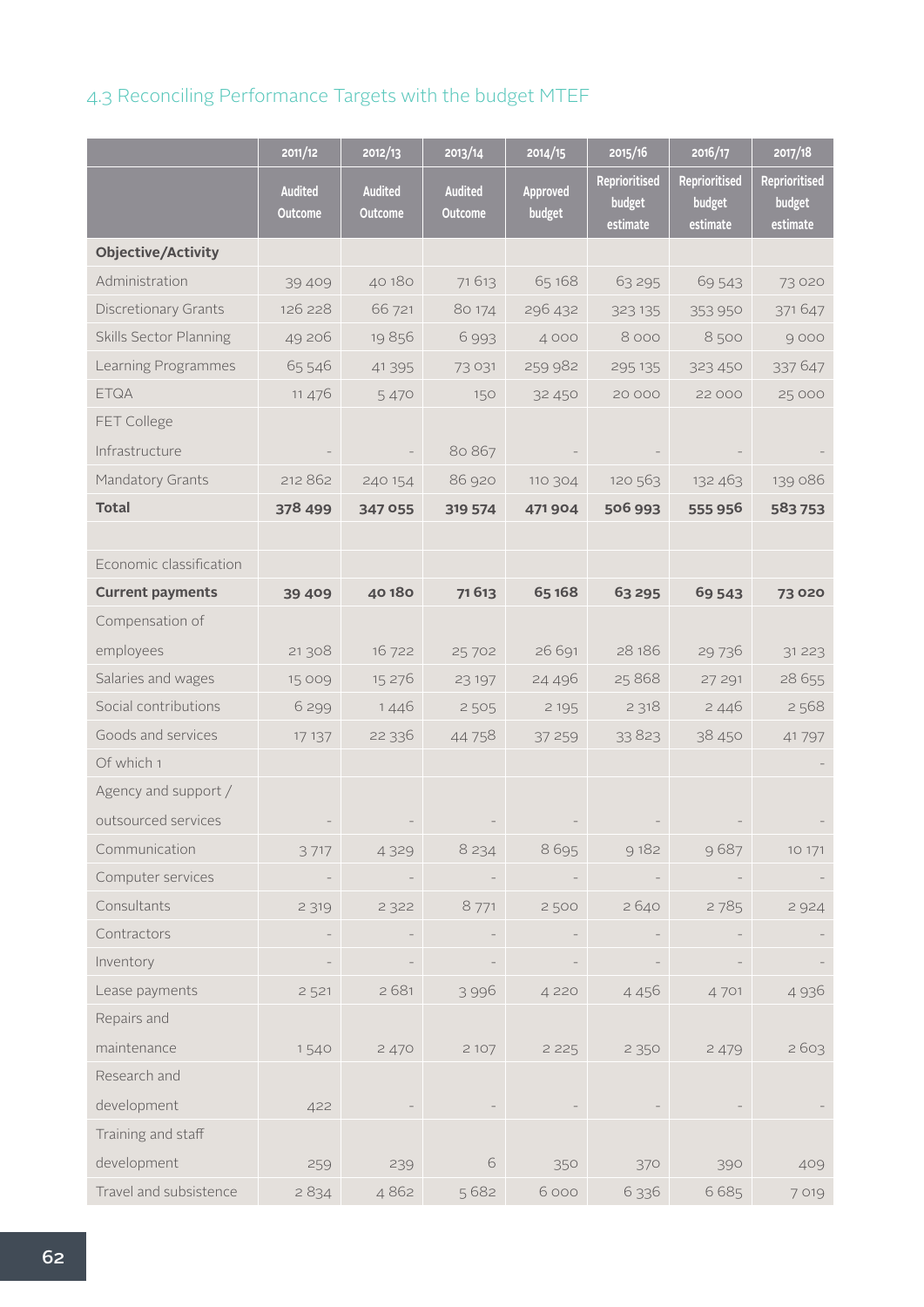|                           | 2011/12                          | 2012/13            | 2013/14                   | 2014/15            | 2015/16                                    | 2016/17                             | 2017/18                             |
|---------------------------|----------------------------------|--------------------|---------------------------|--------------------|--------------------------------------------|-------------------------------------|-------------------------------------|
|                           | <b>Audited</b><br><b>Outcome</b> | Audited<br>Outcome | <b>Audited</b><br>Outcome | Approved<br>budget | <b>Reprioritised</b><br>budget<br>estimate | Reprioritised<br>budget<br>estimate | Reprioritised<br>budget<br>estimate |
| Other                     | 3525                             | 5 4 3 3            | 15 962                    | 13 26 9            | 8489                                       | 11 7 2 3                            | 13734                               |
| Depreciation              | 925                              | 1034               | 1153                      | 1 2 1 8            | 1286                                       | 1356                                |                                     |
| Losses from               | 39                               | 88                 |                           |                    |                                            |                                     |                                     |
| Sale of fixed assets      | 39                               | 88                 |                           |                    |                                            |                                     |                                     |
| Impairments and           |                                  |                    |                           |                    |                                            |                                     |                                     |
| Adjustments to Fair       |                                  |                    |                           |                    |                                            |                                     |                                     |
| Value                     |                                  |                    |                           |                    |                                            |                                     |                                     |
| Adjustments to Fair       |                                  |                    |                           |                    |                                            |                                     |                                     |
| value of financial assets |                                  |                    |                           |                    |                                            |                                     |                                     |
| Impairments to non-       |                                  |                    |                           |                    |                                            |                                     |                                     |
| financial assets          |                                  |                    |                           |                    |                                            |                                     |                                     |
| Other                     |                                  |                    |                           |                    |                                            |                                     |                                     |
| Interest, dividends and   |                                  |                    |                           |                    |                                            |                                     |                                     |
| rent on land              |                                  |                    |                           |                    |                                            |                                     |                                     |
| Interest                  |                                  |                    |                           |                    |                                            |                                     |                                     |
| <b>Dividends</b>          |                                  |                    |                           |                    |                                            |                                     |                                     |
| Rent on land              |                                  |                    |                           |                    |                                            |                                     |                                     |
| Transfers and subsidies   | 339 090                          | 306875             | 247 961                   | 406 736            | 443 698                                    | 486 413                             | 510 733                             |
| Employer Grant (SETAs     |                                  |                    |                           |                    |                                            |                                     |                                     |
| only)                     | 212 862                          | 240 154            | 86 920                    | 110 304            | 120 563                                    | 132 463                             | 139 086                             |
| Other government units    | 212 862                          | 240 154            | 86 920                    | 110 304            | 120 563                                    | 132 463                             | 139 086                             |
| National government       |                                  |                    |                           |                    |                                            |                                     |                                     |
| Departmental agencies     |                                  |                    |                           |                    |                                            |                                     |                                     |
| and accounts              |                                  |                    |                           |                    |                                            |                                     |                                     |
| Provinces                 |                                  |                    |                           |                    |                                            |                                     |                                     |
| <b>Municipalities</b>     | 212 862                          | 240 154            | 86 920                    | 110 304            | 120 563                                    | 132 463                             | 139 086                             |
| Public corporations       |                                  |                    |                           |                    |                                            |                                     |                                     |
| and private enterprises   |                                  |                    |                           |                    |                                            |                                     |                                     |
| (subsidies and other      |                                  |                    |                           |                    |                                            |                                     |                                     |
| transfers)                |                                  |                    |                           |                    |                                            |                                     |                                     |
| Public corporations       |                                  |                    |                           |                    |                                            |                                     |                                     |
| Private enterprises       |                                  |                    |                           |                    |                                            |                                     |                                     |
| Households and non        |                                  |                    |                           |                    |                                            |                                     |                                     |
| government units          |                                  |                    |                           |                    |                                            |                                     |                                     |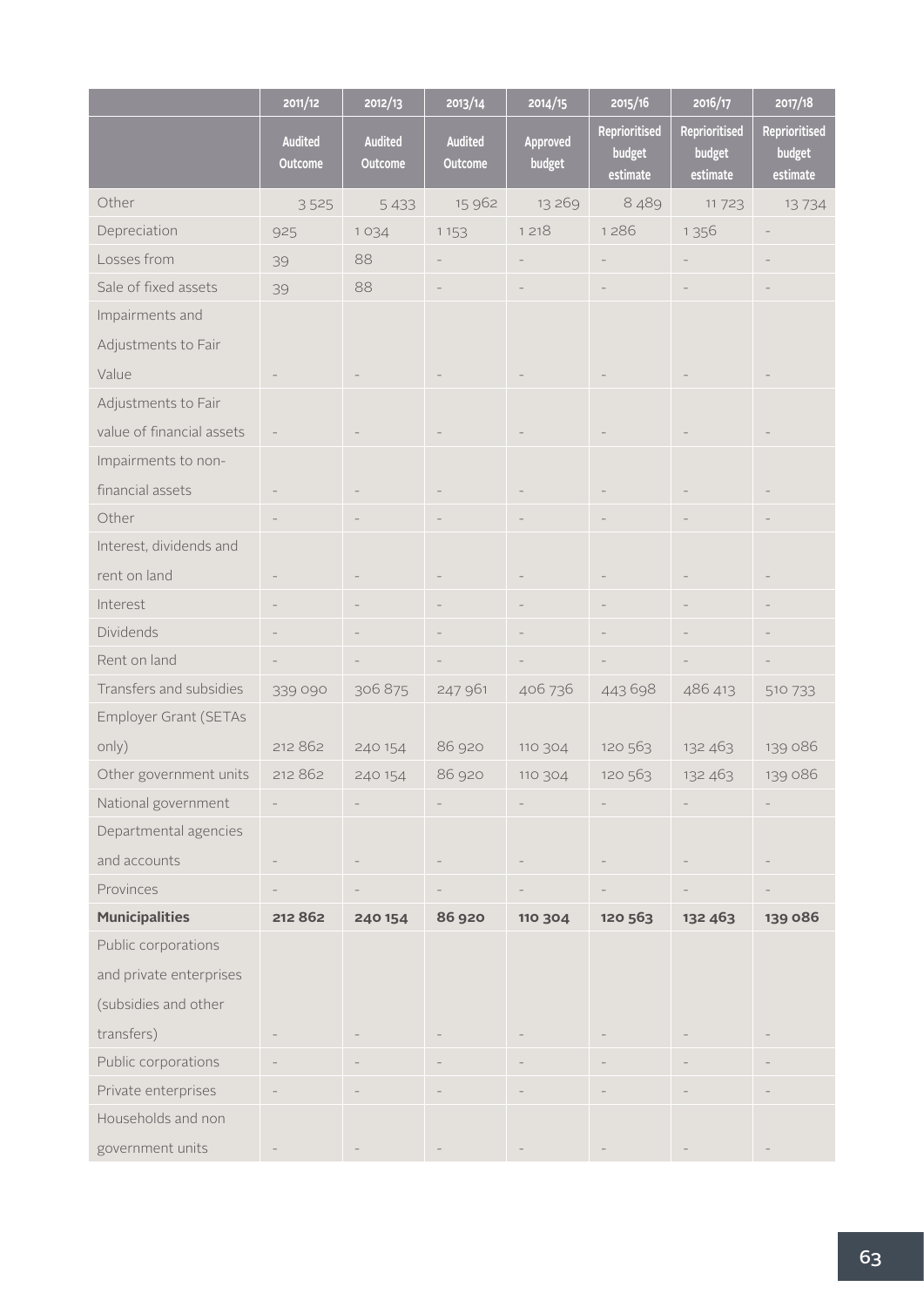|                            | 2011/12                   | 2012/13                   | 2013/14                          | 2014/15            | 2015/16                             | 2016/17                             | 2017/18                             |
|----------------------------|---------------------------|---------------------------|----------------------------------|--------------------|-------------------------------------|-------------------------------------|-------------------------------------|
|                            | <b>Audited</b><br>Outcome | <b>Audited</b><br>Outcome | <b>Audited</b><br><b>Outcome</b> | Approved<br>budget | Reprioritised<br>budget<br>estimate | Reprioritised<br>budget<br>estimate | Reprioritised<br>budget<br>estimate |
| <b>Discretionary Grant</b> |                           |                           |                                  |                    |                                     |                                     |                                     |
| (SETAs only)               | 126 228                   | 66 721                    | 161 041                          | 296 432            | 323135                              | 353950                              | 371647                              |
| Other government units     | 76 244                    | 40 986                    | 152 989                          | 281 610            | 306 978                             | 336 253                             | 353 065                             |
| National government        |                           |                           |                                  |                    |                                     |                                     |                                     |
| Departmental agencies      |                           |                           |                                  |                    |                                     |                                     |                                     |
| and accounts               |                           |                           |                                  |                    |                                     |                                     |                                     |
| Provinces                  |                           |                           |                                  |                    |                                     |                                     |                                     |
| Municipalities             | 76 244                    | 40 986                    | 152 989                          | 281610             | 306 978                             | 336 253                             | 353 065                             |
| Public corporations        |                           |                           |                                  |                    |                                     |                                     |                                     |
| and private enterprises    |                           |                           |                                  |                    |                                     |                                     |                                     |
| (subsidies and other       |                           |                           |                                  |                    |                                     |                                     |                                     |
| transfers)                 | 49 984                    | 25 7 35                   | 8 0 5 2                          | 14822              | 16 157                              | 17698                               | 18582                               |
| Public corporations        |                           |                           |                                  |                    |                                     |                                     |                                     |
| Private enterprises        | 49 984                    | 25 7 35                   | 8 0 5 2                          | 14822              | 16 157                              | 17698                               | 18 5 8 2                            |
| Households and non         |                           |                           |                                  |                    |                                     |                                     |                                     |
| government units           |                           |                           |                                  |                    |                                     |                                     |                                     |
| Higher education           |                           |                           |                                  |                    |                                     |                                     |                                     |
| institutions               |                           |                           |                                  |                    |                                     |                                     |                                     |
| Foreign governments        |                           |                           |                                  |                    |                                     |                                     |                                     |
| and international          |                           |                           |                                  |                    |                                     |                                     |                                     |
| organisations              |                           |                           |                                  |                    |                                     |                                     |                                     |
| Non-profit institutions    |                           |                           |                                  |                    |                                     |                                     |                                     |
| Households                 |                           |                           |                                  |                    |                                     |                                     |                                     |
| Social benefits            |                           |                           |                                  |                    |                                     |                                     |                                     |
| Other transfers to         |                           |                           |                                  |                    |                                     |                                     |                                     |
| households                 |                           |                           |                                  |                    |                                     |                                     |                                     |
| Technical reserves         |                           |                           |                                  |                    |                                     |                                     |                                     |
| (social security funds     |                           |                           |                                  |                    |                                     |                                     |                                     |
| only)                      |                           |                           |                                  |                    |                                     |                                     |                                     |
| Tax payment                |                           |                           |                                  |                    |                                     |                                     |                                     |
| Outside shareholders       |                           |                           |                                  |                    |                                     |                                     |                                     |
| Interest                   |                           |                           |                                  |                    |                                     |                                     |                                     |
| <b>Total Expenditure</b>   | 378 499                   | 347 055                   | 319 574                          | 471904             | 506 993                             | 555 956                             | 583753                              |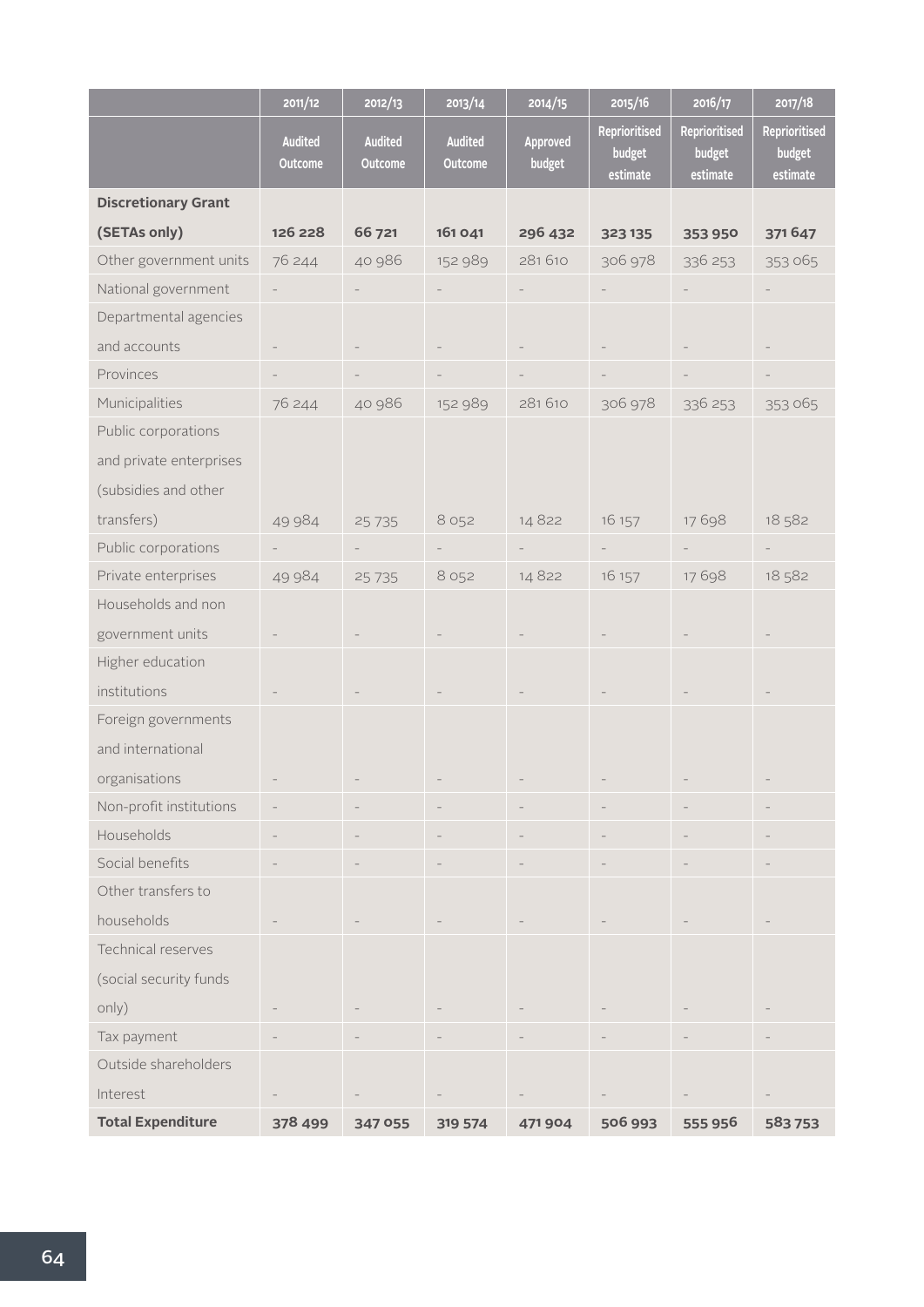#### 4.4 Breakdown of discretionary budget for 2015/16

| <b>PROGRAMME</b>   | <b>ACTIVITY</b>                                               | <b>TARGET</b> | <b>BUDGET</b>             |
|--------------------|---------------------------------------------------------------|---------------|---------------------------|
| <b>SECTOR</b>      | Workplace Skills Plan submission                              | 278           | R500 000,00               |
| <b>SKILLS PLAN</b> | Research studies                                              | 12            | R6 000 000,00             |
|                    | Sector Skills Plan update                                     |               | R500 000,00               |
|                    | Scarce and critical skills guide                              |               | R500 000,00               |
|                    | Annual Provincial human resource development council training | $\circ$       | R1 200 000,00             |
|                    | Annual local labour forum training per municipality           | 278           | R3 000 000,00             |
|                    | Skills development facilitators forums                        | 36            | R <sub>2</sub> 000 000,00 |
|                    | Monitoring and evaluation visits                              | 556           | R5 000 000,00             |
| CAREER             | Number of career guides distributed to learners per annum     | 20000         | R2 500 000,00             |
| <b>GUIDANCE</b>    |                                                               |               |                           |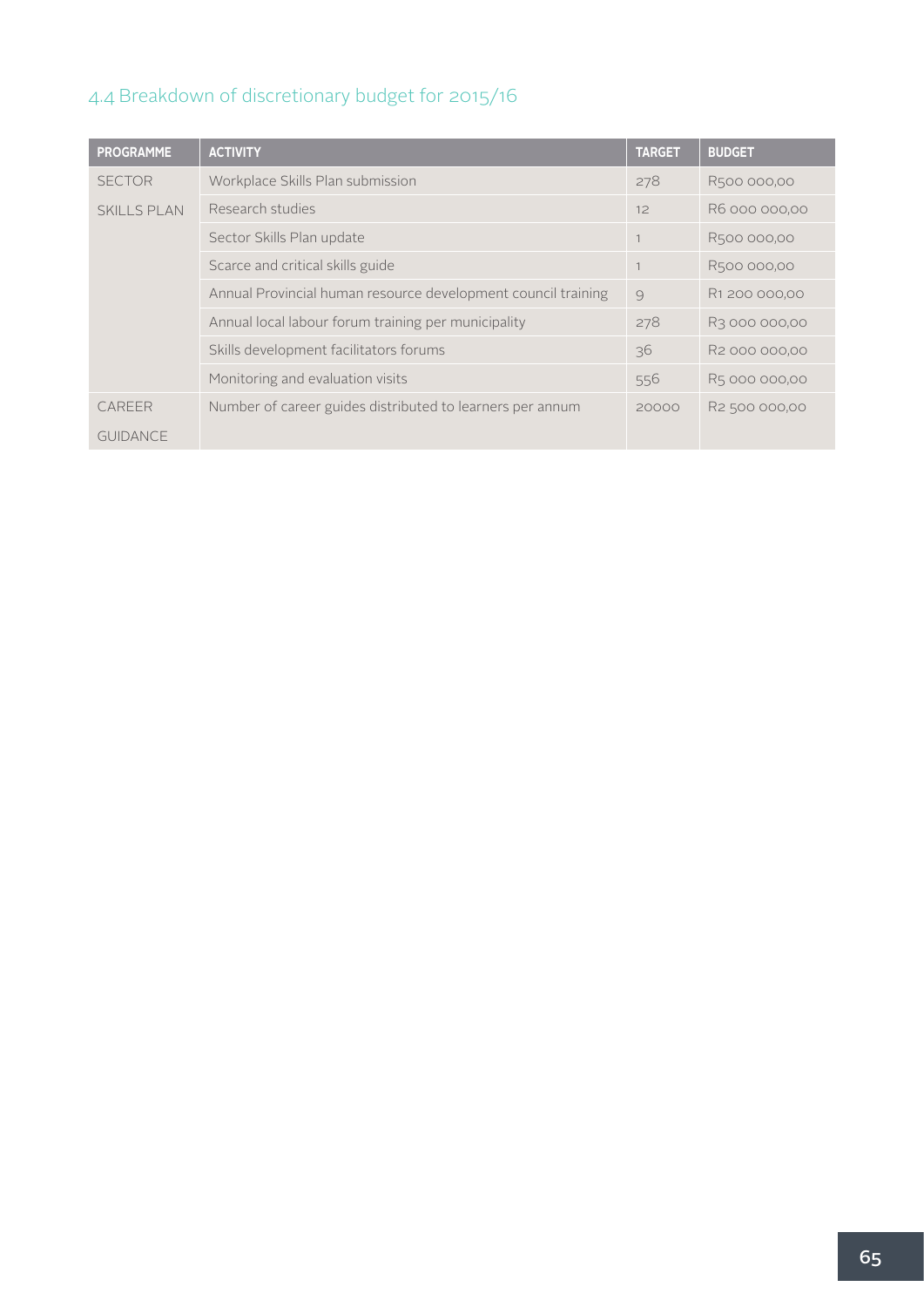| <b>LEARNING</b>   | Employees skills programmes training                         | 5500 | R27 500 000,00 |
|-------------------|--------------------------------------------------------------|------|----------------|
| <b>PROGRAMMES</b> | Unemployed skills programmes training                        | 4000 | R20 000 000,00 |
|                   | Learnerships - employees                                     | 4000 | R72 000 000,00 |
|                   | Learnerships - unemployed individuals                        | 3300 | R99 000 000,00 |
|                   | AET level 1 - employees                                      | 300  | R9 500 000,00  |
|                   | AET level 2 - employees                                      | 400  |                |
|                   | AET level 3 - employees                                      | 500  |                |
|                   | AET level 4 - employees                                      | 700  |                |
|                   | AET level 1 - unemployed individuals                         | 500  | R10 000 000,00 |
|                   | AET level 2 - unemployed individuals                         | 500  |                |
|                   | AET level 3 - unemployed individuals                         | 500  |                |
|                   | AET level $4$ - unemployed individuals                       |      |                |
|                   | Development of e-AET programmes                              | 5    | R3 000 000,00  |
|                   | Learner artisans - employees                                 | 300  | R41850000,00   |
|                   | Learner artisans - unemployed individuals                    | 600  |                |
|                   | Artisan aides artisanal training                             | 250  | R11 625 000,00 |
|                   | Number of employees awarded bursaries per annum              | 150  | R2 700 000,00  |
|                   | Candidate professionals                                      | 300  | R18 000 000,00 |
|                   | Number of unemployed individuals awarded bursaries per annum | 350  | R15 750 000,00 |
|                   | OD-ETDP certificate training                                 | 100  | R2 000 000,00  |
|                   | OD-ETDP higher certificate training                          | 75   | R1 650 000,00  |
|                   | OD-ETDP diploma training                                     | 20   | R500 000,00    |
|                   | OD-ETDP degree registration                                  | 5    | R225 000,00    |
|                   | Internships                                                  | 400  | R18 600 000,00 |
|                   | TVET graduates work integrated learning placement            | 3600 | R77 760 000,00 |
|                   | HEI graduates work integrated learning placement             | 700  | R15 120 000,00 |
|                   | Cooperatives supported                                       | 25   | R10 000 000,00 |
|                   | NGOs supported                                               | 15   | R10 000 000,00 |
|                   | CBOs supported                                               | 15   | R10 000 000,00 |
|                   | SMMEs supported                                              | 15   | R5 000 000,00  |
|                   | NLPEs supported                                              | 10   | R15 000 000,00 |
|                   | Councillor skills programmes training                        | 2000 | R10 000 000,00 |
|                   | Traditional leaders' skills programmes training              | 500  | R2 500 000,00  |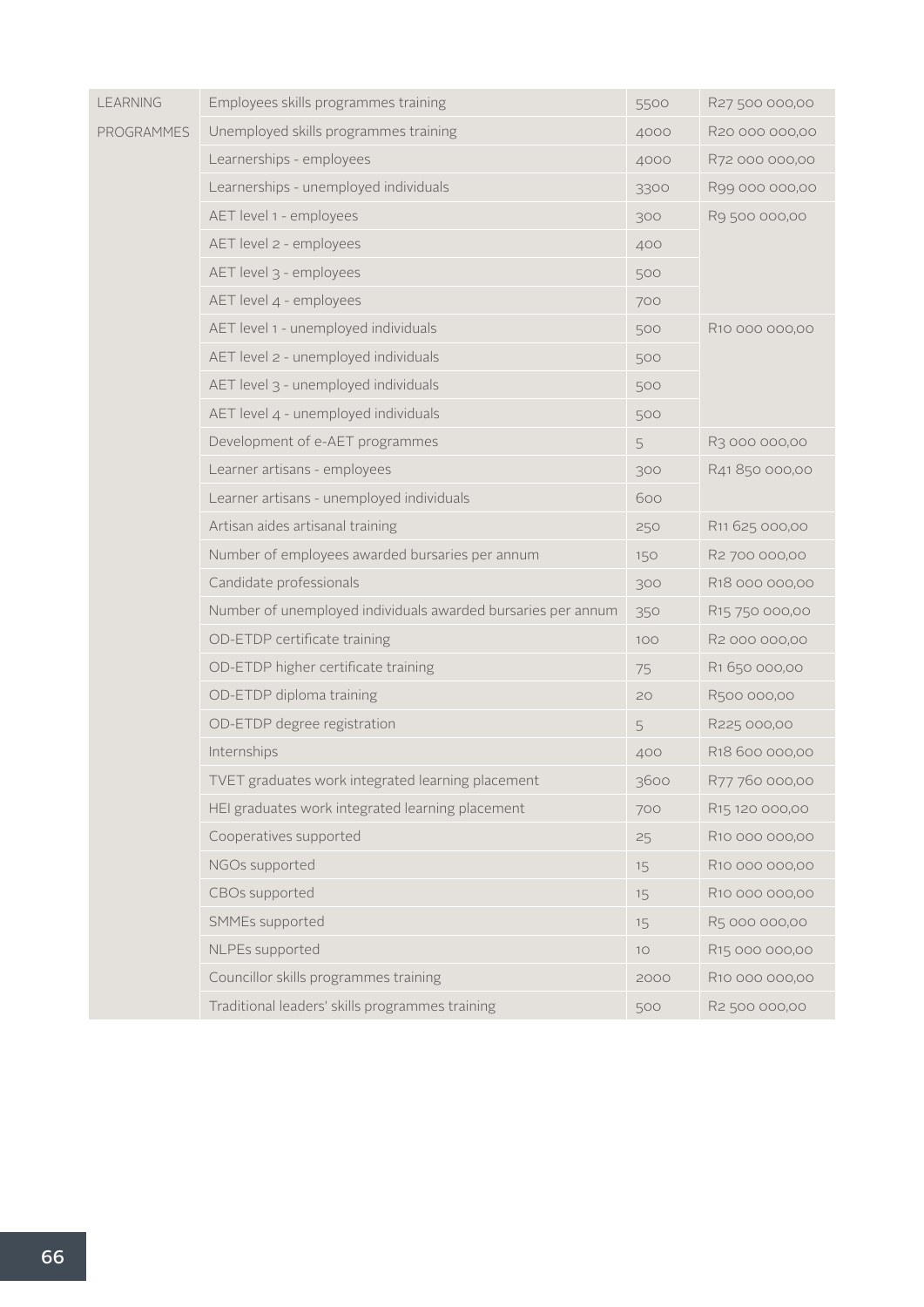| <b>ETQA</b> | Number of QCTO policies developed per annum           | $\overline{c}$ | R300 000,00                |
|-------------|-------------------------------------------------------|----------------|----------------------------|
|             | Number of QCTO qualifications developed per annum     | 5              | R5 000 000,00              |
|             | Number of new accredited training providers per annum | 40             | R1 000 000,00              |
|             | Number of new MoUs with FETs, HEIs and MTCs per annum | 10             | R500 000,00                |
|             | Number of learning programmes evaluated per annum     | 50             | R <sub>1</sub> 000 000,00  |
|             | Monitoring of training providers as per ETQA/QCTO     | 350            | R1500000,00                |
|             | requirements                                          |                |                            |
|             | RPL implementation guidelines and tools developed     | 3              | R <sub>10</sub> 000 000,00 |
|             | Assessment/RPL centres established                    | $\geq$         | R <sub>2</sub> 000 000,00  |
|             | <b>Total</b>                                          |                | R530 780 000,00            |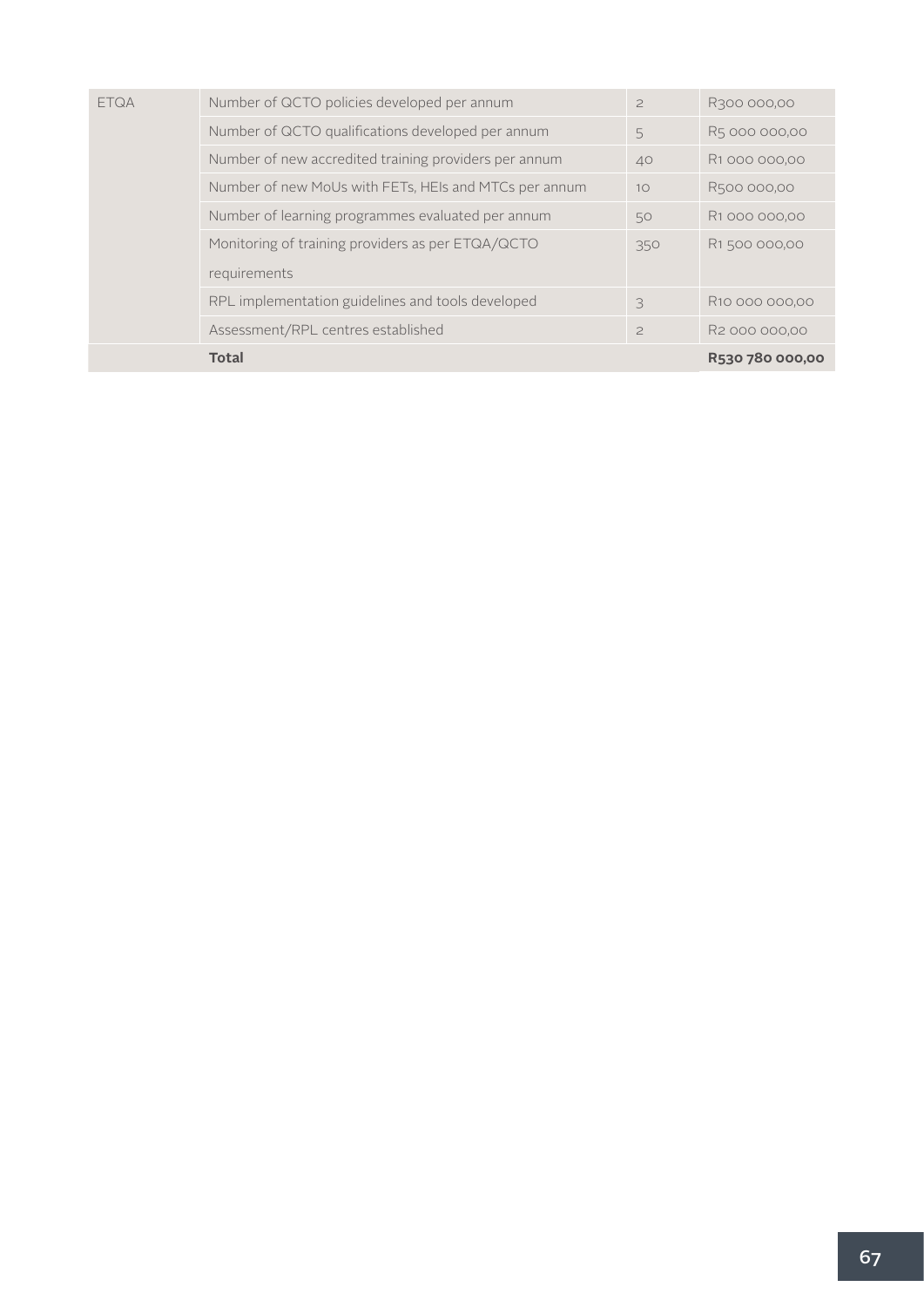### PART C: **Links to other plans**

#### 5. Links to the long-term infrastructure and other capital plans

The LGSETA does not have a long-term infrastructure plan.